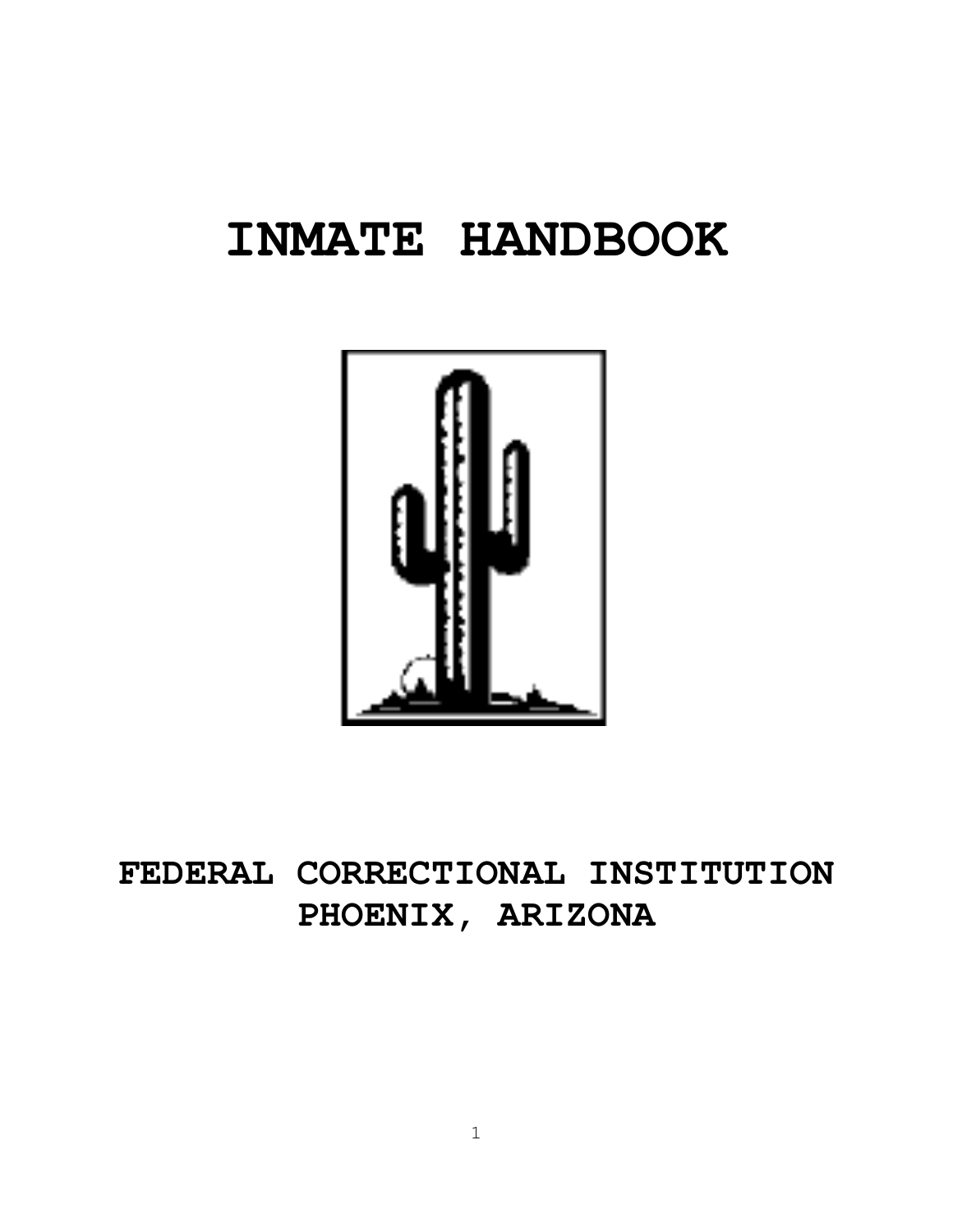#### **Revised March 2013**

#### **INTRODUCTION**

The information contained in this handbook is current as of the date of publication. This booklet is designed to inform new arrivals to FCI Phoenix of information particular to this institution. Bureau of Prisons Program Statements and FCI Phoenix Institution Supplements can be found in the institution Law Library and all inmates are responsible for being aware of the contents of those. Additionally, various updates are posted in the Unit Bulletin Boards.

#### **MISSION**

It is the mission of FCI Phoenix to securely, safely and humanely house offenders and to offer a variety of educational and vocational opportunities.

#### **DIVISIONS**

Under the Warden, FCI Phoenix is divided into three principle divisions.

|                    | Programs: Under the supervision of the Associate Warden of Programs |
|--------------------|---------------------------------------------------------------------|
| Unit Management    | Correctional Services                                               |
| Religious Services | Case Management Coordinator                                         |
| Drug Abuse Program | Psychology Services                                                 |
| Inmate Systems     |                                                                     |

|                   |                     | Operations: Under the supervision of the Associate Warden of Operations |
|-------------------|---------------------|-------------------------------------------------------------------------|
| Health Services   | Safety              | Business Office                                                         |
| Employee Services | Mechanical Services | Trust Fund                                                              |
| Computer Services | Food Service        |                                                                         |

**Industries and Education:** Under the supervision of the Associate Warden of Industries and Education UNICOR Recreation Education

The **Attorney Advisor** reports directly to the Warden.

This institution is under the supervision of the Western Regional Office of the Bureau of Prisons, located in Stockton, California. The staff of the Western Regional Office, under the direction of the Regional Director, provides management and technical assistance to our personnel.

The staff of the Central Office control and coordinate all activities of the Federal Prison System and are under the guidance of the Director. Major functions of the Central Office include planning, policy development, management of manpower and other resources, monitoring the quality of programs and services, and coordination of activities of the regional offices and field facilities. The Central Office also has primary responsibility for public information activities, legal and legislative affairs and relations with Congress and various other government agencies, as well as private organizations.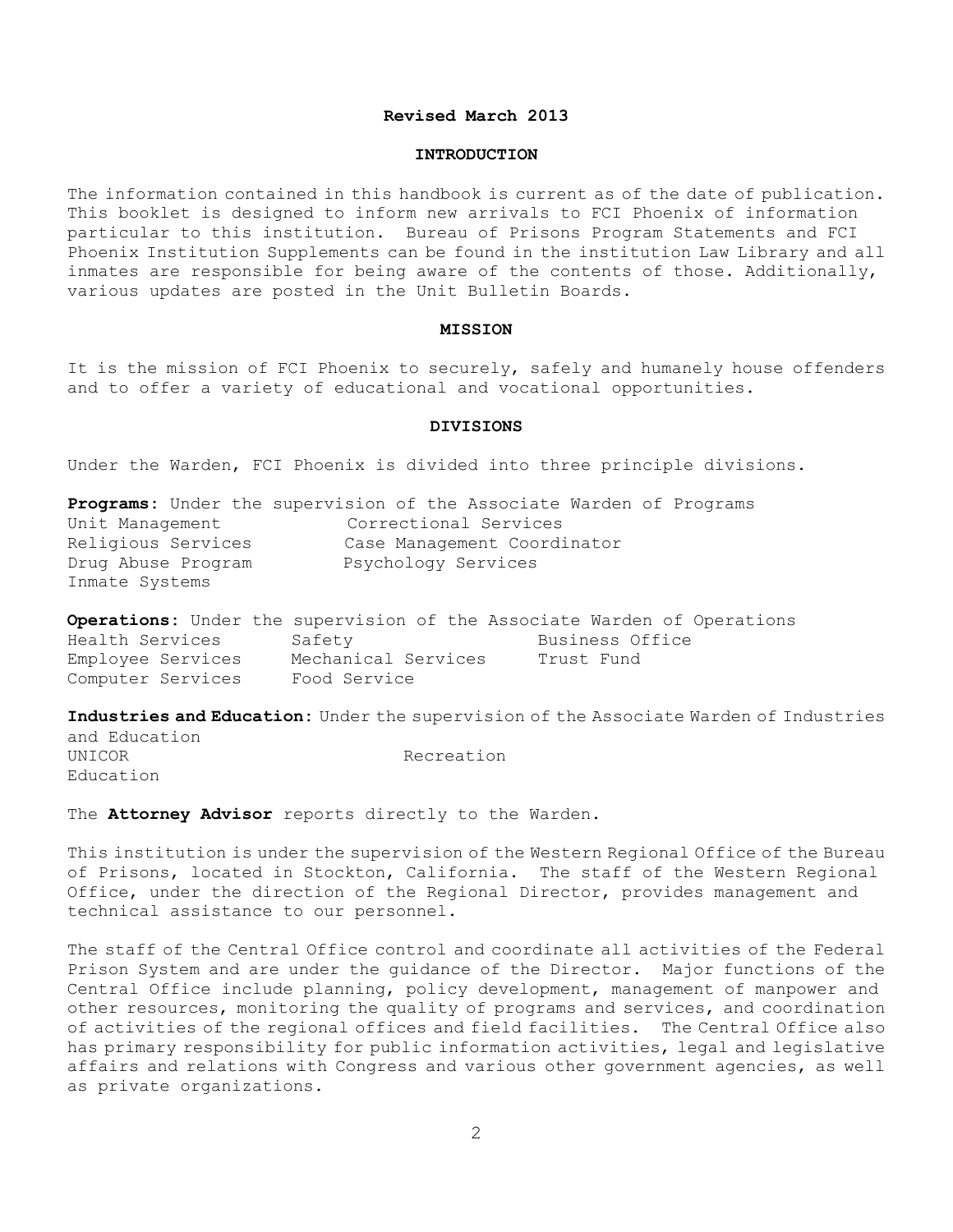A list of key United States Government Offices is noted below: United States Attorney General U.S. Department of Justice 10<sup>th</sup> and Constitution Avenue, N.W. Washington, DC 20530 Director Federal Bureau of Prisons 320 First Street, N.W. Washington, DC 20534 Regional Director Western Regional Office 7338 Shoreline Drive Stockton, CA 95219 Office of Pardon Attorney 1425 New York Avenue, N.W., Suite 11000 Washington, D.C. 20530 Chief, Office of Inspections Federal Bureau of Prisons 320 First Street, N.W. Washington, DC 20534 Federal Bureau of Investigation 201 E. Indianola Ave., Suite 400 Phoenix, AZ 85012-2080 United States District Courthouse 401 W. Washington St. Phoenix, AZ 85003 Designation and Sentence Computation Center (DSCC) Grand Prairie Office Complex 346 Marine Forces Drive Grand Prairie, TX 75051

For names and addresses of the Senate and House, consult the Congressional Staff Directory in the Law Library.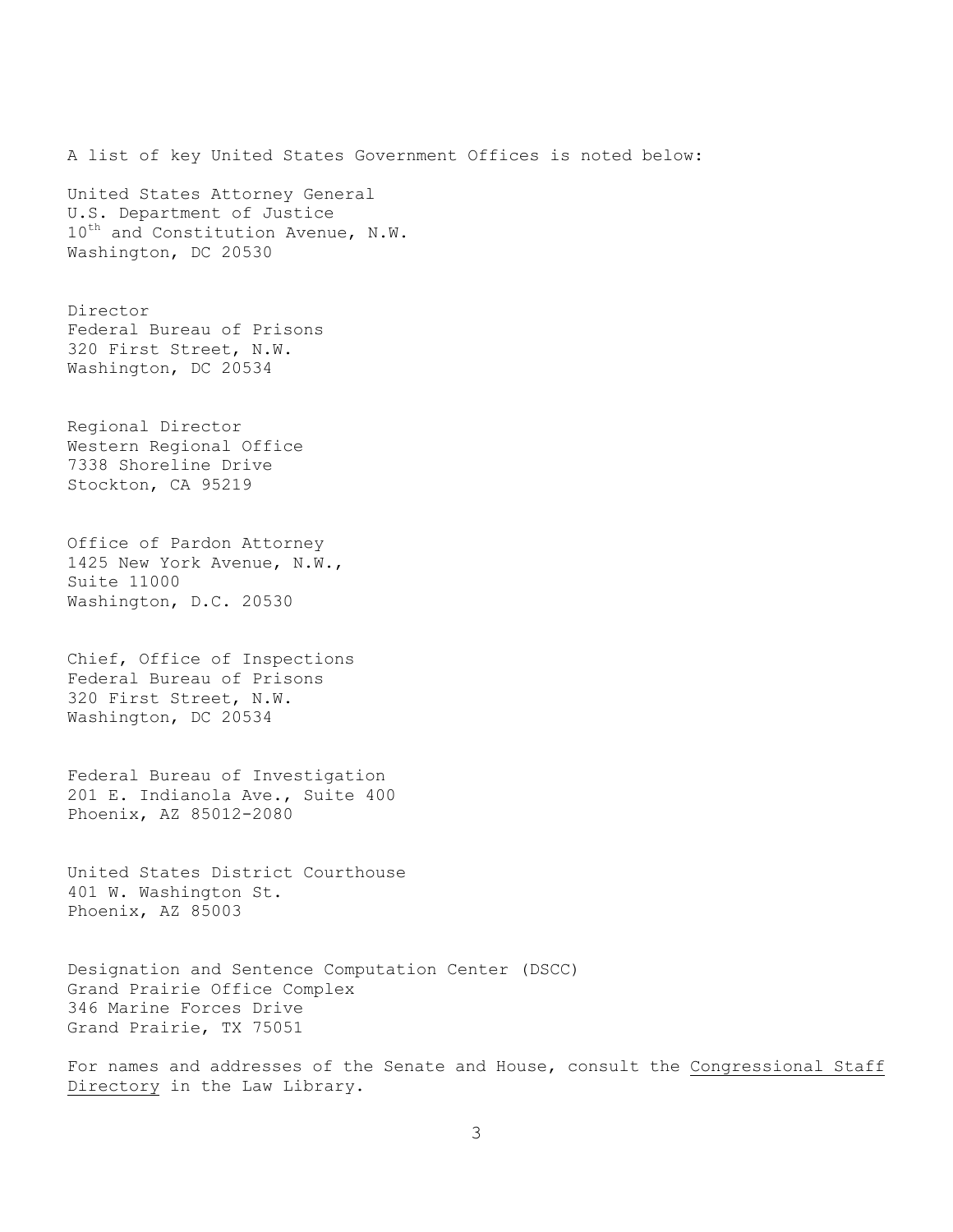#### **DIRECTIONS AND ACCOMMODATIONS**

This section is designed as a guide to assist those individuals visiting FCI Phoenix. The institution does not endorse or recommend any accommodation listed below as they are given for reference only.

It is the inmate  $\Box$ s responsibility to share any of the following information that might be significant to a visitor to the institution and area.

FCI Phoenix is located approximately 30 miles north of downtown Phoenix on I-17 and at exit 225 (Pioneer Road).

Those individuals traveling east on I-10 (such as from Los Angeles) will need to take I-10 until it intersects with I-17 north.

Those traveling on I-10 west (such as from Tucson) will take I-10 until it intersects with I-17 north.

Those traveling south on I-17 (such as from Flagstaff) will proceed south to exit 225.

*Note: In some areas I-17 is often referred to as Black Canyon Highway*

Motel/hotel accommodations closest to FCI Phoenix are:

Red Roof Inn and Motel 6

Tele (602)879-6609 Tele (602) 943-2371

Homegate Phoenix Metro Center **Ramada Plaza Metro Center** 11211 N. Black Canyon Highway I-17 and Cactus Road Tele (602)870-2999 Tele (602)866-7000

Tele (602)993-0800 Tele (602)995-9500

Taxi company contact info:

Discount Cab (602)200-2000 SuperShuttle (602)244-9000

There is no public bus service to FCI Phoenix.

1-17 and Bell Road 1-17 and Bell Road Tele (602)866-1049 Tele (602)993-2353

Extended Stay America Premier Inns at Metro Center I-17 and Deer Valley Road 10402 N. Black Canyon Highway

La Quinta Inn Travelodge Metro Center 1-17 and Greenway Road 8617 N. Black Canyon Highway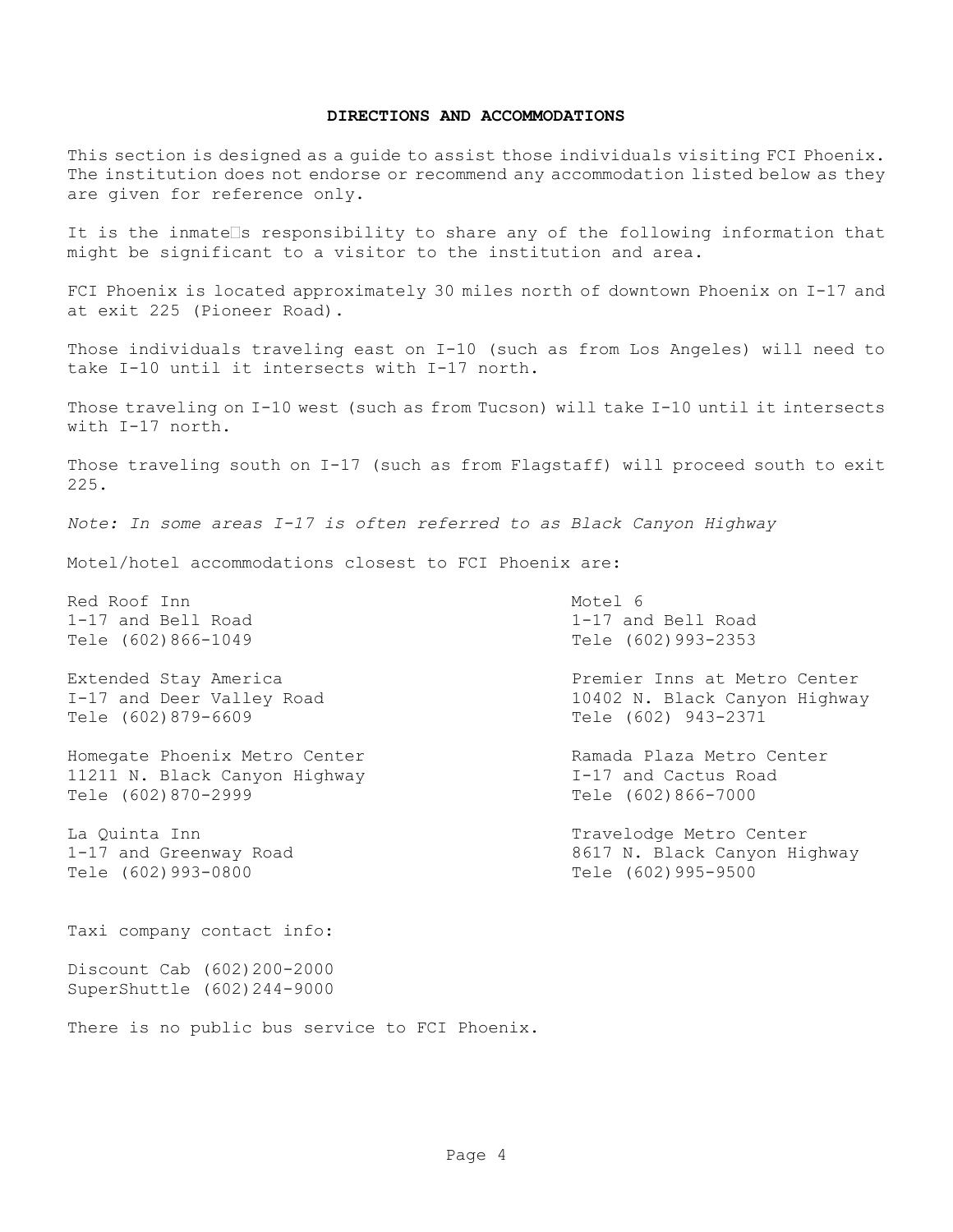#### **CONTENTS**

| <b>CHAPTER I</b>                                                                              |
|-----------------------------------------------------------------------------------------------|
| CHAPTER II                                                                                    |
| CHAPTER III                                                                                   |
| CHAPTER IV                                                                                    |
| <b>CHAPTER V</b>                                                                              |
| <b>CHAPTER VI</b><br>BOP PAMPHLET ON SEXUALLY ABUSIVE BEHAVIOR PREVENTION AND INTERVENTION 19 |
| <b>CHAPTER VII</b>                                                                            |
| <b>CHAPTER VIII</b>                                                                           |
| <b>CHAPTER IX</b>                                                                             |
| <b>CHAPTER X</b><br>LIMITS OF INMATE PROPERTY AND CONTRABAND30                                |
| <b>CHAPTER XI</b>                                                                             |
| <b>CHAPTER XII</b>                                                                            |
| CHAPTER XIII                                                                                  |
| <b>CHAPTER XIV</b>                                                                            |
| <b>CHAPTER XV</b>                                                                             |
| SUMMARY OF DISCIPLINARY SYSTEM                                                                |

#### **TIME LIMITS IN DISCIPLINARY PROCESS**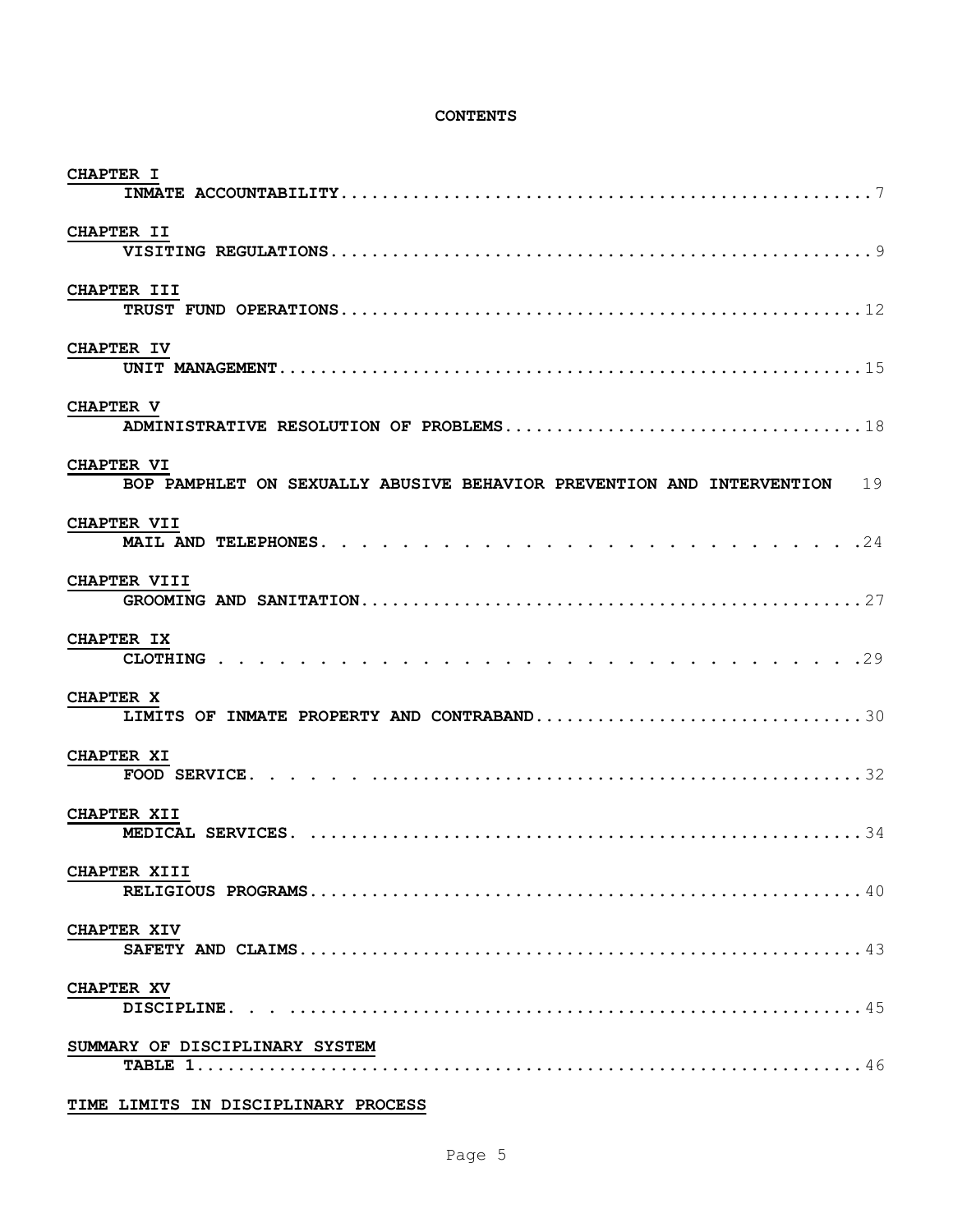| PROHIBITED ACTS AND DISCIPLINARY SEVERITY SCALE                      |
|----------------------------------------------------------------------|
| <b>SANCTIONS</b>                                                     |
| SANCTIONS FOR REPETITION OF PROHIBITED ACTS WITHIN THE SAME CATEGORY |
|                                                                      |
| <b>CHAPTER XVI</b>                                                   |
| CHAPTER XVII                                                         |
| CHAPTER XVIII                                                        |
| <b>CHAPTER XIX</b>                                                   |
| <b>CHAPTER XX</b>                                                    |
| <b>CHAPTER XXI</b>                                                   |
| CHAPTER XXII                                                         |
| CHAPTER XXIII                                                        |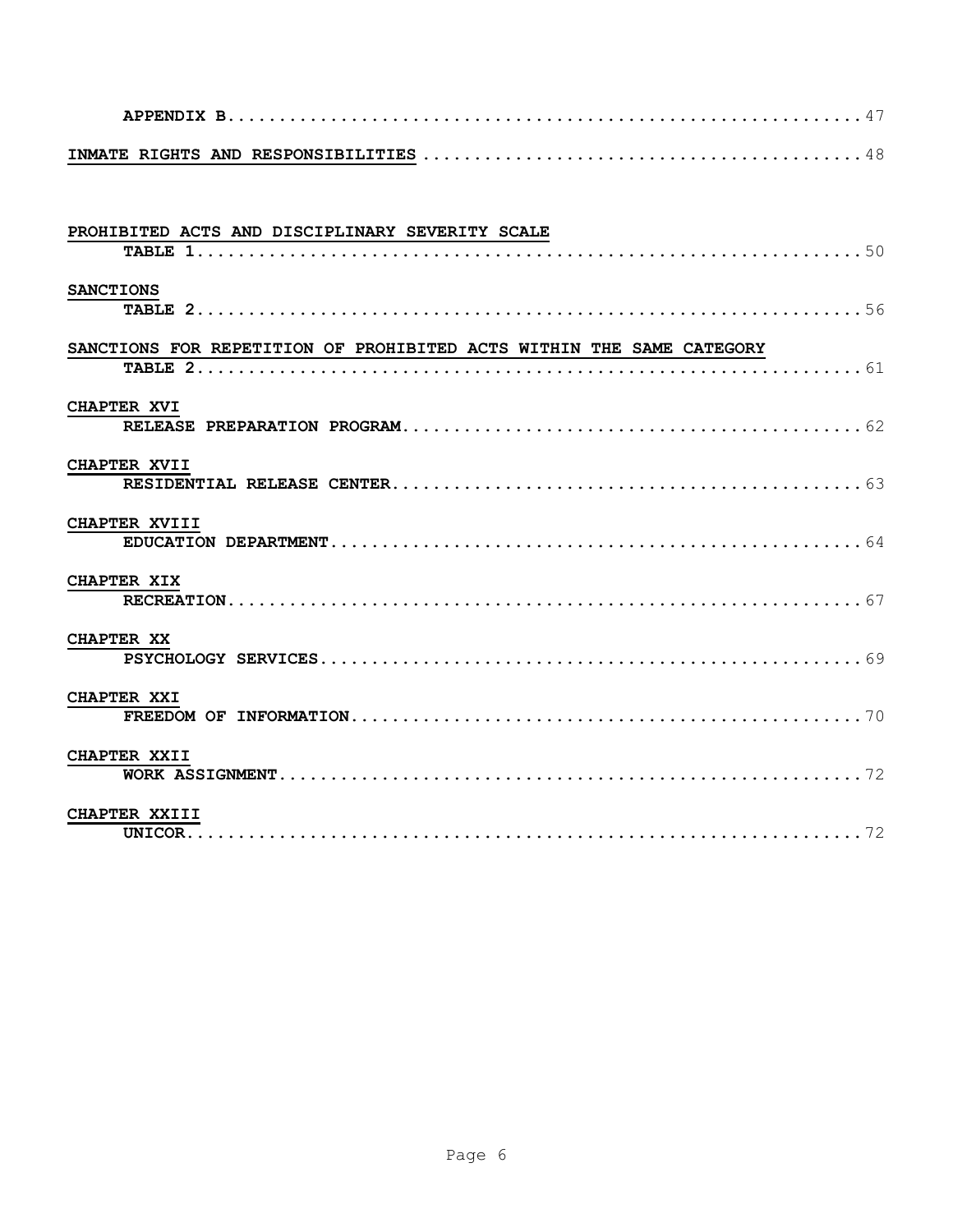#### **CHAPTER I INMATE ACCOUNTABILITY**

The Federal Correctional Institution in Phoenix, Arizona is a Medium Security Level Institution as defined in Program Statement 5100.03. In order to assist you in your stay at FCI Phoenix, the following description of operations is provided.

**COUNT PROCEDURES**: One of the first realities of institutional life are counts. It is necessary for the staff to count inmates on a regular basis. During a count inmates are expected to stay in their assigned areas until the count is announced as clear. It is very important that you learn the time schedule of our counts.

> 12:00 Midnight 3:00 a.m. 4:30 a.m**.**  10:00 a.m. (Weekends and Holidays - Stand Up count) 4:00 p.m. (Stand up count) 9:30 p.m. (Stand up count)

Staff will take disciplinary action if inmates are not in their assigned areas during a count and/or not standing next to their bunks during the Stand Up counts.

**AUTHORIZED MOVEMENT:** Unless otherwise authorized, inmates are to move only during controlled movements throughout the day and evening. The controlled move is five minutes "IN" and five minutes "OUT".

Monday through Friday, the Unit Officer will post a "Change Sheet" which reflects inmate detail and quarter's changes and a  $\Box$ Call Out Sheet $\Box$  when an inmate is to report to such areas as R&D, Chapel, Education, Health Services, etc. Inmates are responsible for reading these sheets and for being where they are supposed to be.

Inmates are responsible for being where they are supposed to be whether it be the detail assignment, call out, etc. Inmates found "out of bounds" are subject to disciplinary action.

**INMATE COMMISSARY/ID CARDS:** All inmate commissary/ID cards must be in possession of the inmate at all times when the inmate is out of their housing unit. The loss of the commissary/ID card must be reported to staff immediately. The Inmate Systems Department is responsible for replacing lost commissary/ID cards.

**INMATE TWO HOUR WATCH PROGRAM: Inmates assigned to the Two Hour Watch Procedures will be responsible for reporting to a staff member in the area you are in at the times listed below. As a Two Hour Watch inmate, you are responsible for the Two Hour Watch card and this card will be on your person when moving from one area to another. When you arrive to a specific location you will give the card to the staff or supervisor of that area or detail. When going to eat in the Dining Facility surrender your card to the lieutenant or officer standing at the front entrance door. When done eating you will retrieve your card from the staff member.** 

**REPORTING TIMES TO STAFF:**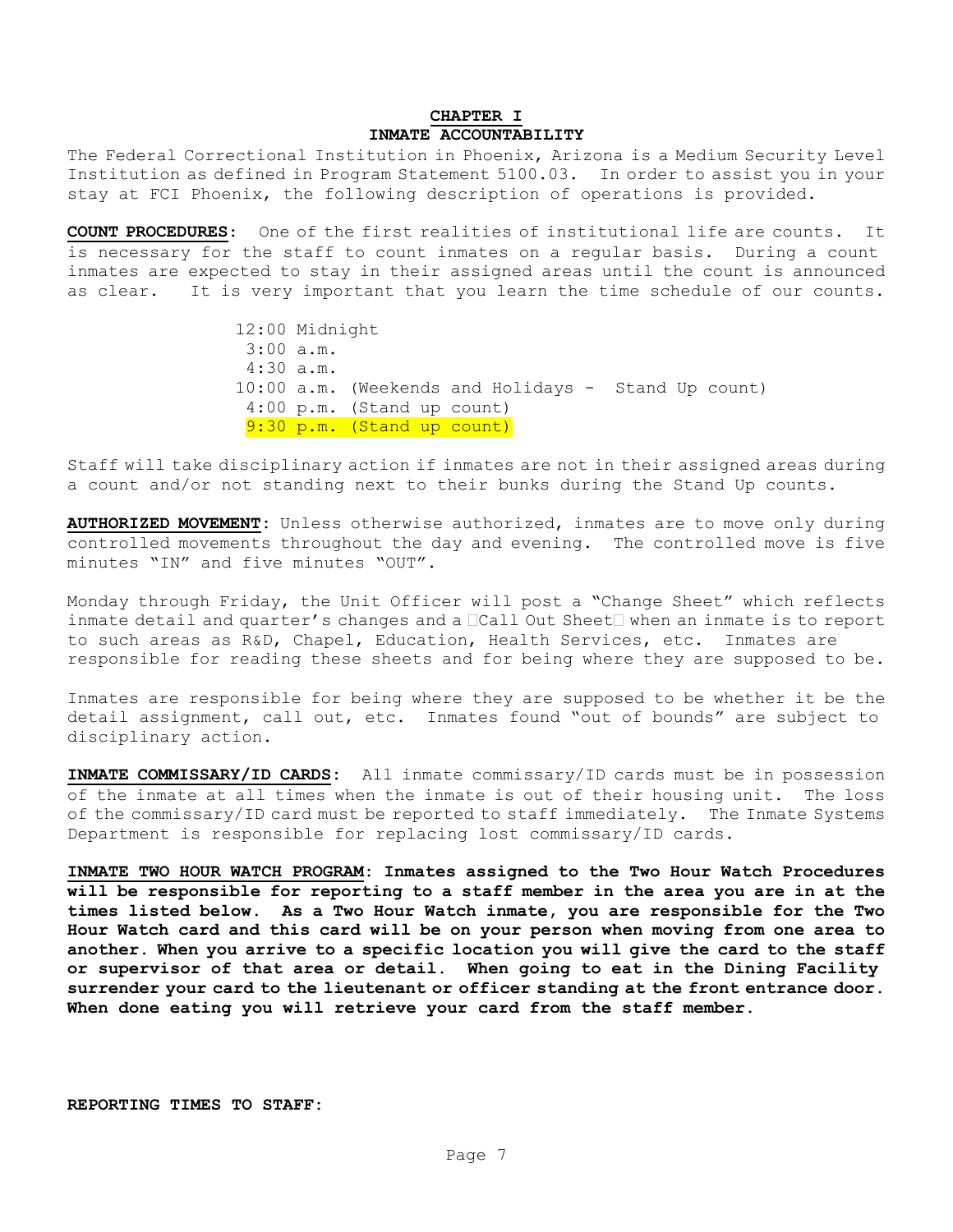First Reporting Time - 7:30 a.m. 9:30 a.m. 11:30 a.m. 1:30 p.m. 3:30 p.m. 5:30 p.m. 7:30 p.m. 9:15 p.m.

When entering your assigned unit you will surrender the card to the unit officer, who will maintain possession of the card until you depart the unit.

**NOTE:** Failure to report to staff at the specified times listed above will result in disciplinary actions. Altering or loss of a Two Hour Watch card will result in disciplinary action.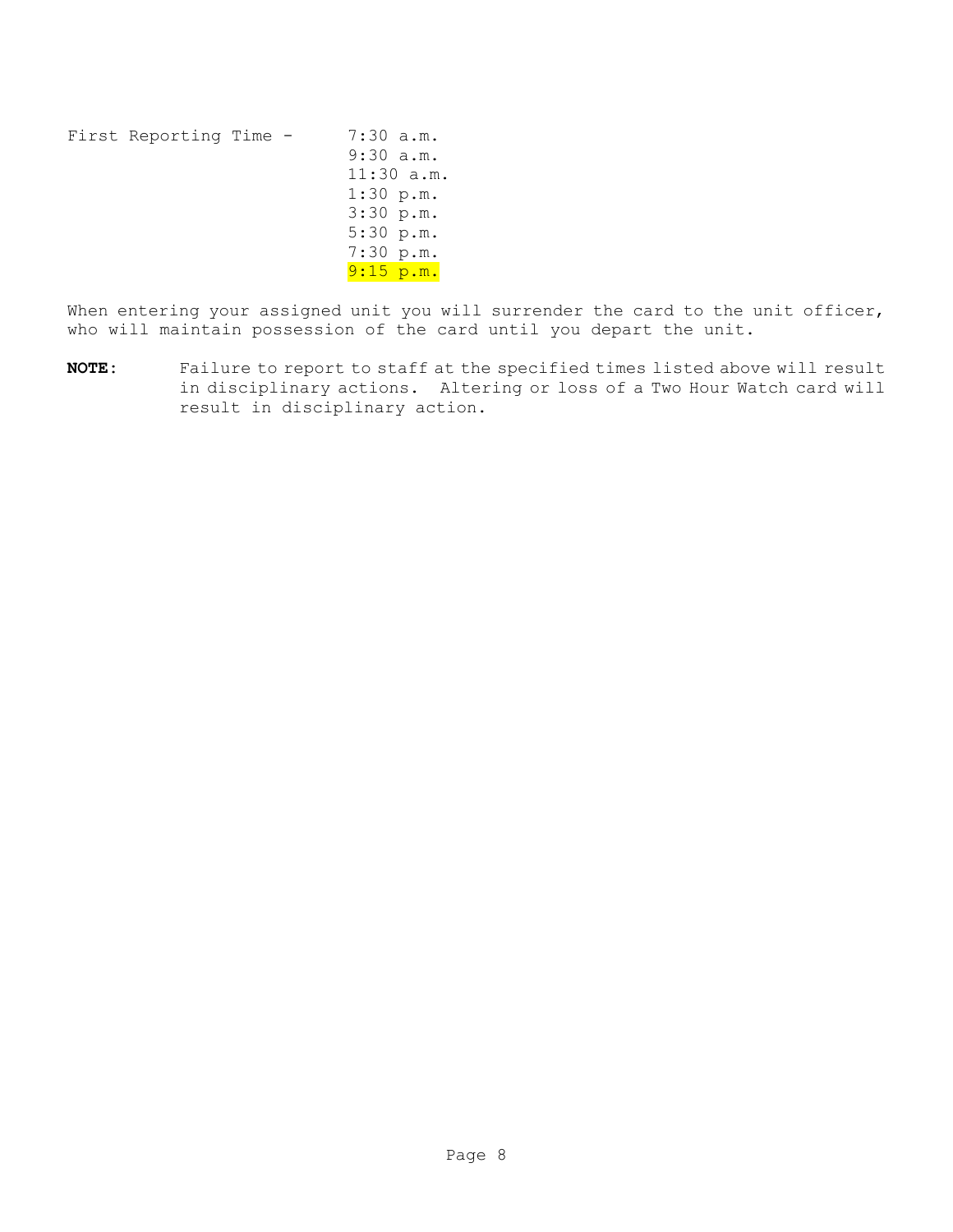#### **CHAPTER II VISITING REGULATIONS**

Inmates are encouraged to have visits in order to maintain family and community ties. New inmates are asked to submit a visiting list during the first week of Admission & Orientation (A&O) to their unit Counselor for approval. A Visitor information/Authorization for Release form must be sent to all prospective visitors, including immediate family members. Inmates are responsible for mailing this form to the proposed visitors. Prospective visitors may be approved after a Visitor Information/Authorization for Release form is returned to the Counselor and certain checks are made once it is returned by the proposed visitor. Request for approval of these additional visitors will be made to the Counselor no less than three weeks in advance of the intended visit. **Inmates must have known the proposed visitor(s) prior to incarceration.** Approved visitation lists completed by other institutions (for transferees) will be accepted, provided supporting documentation is available and the visitors are still appropriate upon arrival to this facility. Inmates are responsible for notifying visitors when they have been approved and of the rules and regulations as they pertain to visiting.

**VISITING REGULATIONS:** Visiting hours are from 8:00 a.m. until 3:00 p.m. on Saturdays, Sundays, Mondays, and Holidays.

Each inmate is given ten visiting points at the beginning of the month. The total visitors received on Sundays and Saturdays will result in a deduction of two points as long as the inmate has not left the visiting room that day between visits. Total visits received on Mondays result in a deduction of one point. No points are charged for federal holidays. Points are not carried over from month to month.

Children aged 15 and under need not be on an approved visiting list but must be accompanied by a visitor eighteen or above. Visitors aged 16 and 17 are required to be on an approved visiting list, must have a picture ID, and must also be escorted by a visitor 18 or older.

Excessive displays of affection with your visitor will not be permitted. A kiss and embrace are allowed on arrival and departure only. You may hold hands with your visitor during the visit.

Inmates must be properly dressed (entirely in institutional issued clothing and boots) and have their commissary card in order to be admitted into the visiting room. Clothing must be neat and clean. Approved items allowed to be taken into the visiting room include: wedding band, approved religious headgear, approved religious medallion, and prescription eyeglasses (no eyeglass case). Vending machines will be patronized by visitors only.

A maximum of 12 visitors will be authorized on an inmate's approved visiting list. A maximum of five visitors may visit the inmate at one time. When conditions exist, such as overcrowding, the number of visitors may further be limited to allow each visitor adequate space and time to conduct their visit.

Visitors must be properly dressed. Shorts, short dresses or skirts, halter tops, secondary clothing (i.e., jackets, blazers, zip-up or button-up garments) and other clothing of a suggestive or revealing nature will not be permitted in the visiting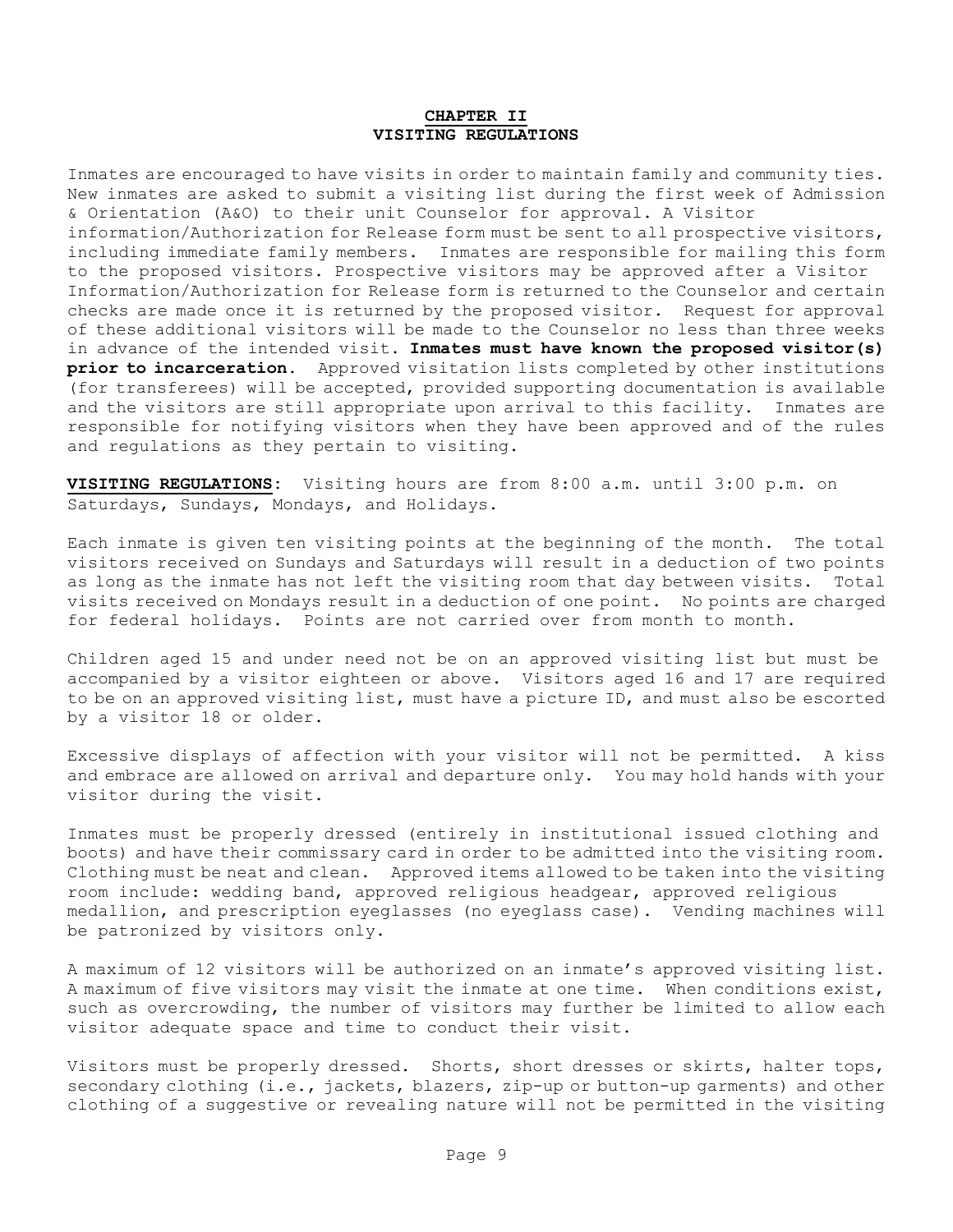room. Dresses and skirts must reach the middle of the knee cap as the visitor stands. Sleeves are required on all shirts blouses or tops and no hooded over-garments. Jeans are allowed as long as they are in good repair. Footwear must be worn by all visitors.

Certain life important medications (i.e., nitroglycerin tablets, asthmatic inhalers, etc,) are allowed into the institution as long as they can be thoroughly searched. Insulin and syringes are not allowed in.

Visitors with infants are allowed to bring in an appropriate amount of diapers and clear plastic baby bottles (2). Baby food must be store-bought and in its original sealed container (no glass containers of any kind will be allowed).

Visitors are permitted to bring only coins to purchase items from vending machines equivalent to \$25.00. The money is to be in a clear bag, no larger than 9" x 9". Inmates are not allowed to approach the vending machines.

Inmates will not accept money from visitors. Only food purchased by the visitor, from the vending machines, can be accepted by an inmate. Additionally, visitors are not allowed to give any other items to inmates.

A reasonable amount of infant care items and sanitary napkins may enter as long as they can be thoroughly searched.

No electronic items are allowed to enter the institution.

All visitors are subject to search including the use of a drug detection device. Visitors bringing contraband into the institution will be prosecuted.

**IDENTIFICATION OF VISITORS:** All inmate visitors 16 years of age and older must display government-issued photo identification before they are allowed access to visit. There is no exception to this rule. They are also required to complete the proper documentation in the presence of the officer before being processed through the metal detection device and randomly subjected to the ION TRACKER. Proper identification must be a US government issued or any US state issued identification (example state driver S license, state ID card, picture high school card, or US passport). If non US passport, it must be accompanied by a US Visa issued by INS or US Customs. Any form of unofficial photo identification (credit card, store card, school identification, birth certificate, social security card, bank card, etc.) are invalid. If a visitor does not present a current proper form of identification with a photograph, they will not be allowed to visit. Foreign driver's licenses are valid.)

**PAT SEARCHES OF VISITORS:** All inmate visitors are subject to random pat search. Visitors are selected based on a random number which is determined before visiting begins. Selection for this search does not imply visitors are suspected of any violation of prohibited or criminal activity. This is a random search, based on a pre-determined order before visiting begins. This search will be conducted by a trained staff member of the same gender as the person being searched. Where possible, it will be conducted out of the view of other visitors and inmates. Visitors have the option of declining a search. Visitors who decline the search, will not be permitted to visit on that date.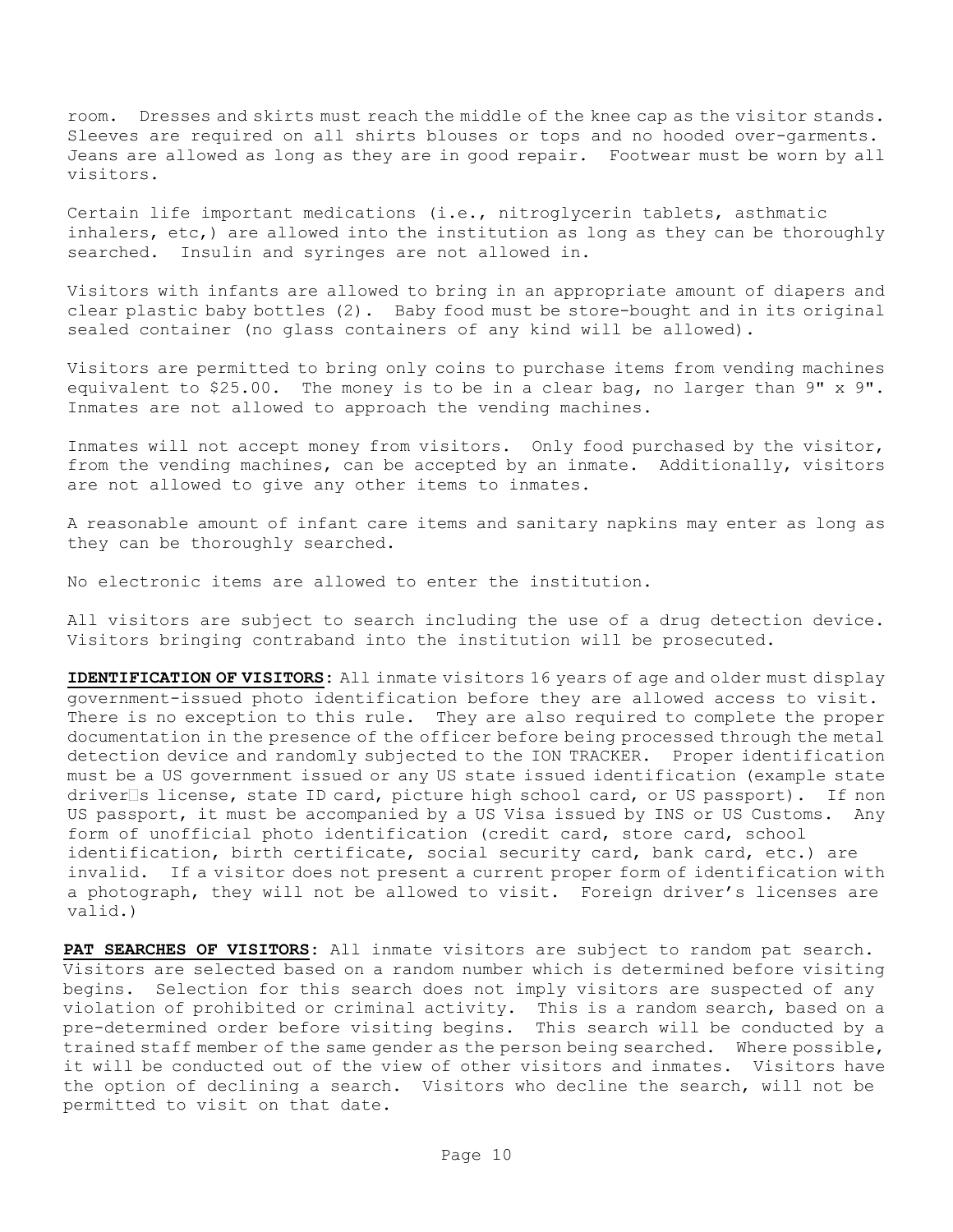**VEHICLE SEARCHES OF VISITORS:** All visitors are subject to random search of vehicles. Searches are selected based on a random number which is determined before visiting begins. Selection for this search does not imply visitors are suspected of any violation of prohibited or criminal activity. This is a random search, based on a pre-determined order before visiting begins. This search will be conducted by a trained staff member of the same gender as the person being searched. Where possible, it will be conducted out of the view of other visitors and inmates. Visitors have the option of declining a search; however, visitors who decline the search will not be permitted to visit.

**ATTORNEY VISITS:** Attorneys should make advance arrangements (normally no less than seven days) for visits through your unit team before each visit. Attorneys are encouraged to visit during the regular visiting hours. However, visits from an attorney can be arranged at other times on a case by case basis. Attorney visits will be subject to visual monitoring, but not audio monitoring. During attorney visits, a reasonable amount of legal materials may be transferred during attorney visits, but is subject to inspection for contraband.

**PASTORAL VISITS:** Inmates requesting visits from their home church or spiritual advisor must submit request to the Chaplain at least 3 weeks in advance. Background investigations and endorsement by their religious community will be required of all visitors. A minister of record may be declared and placed on the inmates visiting list. Points may not be counted against an inmate's visiting points.

**SMOKING:** The use of tobacco in any form is not permitted at FCI Phoenix. Violators are subject to disciplinary action.

**SPECIAL HOUSING UNIT:** Inmates in the Special Housing Unit are allowed visitation on Mondays.

**SPECIAL VISISTS:** Special visits (including family emergencies) may be authorized for an inmate s family or relative not on the pre-approved visiting list on a one-time-only basis by the Unit Manager or institution Duty Officer. A Special Visit Authorization Form must be completed and distributed prior to any special visit taking place. Inmates in protective custody will be approved for Special Visits on non-visiting days for individuals on approved visiting lists only. The coordination of this visit will be conducted by the Unit Team.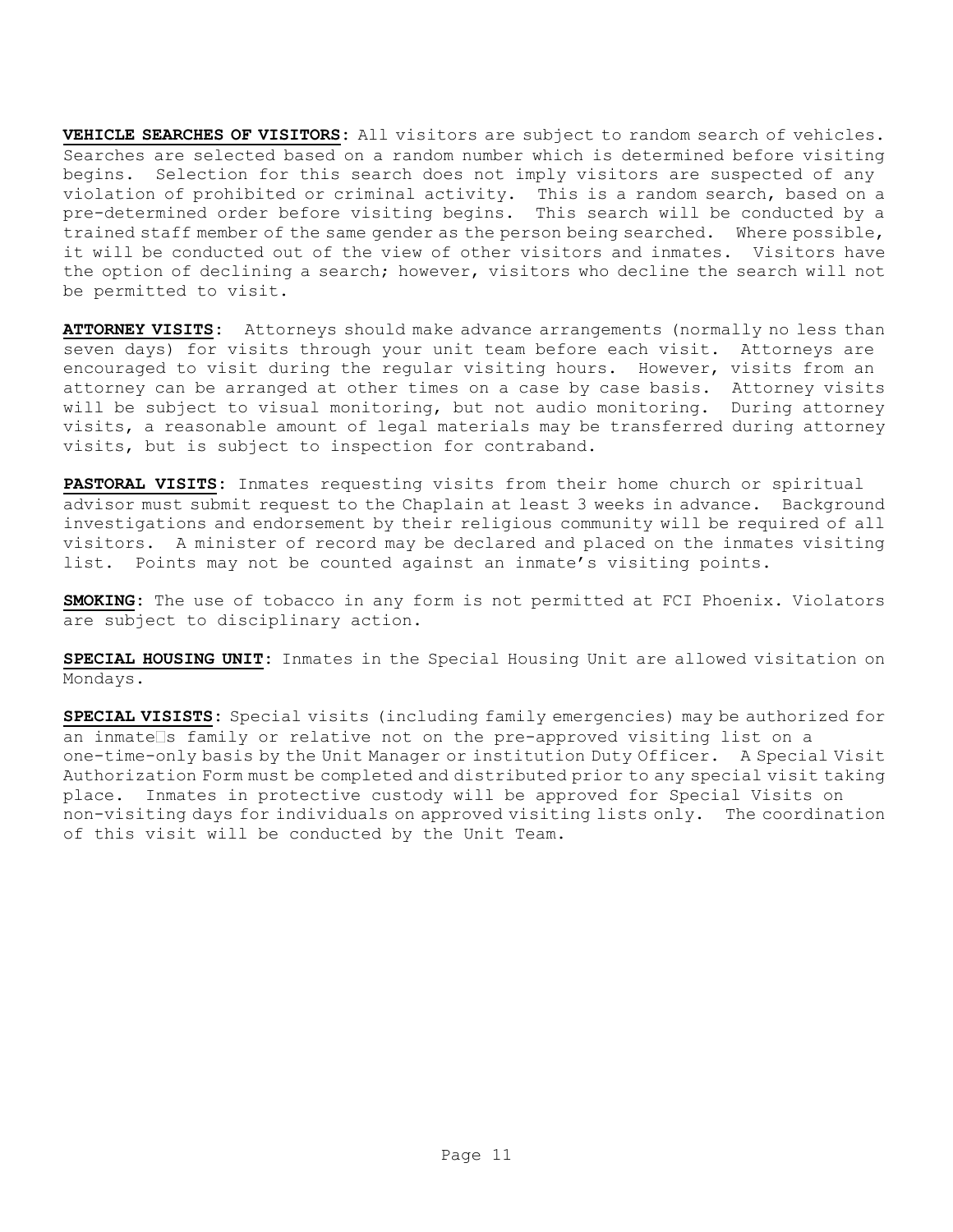#### **CHAPTER III TRUST FUND OPERATIONS**

**COMMISSARY ITEMS AND FUNDS:** When you arrive at FCI Phoenix, a Trust Fund Account is established in your name in the Office of Financial Management which reflects all of your deposits and withdrawals. Deposits will include money sent to the Lockbox and money processed through Western Union Quick Collect from outside source and your UNICOR or Performance Pay from your work assignment. Withdrawals may include your purchases at the Commissary, funds to send home or for subscriptions, savings, etc.

The Commissary offers a variety of candies, beverages, toiletries, athletic attire, etc. The Commissary $\square$ s purpose is to provide inmates with merchandise not provided by the Bureau or of a different quality. The use of the inmate store is a privilege, not a right.

The Commissary is located adjacent to the Laundry.

Upon commitment, every inmate must obtain and have in his possession, at all times, an Inmate Commissary Card before purchasing in the commissary. The pictured ID card provides positive visual identification and is designed for the protection of the inmate s account. Therefore, every inmate must have an ID card at the time of sale. There are no exceptions. It is the responsibility of the inmate to maintain his ID card and replace it, if necessary through the Inmate Systems Department.

**INTRA INSTITUTIONAL FUNDS TRANSFERS:** For inmates transferring from one federal facility to FCI Phoenix, their funds will be electronically transferred by the sending facility. If, after 14 days following an inmate s arrival at this facility their money has not been transferred or received, they should notify their Unit Counselor.

**SPENDING LIMITATIONS:** You are permitted to spend a maximum of \$320.00 each month for regular purchases. All items including SPOs (Special Purchase Orders)purchased from the Commissary will reduce monthly spending limit. Items exempted from the \$320.00 spending limit are Stamps , money being transferred to the ITS (Inmate Telephone System), approved OTC medications are also exempted from the spending limit, and tobacco patches (prior approval from the Medical Department is required). Validation dates are spaced out using a system linked to your registration number in order to spread spending activity evenly throughout each month. To determine your validation date, multiply the fifth digit of your register number by three then add one. (Example: The validation date for Req. No. 12345-678 would be 16; Formula 5x3=15  $+1=16.$ )

**COMMISSARY ORDERS:** Commissary price list/order blanks are available in the housing units and must be turned in to the Unit Officer prior to the 10:00 p.m. count the night before you shop. You will receive a numbered ticket identifying your shopping order. You must present this ticket when you shop. You must be present when your number is called or you forfeit your shopping for that week. Prices are subject to change and all sales are final. You may add or substitute only for new or out of stock items with a like item. New price lists will be printed monthly.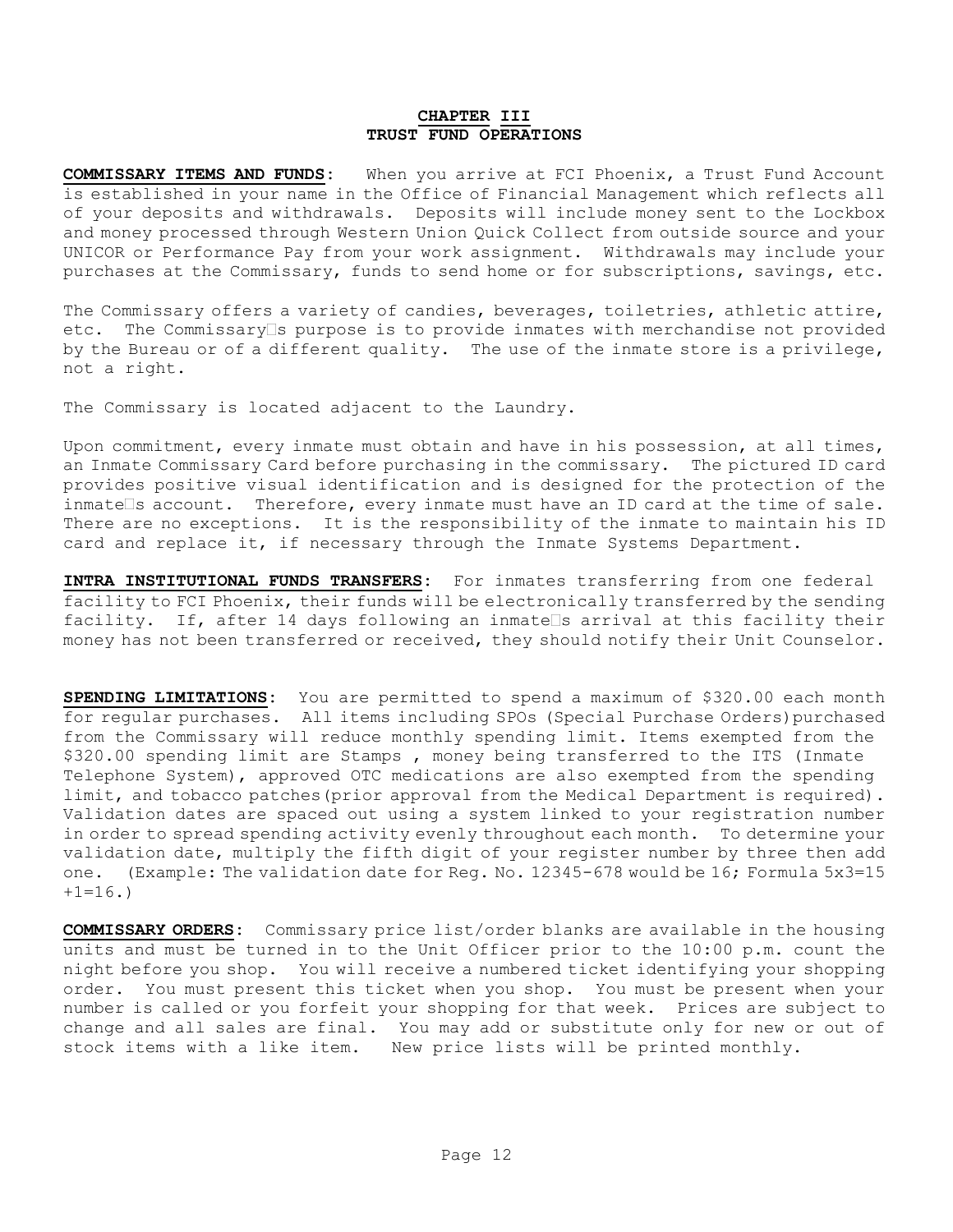Each inmate may shop at the Commissary once each week in accordance with the posted schedule. You may purchase phone credits, tennis shoes, and medications between 2:00 p.m. - 2:30 p.m. Monday, Tuesday, and Thursday. On Fridays the Commissary is open for Over the Counter Medications only from 11:00 a.m. - 12:00 p.m. No smoking is allowed in the Commissary and only one inmate is allowed at each window at a time.

**SALES RECEIPTS:** It is your responsibility to know the amount of money in your account. You may check both the balance in your account and the balance left of the \$290.00 monthly spending limit by reading your sales receipt. If you have any questions concerning your commissary balance on your account, you may check account activities by using the AIM (Automated Inmate Machine) located on the west side of the Commissary.

**COMMISSARY IDENTIFICATION CARD:** You should have received a Commissary Card at the time you were processed through Receiving and Discharge (R&D). If not, you will need to make an appointment with R&D to obtain one. This card will be used to identify you at the commissary sales area. This is the only means by which commissary staff can be sure they are accessing the correct inmate  $\Box$ s account.

This card is your responsibility and if lost you will not be allowed to purchase commissary until you obtain a new card. If you happen to lose your card, the procedures to obtain a new one are as follows:

(1) Send a Request to Staff Member (cop-out) form to Receiving and Discharge (R&D) requesting to be placed on a call-out to obtain a new card.

If your appearance changes to the point that your appearance does not match your Inmate Account Card, for example, if you grow a beard or shave one off, you will need to obtain a new card at no charge. The importance of this is that if the commissary staff cannot recognize you from your card they may refuse your purchase.

**STAMPS:** Each inmate is permitted to purchase \$8.80 worth of stamps weekly. The following denominations are sold: \$1.00, .44, 17, and .01. Books of 20 first class, and book of 10 first class.

You are not permitted to have more than the equivalent of three full books (60 first-class stamps) of stamps in your possession at any one time. Any amount in excess of this limit will be considered as contraband, and the excess will be confiscated.

Stamps will be purchased during regular sales. Special Purchase Orders will also be available on your regular day.

**SPECIAL PURCHASE ITEMS:** Special purchase items such as ceramics materials, leather goods, paint supplies, and crochet materials must be approved by Recreation and purchased through the Commissary.

**TRULINCS:** The TRULINCS program is an inmate electronic messaging system intended to provide inmates with an alternate means of written communication with public. In order to participate in e-mail (electronic message), inmates must accept the acceptance notification upon LOGIN.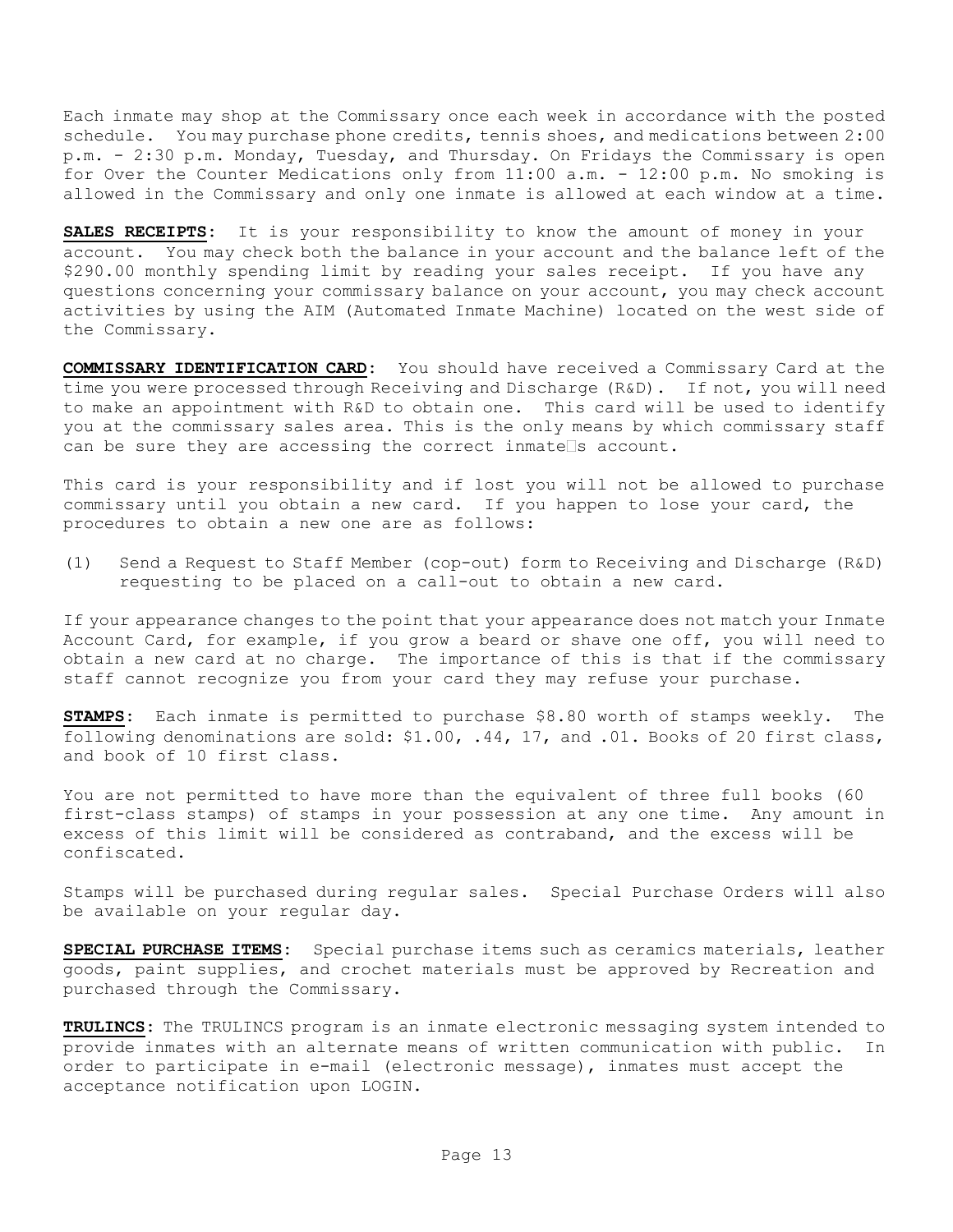Inmates are not required to LOGIN and select the acceptance of email to utilize other applications in the TRULINCS system. Such as, reviewing account transactions, printing contact labels, adding contact addresses and phone numbers, and utilizing the electronic law library. Each inmate is allowed to print maximum of 10 contact labels per day at no cost to inmates. All other print jobs will be charged 15 cents per page.

Inmates using electron messaging program will be charged 5 cents per minute while logged in to the e-mail program and 15 cents per a page if inmates wish to print e-mail messages. Inmates may log on for 30 minutes per session with 30 minute waiting period between sessions.

All outgoing mails/packages must have a TRULINCS generated mailing label with exception of inmates housed in Yuma Annex and Special Housing Unit. Printing of return addresses using TRULINCS printer stations are prohibited and subject to disciplinary action.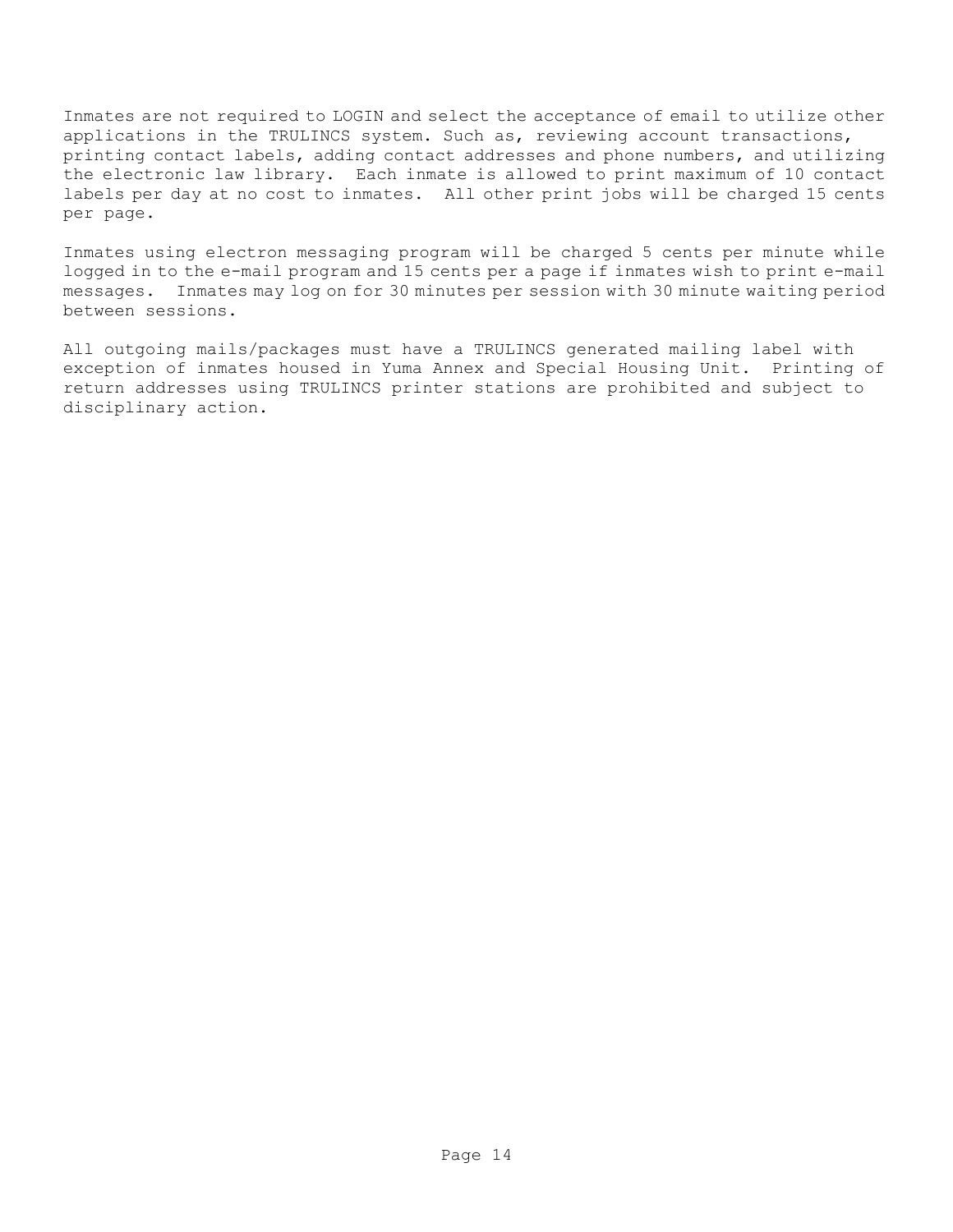#### **CHAPTER IV UNIT MANAGEMENT**

There are four functional units at FCI Phoenix. A unit is a self-contained inmate living area that includes both housing sections and office space for unit staff. Each unit is staffed by a Unit Team directly responsible for those inmates living in that unit. The Unit Staff offices are located in the units so staff and inmates can be accessible to each other. Unit staff include the Unit Manager, two Case Managers, two Correctional Counselors and one Unit Secretary.

Inmates are assigned to a specific Unit Team. Generally, the resolution of issues or matters of interest while at the institution are most appropriately initiated with the Unit Team. Unit Team members are available to assist in many areas, including parole matters, release planning, personal and family problems, counseling and assistance in setting and attaining goals while in prison.

Mojave A is designated for inmates approved to participate in the Residential Drug Treatment Program (RDAP).

**UNIT MANAGERS:** The Unit Manager has the overall responsibility for the internal security, safety, sanitation, discipline, counseling program, leisure time activities, and educational programming of the inmates in the Unit.

The Unit Manager is responsible for supervising all members of the Unit Staff (Case Managers, Correctional Counselors, Unit Secretary and Correctional Officers assigned to the Unit). The Unit Manager reviews all staff work in the Unit to ensure that meaningful team work is occurring and inmate program plans are being carried out.

The Unit Manager receives general supervision from the Associate Warden (Programs).

**CASE MANAGER**: The duties of the Case Manager involve all phases of inmate institutional life such as: initial classification; progress reports; release planning; and recommending educational, recreational and counseling programs. The Case Manager provides necessary services to each inmate to help him adjust to the institution environment and prepare for eventual release. The Case Manager is available to provide counseling to the inmate concerning community, institution and personal problems.

**CORRECTIONAL COUNSELOR:** The Correctional Counselor works primarily with each inmate assigned to their respective Unit Team. They actively participate in the development of programs suited to the individual needs of inmates. The Correctional Counselor: obtains and gives information; expedites and improves services; suggests plans and directions; and assists in resolving difficult problems. The Correctional Counselor will be the primary staff member with whom you deal on matters of administrative procedures.

**EDUCATION REPRESENTATIVE:** The representative from the Education Department has the responsibility of providing information to help the Unit Staff better determine the individual educational needs of the inmate. They will help coordinate the educational programs in accordance with work assignments and unit programs.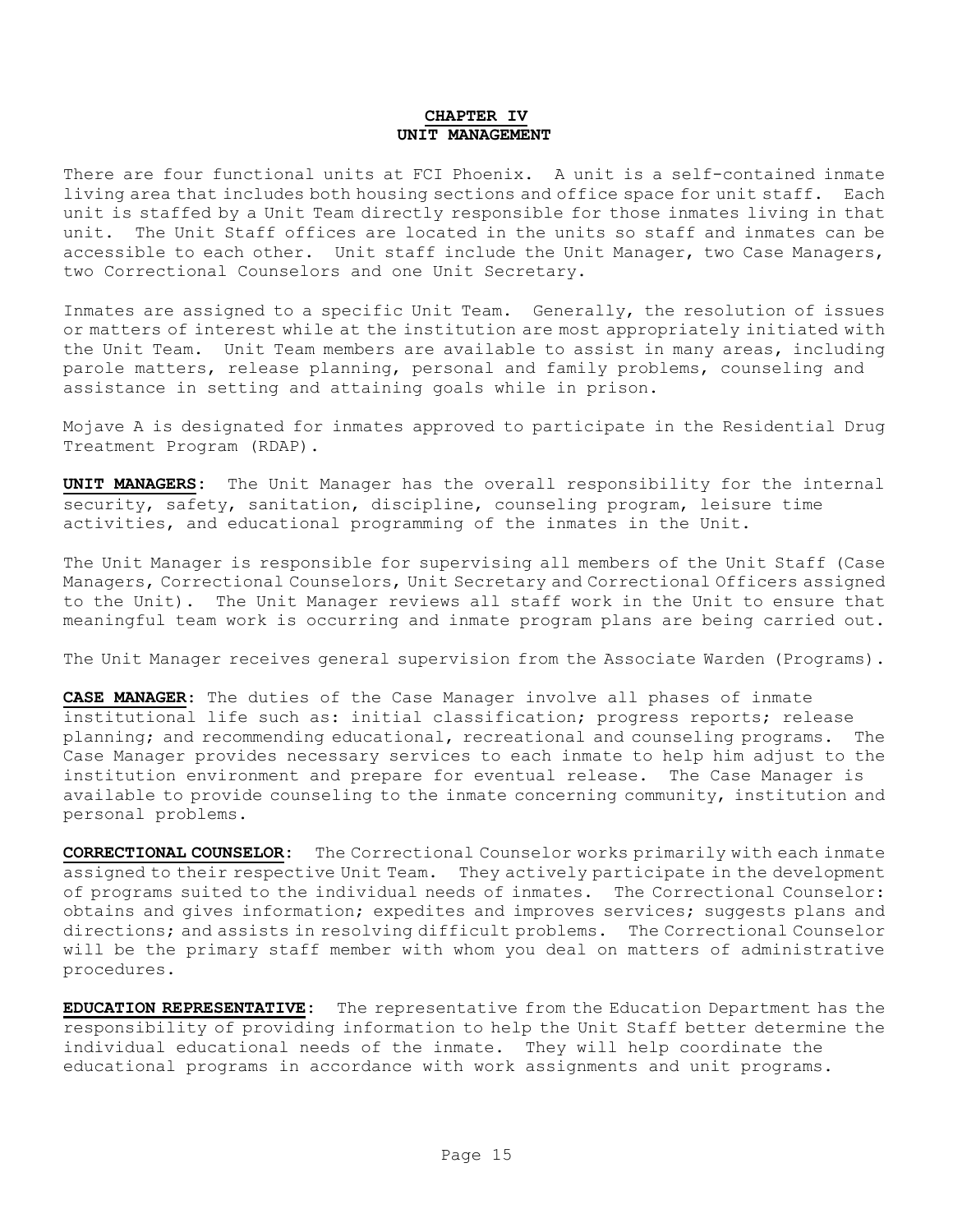**UNIT SECRETARY:** The Unit Secretary is responsible for all clerical functions and administrative duties necessary for unit operations.

**UNIT OFFICER:** The Unit Officer is responsible for security, sanitation and maintaining order in the Unit. The Unit Officer is required to make routine shakedowns to locate contraband.

**UNIT TEAMS:** The Unit Team is responsible for developing programs suited to the individual needs of each inmate. The Team consists of the Unit Manager, Case Manager and the Correctional Counselor. Each inmate is required to attend Team Meetings when they discuss his case.

The purpose of Team is to facilitate inmate-staff contact and communication and to ensure that all staff have input in the development of the programs for each inmate.

**PROGRAM REVIEWS:** Program Reviews will be held every 180 days until one year of release, then every 90 days. These are held by the Classification Teams to review programs, work assignments, transfers, custody, institutional adjustment, etc.

Custody will be set at IN custody for new commitments. Custody will normally be reviewed for the first time approximately six months after arrival at Phoenix.

An inmate may be identified for Central Inmate Monitoring System (CIMS) status at any time. This is a Case Management function of the Bureau of Prisons and is not optional. The Unit Team will normally make this determination within the first six months and will normally do this at the initial classification (Provided that all of your records are available).

Administrative Reviews (special reviews) may be held between the normal 90 day reviews for job changes, transfer requests, etc. These reviews may be initiated by the Unit Team or requested by the inmate with a Cop-Out.

**PROGRESS REPORTS:** Progress Reports are prepared every 36 months or as needed prior to release, halfway house placement, transfer, and Parole Hearings.

You will be given a copy of your Progress Report after it is prepared and will be asked to sign it. Your signature does not mean you agree with the contents, only that you have received a copy.

**TOWN HALL MEETINGS:** Town Hall Meetings are held in each unit on a monthly basis. These meetings are held to make announcements and to discuss changes in the policy and procedures of the unit. Inmates are encouraged to ask pertinent questions of the staff and any guest speakers that are present. These questions should pertain to the unit as a whole rather than personal questions or problems. Personal problems will be resolved by Unit Staff members during the regular working hours which are posted in each unit. An  $\Box$ open-door $\Box$  policy is usually in effect at these times.

**TRANSFER REQUESTS:** Requests for transfer should be made to the Unit Team. Transfers may be granted for such reasons as nearer release purposes after an inmate

has remained at FCI Phoenix for 18 months with clear conduct. If the Team determines at your program review that you have a valid reason for transfer, a recommendation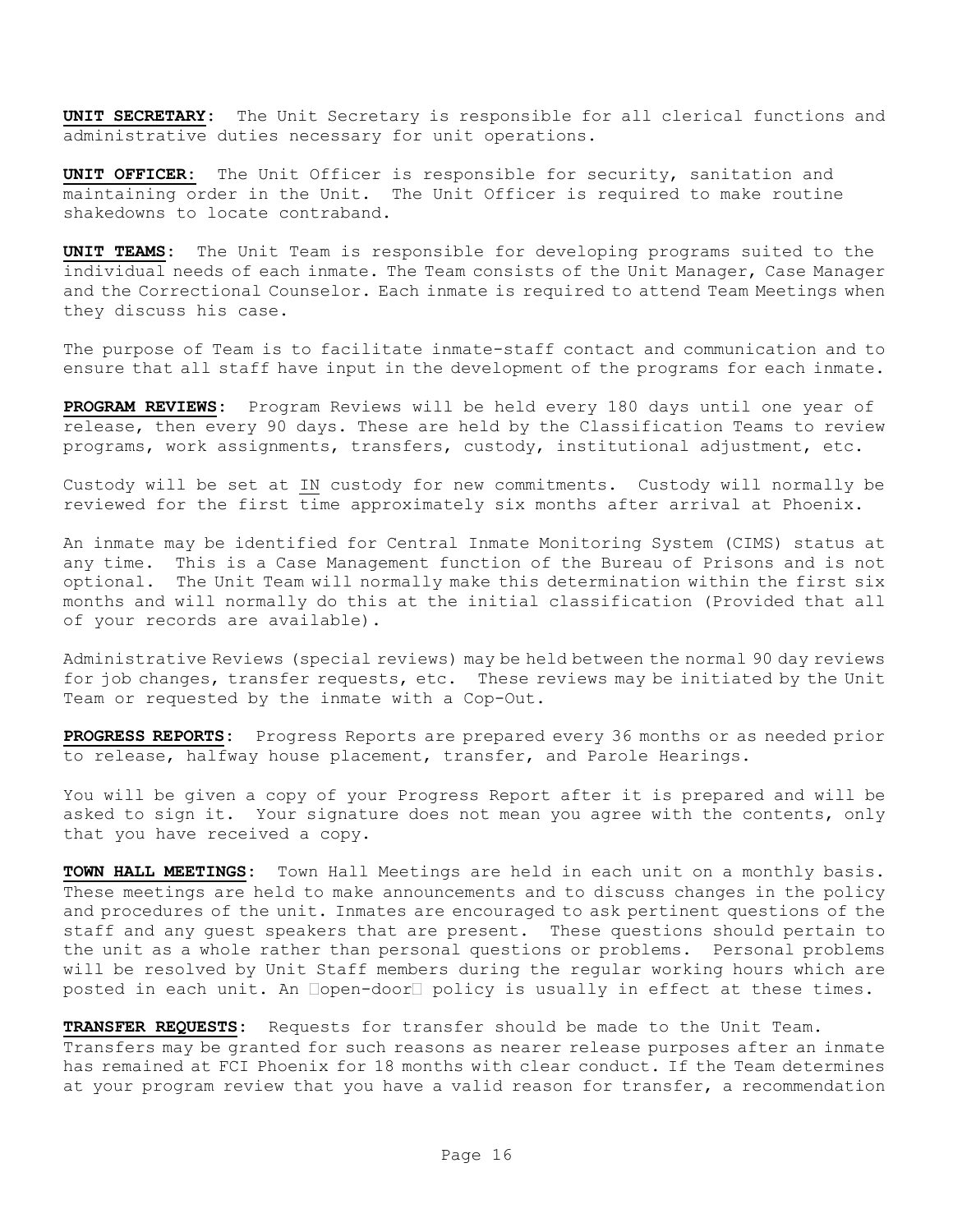will be made to the Designation and Sentence Computation Center (DSCC) for a final decision.

**COUNSELING:** Group and individual counseling is provided by Unit staff for drug, alcohol, and behavioral problems. Group and individual counseling will be conducted by a Staff Psychologist or Correctional Counselor.

**TEAM PARTICIPATION IN PAROLE HEARINGS:** Your Unit Team prepares Progress Reports and compiles other information in your Central file for presentation to the Parole Board.

Your Case Manager will normally be present at your Parole Hearing. The Case Manager $\Box$ s function at the hearing is only to answer questions of the parole examiners, not as a Staff Representative.

**NOTARY PUBLIC:** Under the provisions of Title 18, United States Code, Section 4004, certain Unit Staff are authorized to notarize documents. However, due to a recent change in the law, notarization is not required if you include a statement to the effect that the papers which you are signing are  $\Box$ true and correct under penalty of  $perjury$  in federal courts and other federal agencies, unless specifically directed to do otherwise.

Some states will not accept a government notarization for real estate transactions, automobile sales, etc. In these cases it will be necessary for you to contact your Unit Staff to arrange an appointment with the institution  $\Box$ s Arizona Notary Public.

**RELEASE GRATUITIES:** Release gratuities are monies given to an inmate upon release. Unit Team will make a recommendation to the Case Management Coordinator who will either approve or deny the request based on individual needs. A gratuity will be provided to those who qualify.

**ESCORTED TRIPS:** Bedside visits and funeral trips may be authorized when an immediate family member is seriously ill, in critical condition, or has passed away. Depending on the inmate  $\Box$ s custody classification, one or two Correctional Officers will escort the inmate. All expenses will be borne by the inmate, inmate is family or an appropriate source, except for the first eight hours of pay for escorting employee(s) each day.

**CENTRAL INMATE MONITORING SYSTEM (CIMS):** Refers to the procedures by which the Bureau of Prisons monitors and controls transfers and participation in community activities, of inmates who pose specific management consideration. The designation as a CIMS case does not, in and of itself, prevent an inmate from participating in community activities. All inmates who are so designated will be notified by their Case Manager.

**FINANCIAL RESPONSIBILITY:** Inmates are obligated to conform to the requirement to pay court assessments, fines, and committed fines and court ordered restitution. Inmates who refuse to honor these may be subject to certain programming and activity restrictions and performance pay will be limited to maintenance pay of \$5.25 per month.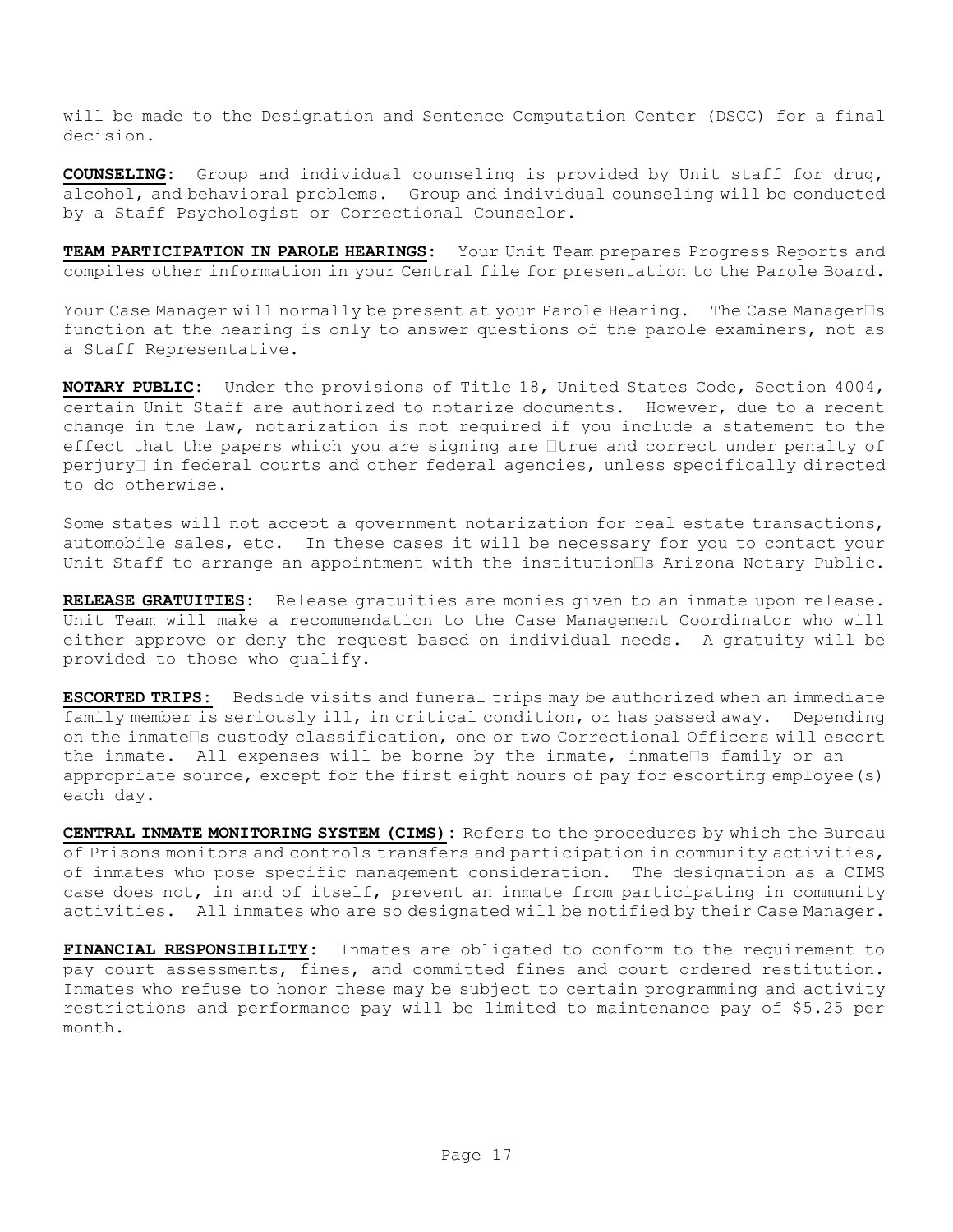#### **CHAPTER V ADMINISTRATIVE RESOLUTIONS OF PROBLEMS**

**INMATE REQUEST TO STAFF MEMBER:** This form, commonly called a cop-out, is used to make a written request to a staff member. Any type of request can be made with this form. Cop-outs are available in the housing units and from staff. Staff who receive an inmate cop-out will answer the request within a reasonable period of time.

**BP-8, BP-9, BP-10 AND BP-11:** Ordinarily, most issues can and should be resolved with the individual staff member responsible for the program area in which you have a concern. If attempt to resolve an issue is unsuccessful you may obtain a BP-8 from your Counselor. If the attempt with this form is still unsuccessful you may file a BP-9 to the Warden for his intervention. The BP-9 must be given to your unit team for delivery to the Warden and it must have a copy of the BP-8 attempt attached. The BP-9 is to be filed within 20 days from the date of the incident the BP-9 addresses.

If you are unsatisfied with the Warden $\square$ s response on the BP-9 you may mail a BP-10 to the Regional Director within 20 days of the Warden SBP-9 response and it must have a copy of the BP-9 attached.

If still unsatisfied you may mail a BP-11 to the Central Office within thirty days of the BP-10 response and it must have a copy of the BP-10 attached.

All of the applicable forms may be obtained from your Unit Counselor.

**SENSITIVE COMPLAINTS:** If an inmate believes his complaint is of a sensitive nature and he would be adversely affected if the complaint became known at the institution, he may file the complaint directly to the Regional Director. The inmate must explain in writing the reason for not filing the complaint with the institution.

**FEDERAL TORT CLAIM:** If the negligence of institution staff results in personal injury or property loss or damage to you, this can be the basis of a claim under the Federal Tort Claim Act. If your claim involves the loss of personal property you must complete a BP-A0943, Small Claims for Property Damage or Loss. If your claim involves a personal injury you must complete a Standard Form SF-95, Claim for Damage, Injury or Death. You can obtain this form from the Legal Services Department. You must file all claims for damage under the Federal Tort Claims Act within two (2) years of the incident.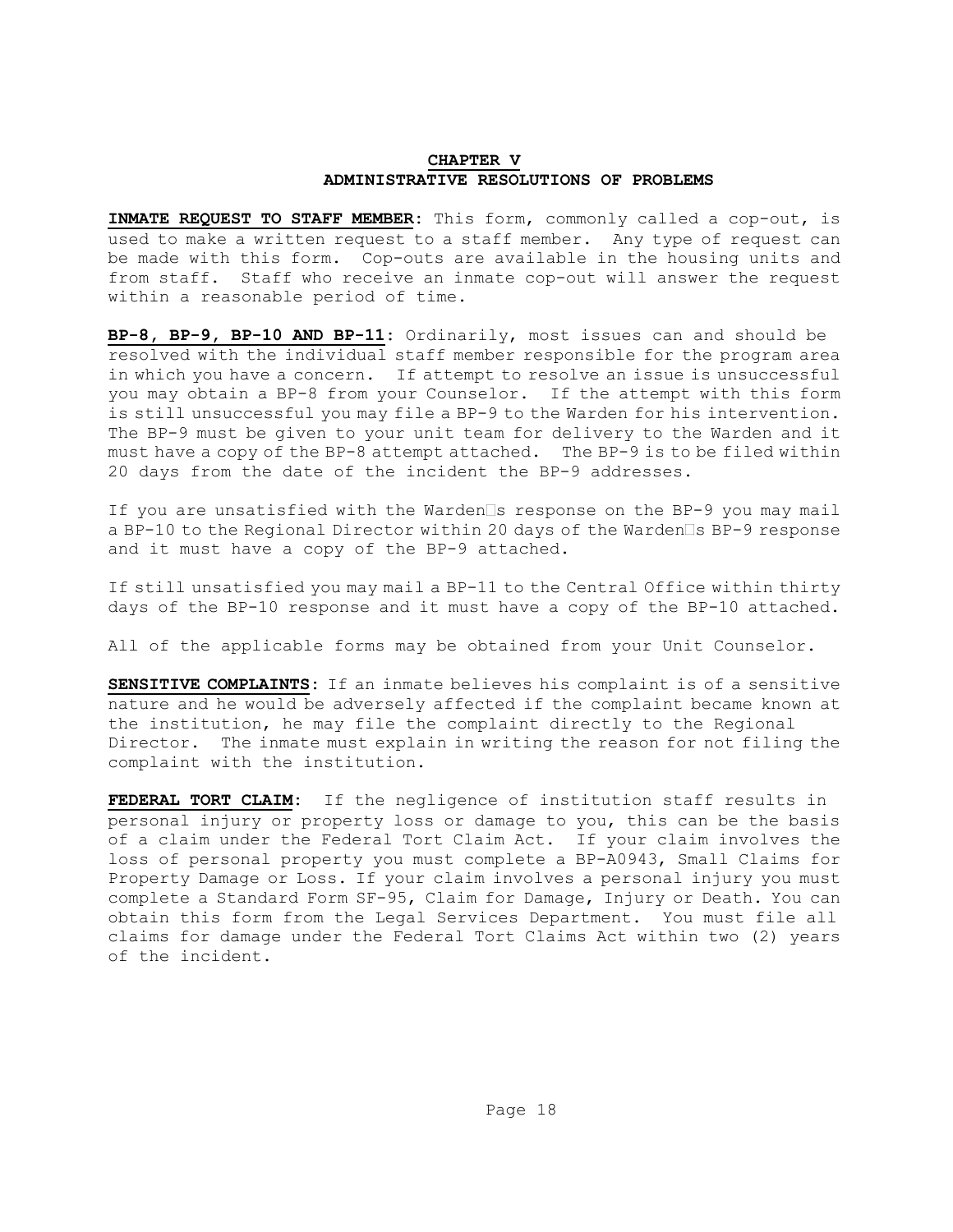**U.S. Departament of Justice**  Federal Bureau of Prisions

**Sexually Abusive Behavior Prevention and Intervention**



*An Overview for Offenders*

October 2012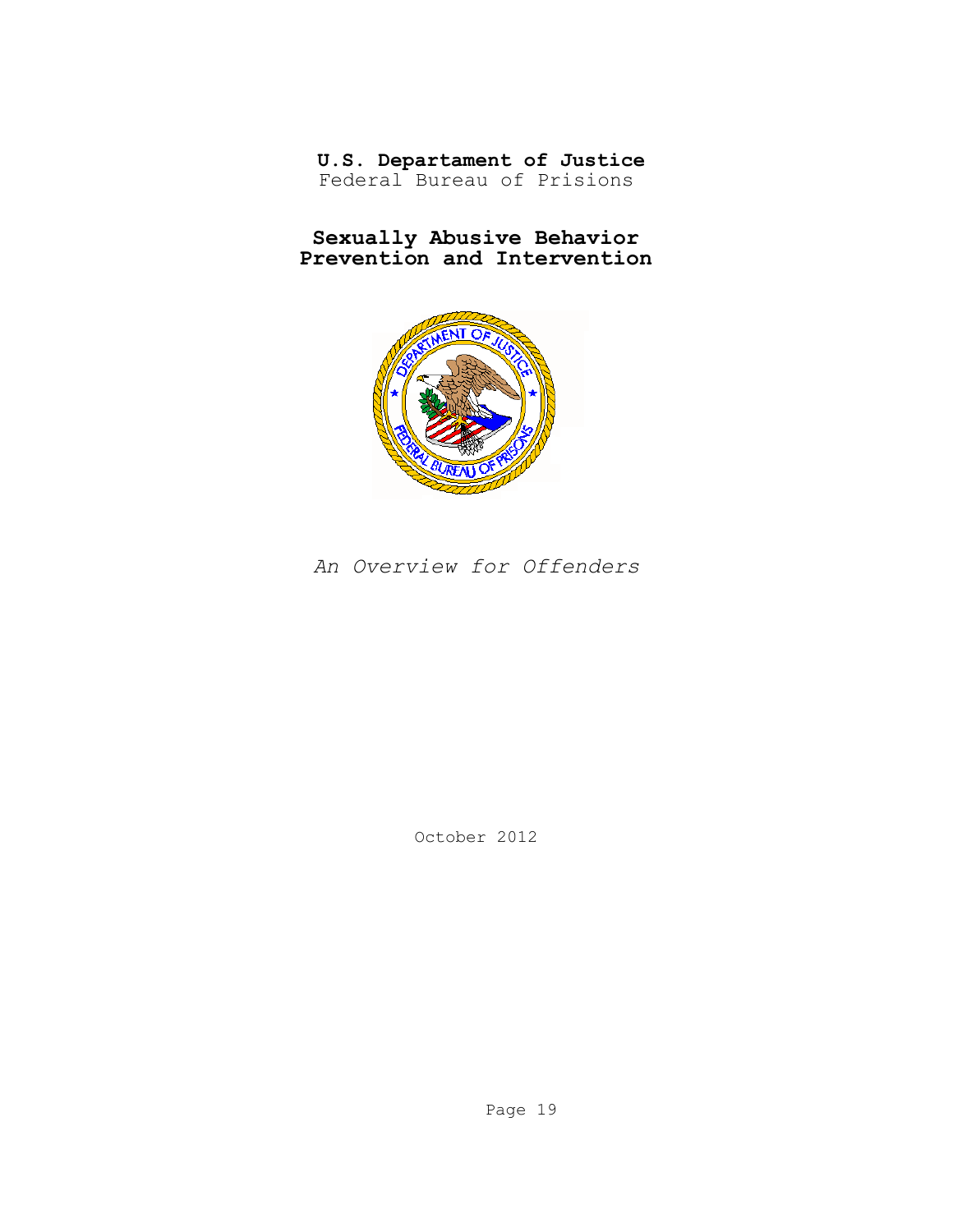#### **You Have the Right to be Safe from Sexually Abusive Behavior.**

The Federal Bureau of Prisons has a **zero tolerance** policy against sexual abuse. While you are incarcerated, **no one has the right to pressure you to engage in sexual acts**.

You do not have to tolerate sexually abusive behavior or pressure to engage in unwanted sexual behavior from another inmate or a staff member. Regardless of your age, size, race, ethnicity, gender or sexual orientation, you have the right to be safe from sexually abusive behavior.

#### **What Can You Do To Prevent Sexually Abusive Behavior?**

Here are some things you can do to protect yourself and others against sexually abusive behavior:

- $\epsilon$  Carry yourself in a confident manner at all times. Do not permit your emotions (fear/anxiety) to be obvious to others.
- \$ Do not accept gifts or favors from others. Most gifts or favors come with strings attached to them.
- \$ Do not accept an offer from another inmate to be your protector.
- \$ Find a staff member with whom you feel comfortable discussing your fears and concerns.
- \$ Be alert! Do not use contraband substances such as drugs or alcohol; these can weaken your ability to stay alert and make good judgments.
- \$ Be direct and firm if others ask you to do something you don=t want to do. Do not give mixed messages to other inmates regarding your wishes for sexual activity.
- \$ Stay in well lit areas of the institution.
- $$$  Choose your associates wisely. Look for people who are involved in positive activities like educational programs, psychology groups, or religious services. Get involved in these activities yourself.
- \$ Trust your instincts. If you sense that a situation may be dangerous, it probably is. If you fear for your safety, report your concerns to staff.

#### \$

### **What Can You Do if You Are Afraid or Feel Threatened?**

If you are afraid or feel you are being threatened or pressured to engage in sexual behaviors, you should discuss your concerns with staff. Because this can be a difficult topic to discuss, some staff, like psychologists, are specially trained to help you deal with problems in this area.

If you feel immediately threatened, approach any staff member and ask for assistance. It is part of his/her job to ensure your safety. If it is a staff member that is threatening you, report your concerns immediately to another staff member that you trust, or follow the procedures for making a confidential report.

#### **What Can You Do if You Are Sexually Assaulted?**

If you become a victim of a sexually abusive behavior, **you should report it immediately to staff** who will offer you protection from the assailant. You do not have to name the inmate(s) or staff assailant(s) in order to receive assistance, but specific information may make it easier for staff to know how best to respond. You will continue to receive protection from the assailant, whether or not you have identified him or her (or agree to testify against him/her).

After reporting any sexual assault, you will be referred immediately for a medical examination and clinical assessment. Even though you many want to clean up after the assault **it is important to see medical staff BEFORE you shower, wash, drink, eat, change clothing, or use the bathroom.** Medical staff will examine you for injuries which may or may not be readily apparent to you. They can also check you for sexually transmitted diseases, pregnancy, if appropriate, and gather any physical evidence of assault. The individuals who sexually abuse or assault inmates can only be disciplined and/or prosecuted if the abuse is reported. **Regardless of whether your assailant is an inmate or a staff member, it is important to understand that you will never be disciplined or prosecuted for being the victim of a sexual assault**.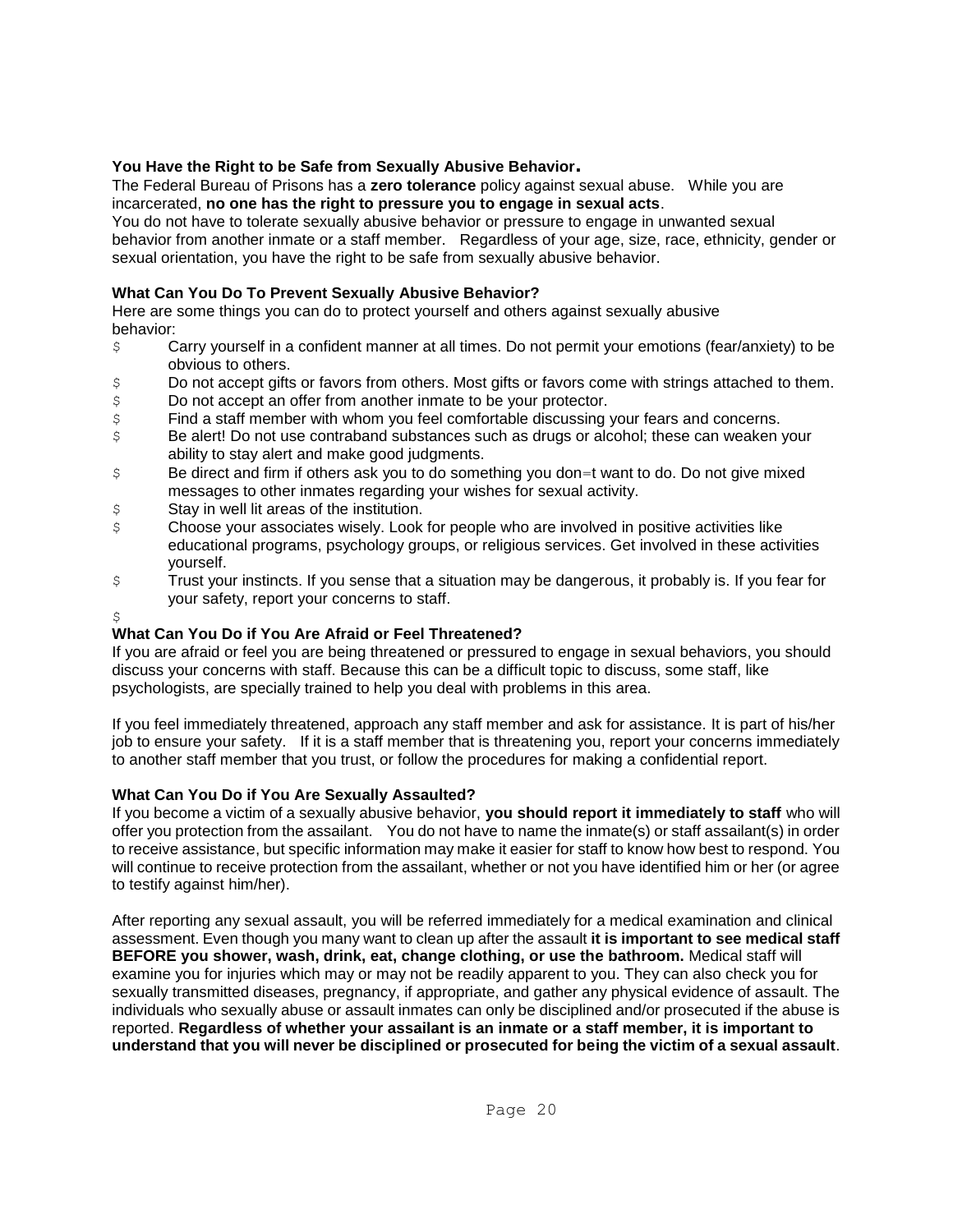#### **How Do You Report an Incident of Sexually Abusive Behavior?**

It is important that you **tell a staff member if you have been sexually assaulted.** It is equally important to inform staff if you have witnessed sexually abusive behavior. You can tell your case manager, Chaplain, Psychologist, SIS, the Warden or any other staff member you trust.

BOP staff members are instructed to keep reported information confidential and only discuss it with the appropriate officials on a need-to-know basis concerning the inmate-victim=s welfare and for law enforcement or investigative purposes. There are other means to confidentiality report sexually abusive behavior if you are not comfortable talking with staff.

\$ **Write directly to the Warden, Regional Director or Director.** You can send the Warden an Inmate Request to Staff Member (Cop-out) or a letter reporting the sexually abusive behavior. You may also send a letter to the Regional Director or Director of the

Bureau of Prisons. To ensure confidentiality, use special mail procedures.

\$ **File an Administrative Remedy.** You can file a Request for Administrative Remedy (BP-9). If you determine your complaint is too sensitive to file with the Warden, you have the opportunity to file your administrative remedy directly with the Regional

Director (BP-10). You can get the forms from your counselor or other unit staff.

\$ **Write the Office of the Inspector General (OIG)** which investigates allegations of staff misconduct**.** OIG is a component of the Department of Justice and is not a part of the Bureau of Prisons. The address is:

#### **Office of the Inspector General P. O. Box 27606 Washington, D.C. 20530**

#### **Understanding the Investigative Process**

Once the sexually abusive behavior is reported, the BOP and/or other appropriate law enforcement agencies will conduct an investigation. The purpose of the investigation is to determine the nature and scope of the abusive behavior. You may be asked to give a statement during the investigation. If criminal charges are brought, you may be asked to testify during the criminal proceedings.

**Counseling Programs for Victims of Sexually Abusive Behavior**

Most people need help to recover from the emotional effects of sexually abusive behavior. If you are the victim of sexually abusive behavior, whether recent or in the past, you may seek counseling and/or advice from a psychologist or chaplain. Crisis counseling, coping skills, suicide prevention, mental health counseling, and spiritual counseling are all available to you.

#### **Management Program for Inmate Assailants**

Anyone who sexually abuses/assaults others while in the custody of the BOP will be disciplined and prosecuted to the fullest extent of the law. If you are an inmate assailant, you will be referred to Correctional Services for monitoring. You will be referred to Psychology Services for an assessment of risk and treatment and management needs. Treatment compliance or refusal will be documented and decisions regarding your conditions of confinement and release may be effected. If you feel that you need help to keep from engaging in sexually abusive behaviors, psychological services are available.

#### **Policy Definitions**

**Prohibited Acts:** Inmates who engage in inappropriate sexual behavior can be charged with the following Prohibited Acts under the Inmate Disciplinary Policy: **Code 114/ (A): Sexual Assault By Force**

**Code 205/ (A): Engaging in a Sex Act**

**Code 206/ (A): Making a Sexual Proposal**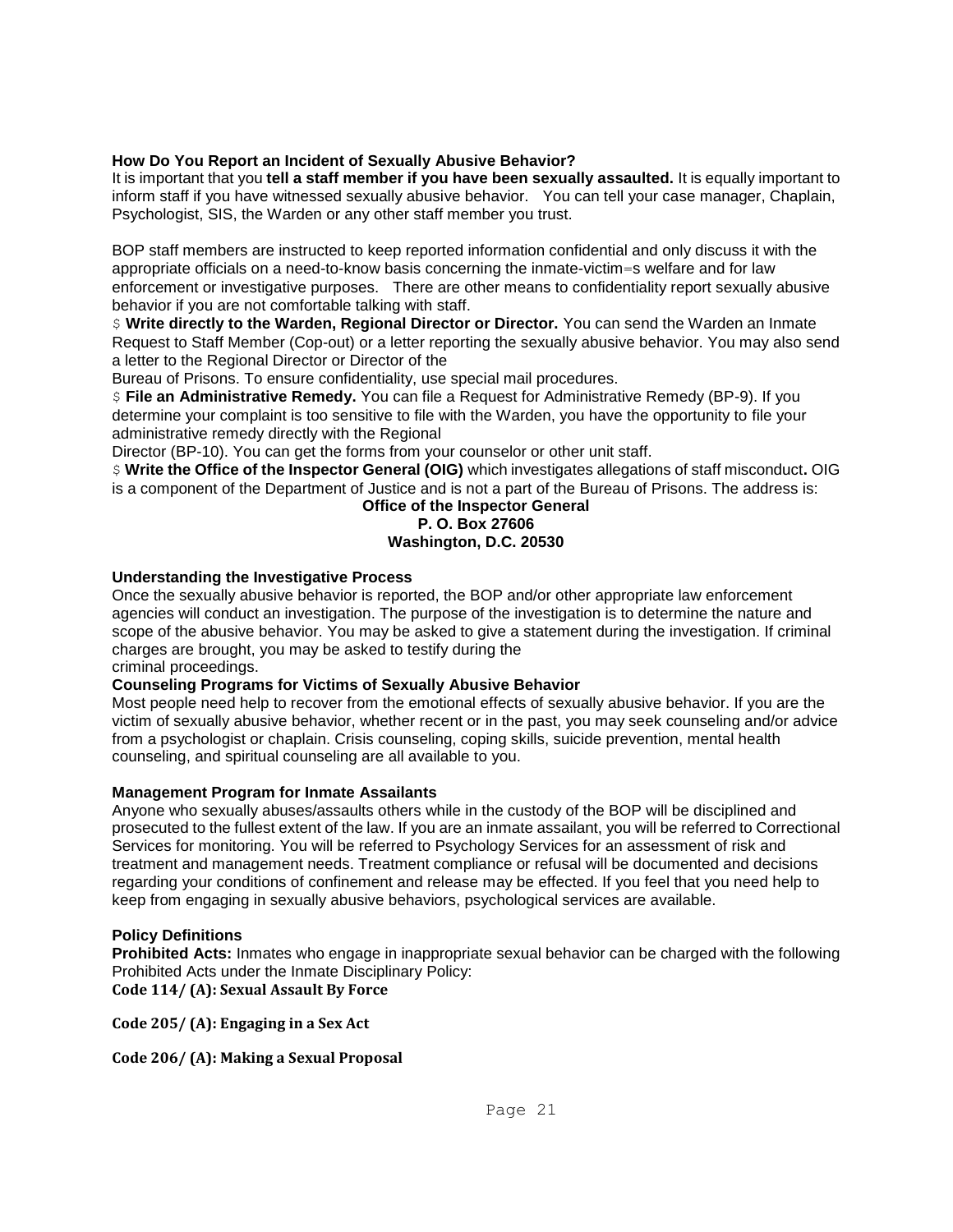**Code 221/ (A): Being in an Unauthorized Area with a Member of the Opposite Sex**

**Code 229/ (A): Sexual Assault Without Force**

**Code 300/ (A): Indecent Exposure**

**Code 404/ (A): Using Abusive or Obscene Language**

**Staff Misconduct:** The Standards of Employee Conduct prohibit employees from engaging in, or allowing another person to engage in sexual, indecent, profane or abusive language or gestures, and inappropriate visual surveillance of inmates. Influencing, promising or threatening an inmate=s safety, custody, privacy, housing, privileges, work detail or program status in exchange for sexual favors is also prohibited.

**What is sexually abusive behavior?** According to federal law (Prison Rape Elimination Act of 2003) sexually abusive behavior is defined as:

a. **Rape:** the carnal knowledge, oral sodomy, or sexual assault with an object or sexual fondling of a person **FORCIBLY**  or against that person=s will; The carnal knowledge, oral sodomy, or sexual assault with an object or sexual fondling of a person not forcibly or against the person=s will, where the victim is **incapable of giving consent** because of his/her youth or his/her temporary or permanent mental or physical incapacity; or The carnal knowledge, oral sodomy, or sexual assault with an object or sexual fondling of a person achieved through the **exploitation of the fear or threat** of physical violence or bodily injury.

Carnal Knowledge: contact between the penis and vulva or the penis and the anus, including penetration of any sort, however slight.

Oral Sodomy: contact between the mouth and the penis, the mouth and the vulva, or the mouth and the anus.

b. **Sexual Assault with an Object**: the use of any hand, finger, object, or other instrument to penetrate, however slightly, the genital or anal opening of the body of another person (**NOTE**: This does NOT apply to custodial or medical personnel engaged in evidence gathering or legitimate medical treatment, nor to health care provider=s performing body cavity searches in order to maintain security and safety within the

prison).

c. **Sexual Fondling**: the touching of the private body parts of another person (including the genitalia, anus, groin, breast, inner thigh, or buttocks) for the purpose of sexual gratification.

d. **Sexual Misconduct** (staff only): the use of indecent sexual language, gestures, or sexually oriented visual surveillance for the purpose of sexual gratification.

An incident is considered **Inmate-on-Inmate Abuse/Assault** when any sexually abusive behavior occurs between two or more inmates. An incident is considered **Staff-on-Inmate Abuse/Assault** when any sexually abusive behavior is initiated by a staff member toward one or more inmates. It is also considered Staff-on-Inmate Abuse/Assault if a staff member willingly engages in sexual acts or contacts that are initiated by an inmate.

**NOTE: Sexual acts or contacts between two or more inmates, even when no objections are raised, are prohibited acts, and may be illegal. Sexual acts or contacts between an inmate and a staff member, even when no objections are raised by either party, are always forbidden and illegal. Inmates who have been sexual assaulted by another inmate or staff member will not be prosecuted or disciplined for reporting the assault. However, inmates will be penalized for knowingly filing any false report.**

#### **Contact Offices**

**U.S. Department of Justice** Office of the Inspector General 950 Pennsylvania Avenue, NW Suite 4322 Washington, D.C. 20530-0001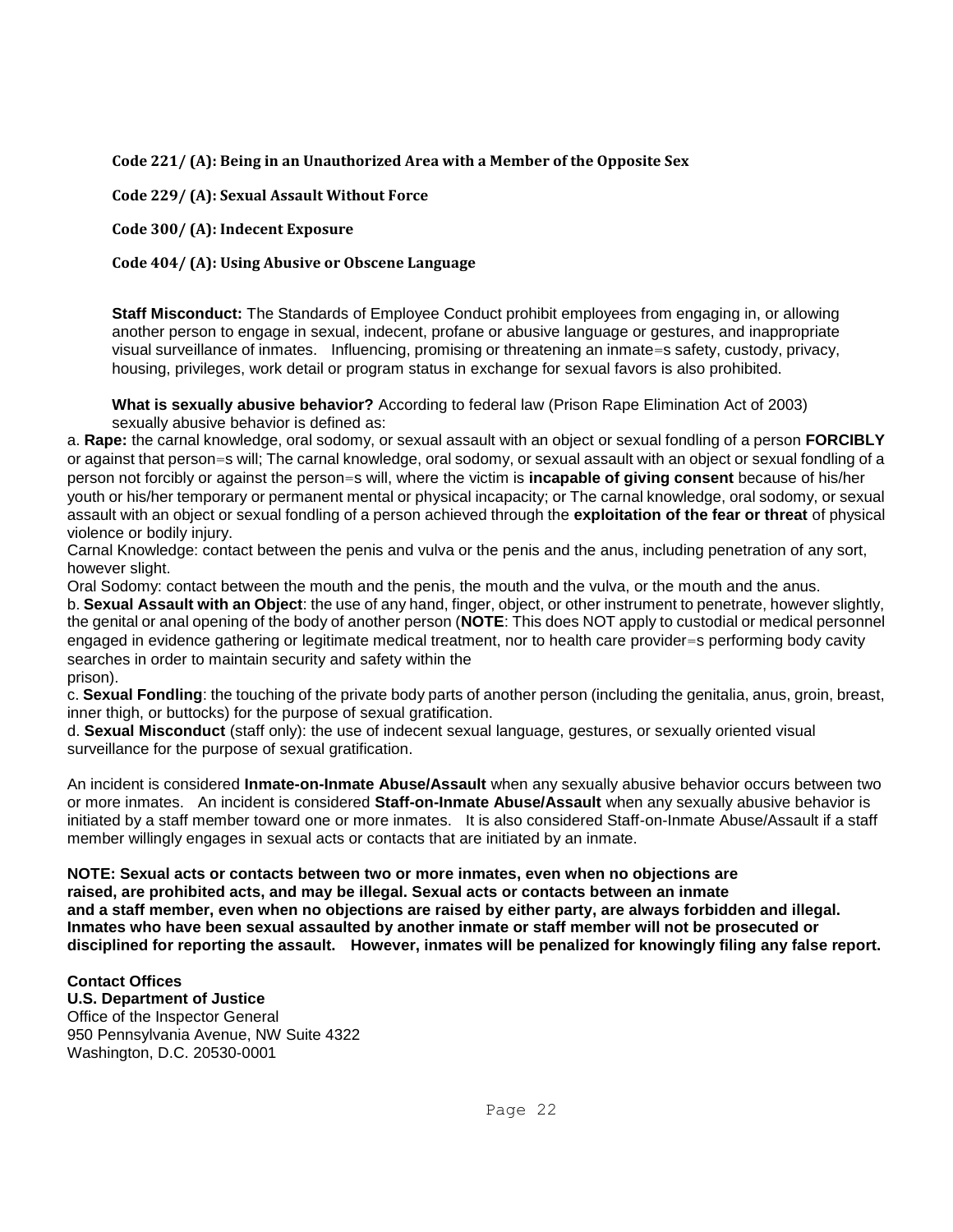**Central Office** Federal Bureau of Prisons 320 First Street, NW Washington, D.C. 20534

You may also report any inappropriate sexual behavior to institution staff or directly to the regional office:

> Western Regional Office 7338 Shoreline Drive Stockton, CA 95219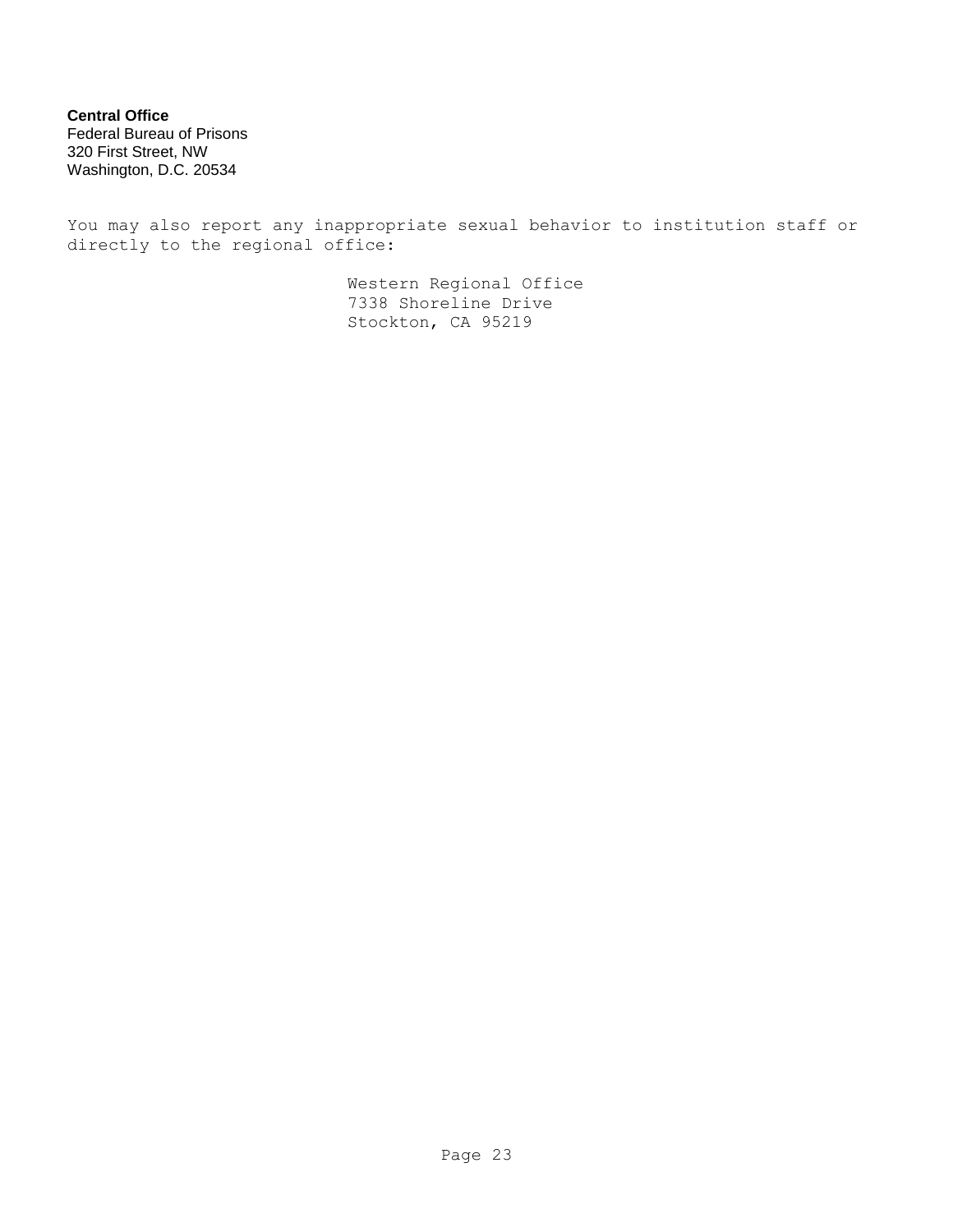#### **CHAPTER VII MAIL AND TELEPHONES**

**OUTGOING CORRESPONDENCE:** Outgoing mail, except Special Mail, may not be sealed by inmates, and may be inspected and read by staff. All outgoing correspondence must include a return address including your full name, register number and the institution address; Federal Correctional Institution, 37910 N. 45<sup>th</sup> Avenue, Phoenix, Arizona 85086.

Inmates must assume responsibility for the contents of their letters. Correspondence containing threats, extortion, etc., may result in prosecution for violation of federal laws.

General correspondence mail boxes are located in the housing units. Outgoing Special Mail must be delivered to a staff member. Correctional Systems staff member at mainline (Monday-Friday) and the Institution Duty Officer on weekends/holidays. Inmates in Special Housing and the Annex will give the mail to the on-duty housing Officer.

All outgoing correspondence must use contact labels to include, legal mail.

**INCOMING CORRESPONDENCE:** Mail is distributed Monday through Friday (except holidays) by the Evening Watch Officer. Newspapers and magazines will also be delivered at this time. All unclaimed mail will be returned to the sender. Staff have the authority to open and/or read your incoming general mail as necessary. This is done on a random basis to maintain security.

The mailroom will not accept funds enclosed with general correspondence. All funds must be mailed to the National Lockbox as stated on page 11 of this handbook.

If you do not want your general correspondence opened and read, the Institution will return it to the Postal Service. You must choose whether you want your general correspondence opened, read and delivered or returned by completing the  $\Box$ Acknowledgment of Inmate $\Box$  during intake processing. Whatever your choice, your Special mail will be delivered to you and opened in your presence and inspected for contraband.

Special Mail (mail from the President and Vice President of the United States, attorneys, members of the United States Congress, Embassies and Consulates, the United States Department of Justice, excluding Bureau of Prisons, but including United States Attorneys, other federal law enforcement officers, State Attorney Generals, prosecuting attorneys, governors, United States Courts and State Courts) and Legal Mail will be delivered to you by a member of your Unit Team.

Special Mail and Legal Mail may be opened only in your presence to be checked for contraband. This procedure occurs only if the sender adequately identifies himself on the envelope and the envelope is marked "Special Mail Open Only in the Presence of the Inmate." Other mail may be opened and read by the staff.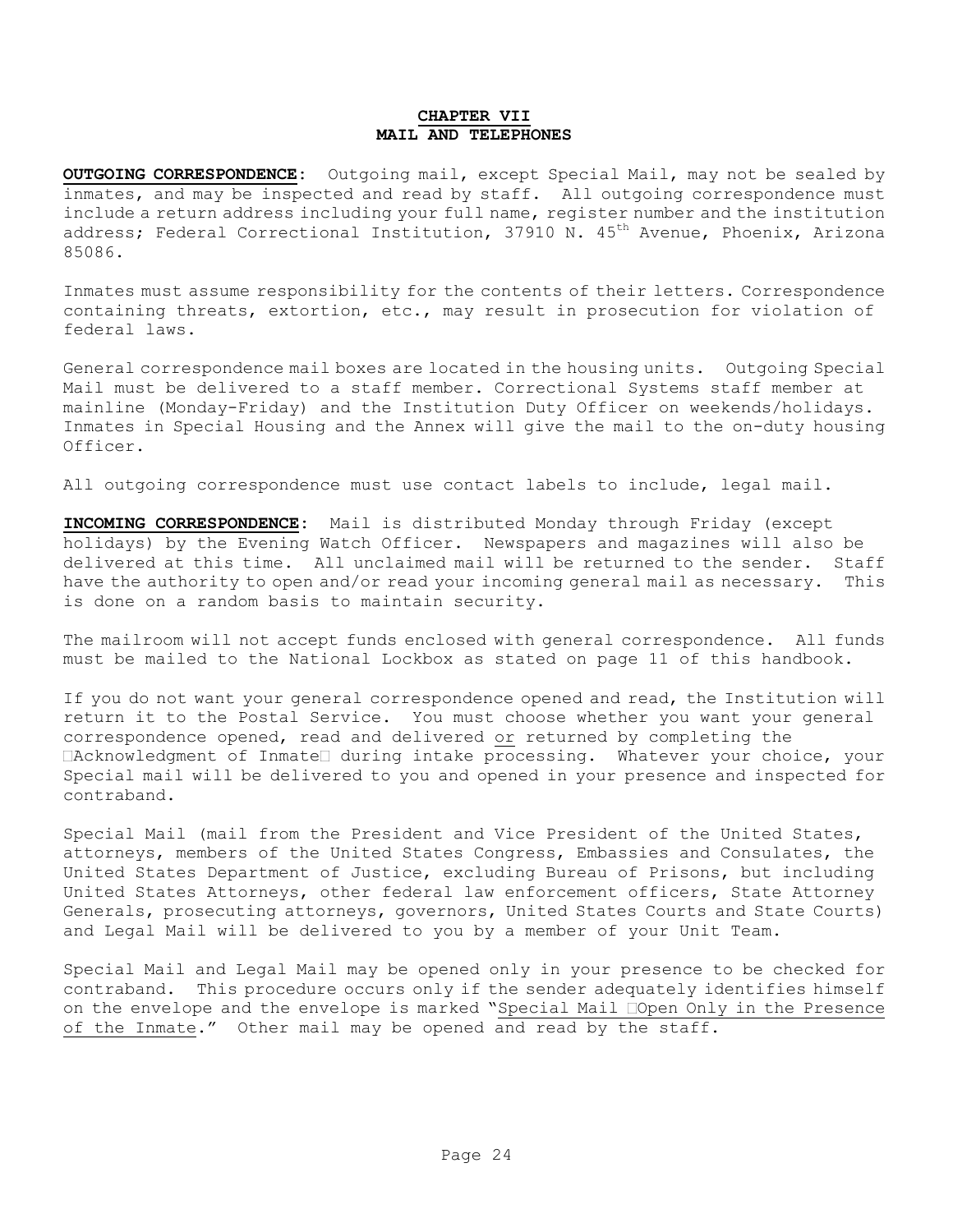**CONTACT WITH THE NEWS MEDIA:** An inmate may not receive compensation or anything of value for interviews with the news media. Requests for personal interviews may be made by either the inmate or a representative of the news media. These requests must be made within a reasonable time before the personal interview. The Warden will normally approve, or disapprove, an interview request within 24 to 48 hours of the time a request is made.

**CORRESPONDENCE BETWEEN CONFINED INMATES:** Correspondence with an inmate confined in another penal or correctional institution is limited to immediate family members and co-defendants with a current and active case, excluding civil lawsuits. Contact a member of your Unit Team if you have questions regarding this matter.

**REJECTION OF CORRESPONDENCE:** The Warden may reject correspondence sent by and to an inmate if it contains any of the following:

- (1) Matter which is non-mailable under law or postal regulations;
- (2) Matter which depicts, describes, or encourages activities which may lead to the use of physical violence or group disruption;
- (3) Information of escape plots, or plans to commit illegal activities, or to violate Bureau rules or institution guidelines;
- (4) Direction of an inmate s business (Prohibited Act 408). An inmate may not direct a business while confined;
- (5) Threats, extortion, obscenity or gratuitous profanity;
- (6) Code;
- (7) Sexually explicit material;
- (8) Contraband.

The Warden shall give written notice to the sender concerning the reasons for rejection, as authorized in Program Statement 5265.11.

**CHANGE OF ADDRESS AND FORWARDING OF MAIL FOR INMATES:** Prior to your release or transfer, you may request a United States Postal Service Change of Address Packet from the Mail Room. Mail will be forwarded for thirty days.

**CERTIFIED MAIL/REGISTERED MAIL:** You may contact your Unit Team to obtain the necessary forms.

**TELEPHONES:** There are telephones located in each housing unit for inmate use. Inmates are responsible for paying for all telephone calls through a commissary account deduction for each call. Telephones are to be used for lawful purposes only. Threats, extortion, etc., may result in prosecution. All inmate telephones are subject to monitoring and recording. Three-way calls, pagers, and voicemail/answering machines are not permitted. Call forwarding and the use of telephones to conduct a business are forbidden. Using another inmate  $\Box$ s telephone PIN number and/or giving your telephone PIN number to another inmate is prohibited and subject to disciplinary action.

Each inmate may submit a list of telephone numbers to the Unit Counselor once per month, who will forward it to the Inmate Telephone System department. Inmates may transfer funds to their telephone account using their Phone Access Code (PAC), any time during regular telephone hours. Only two transfer transactions are permitted per day.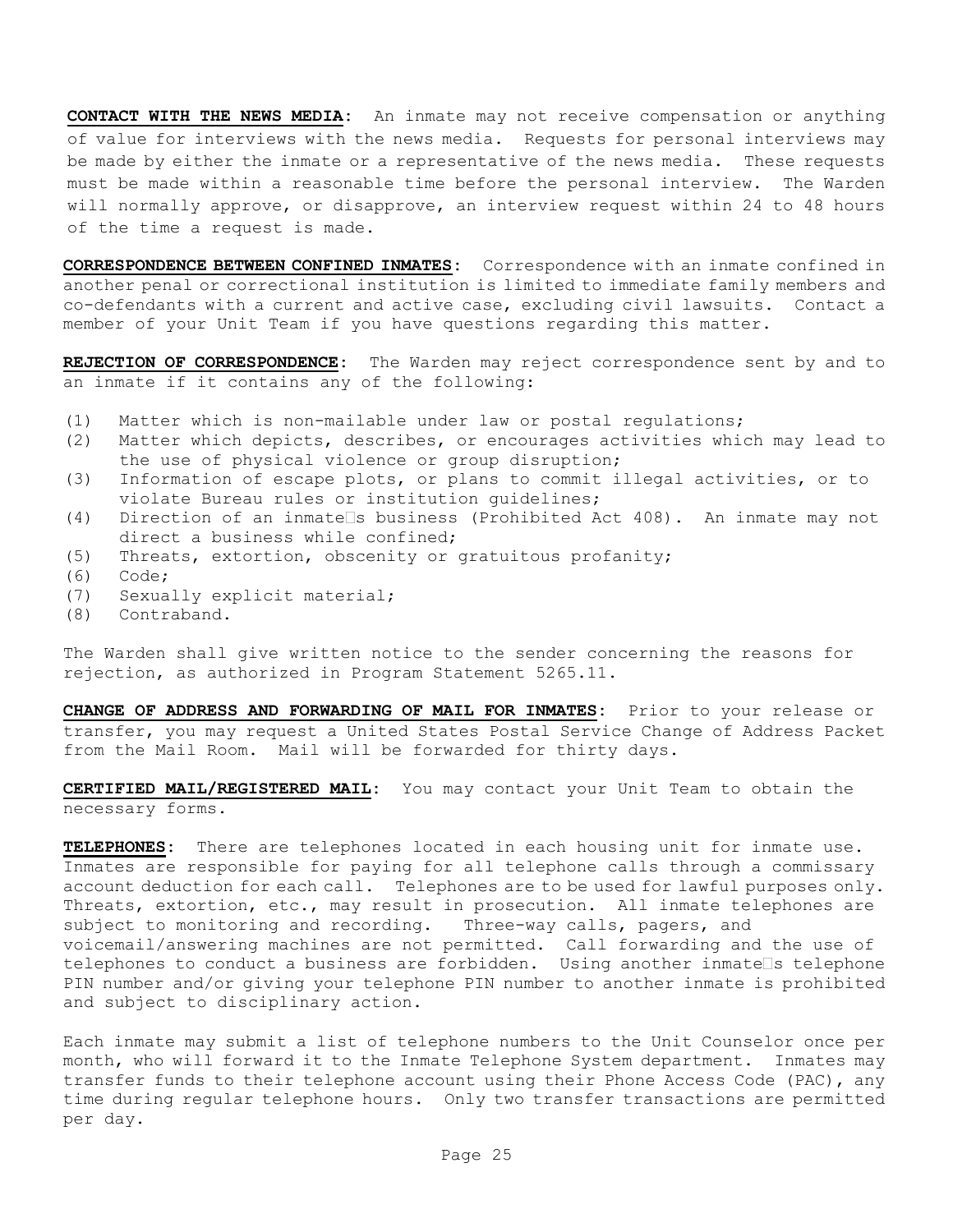Inmates may have no more than 30 numbers on their phone list at a time. Phone numbers may be added and deleted one time per month.

While policy specifically allows inmates to make one call every three months, in this institution there is no specific limit on the number of phone calls that you may make. However, you are limited to 300 minutes per calendar month. Calls are limited in length to 15 minutes. The caller will receive a one minute warning prior to termination of the call. Upon completion of each telephone call, there will be a 45 minute wait before the inmate will be able to place another telephone call. It is expected that each inmate will handle their calls in such a manner that will allow the equal use of the phones by all inmates. Chairs will not be used while using the phone.

Inmates may order paperback books from bookstores and publishers without prior staff approval. However, packages containing the books must be marked with words  $\Box$ Authorized by Bureau Policy $\Box$ . These markings are necessary to alert mailroom staff that the enclosed materials do not require prior approval.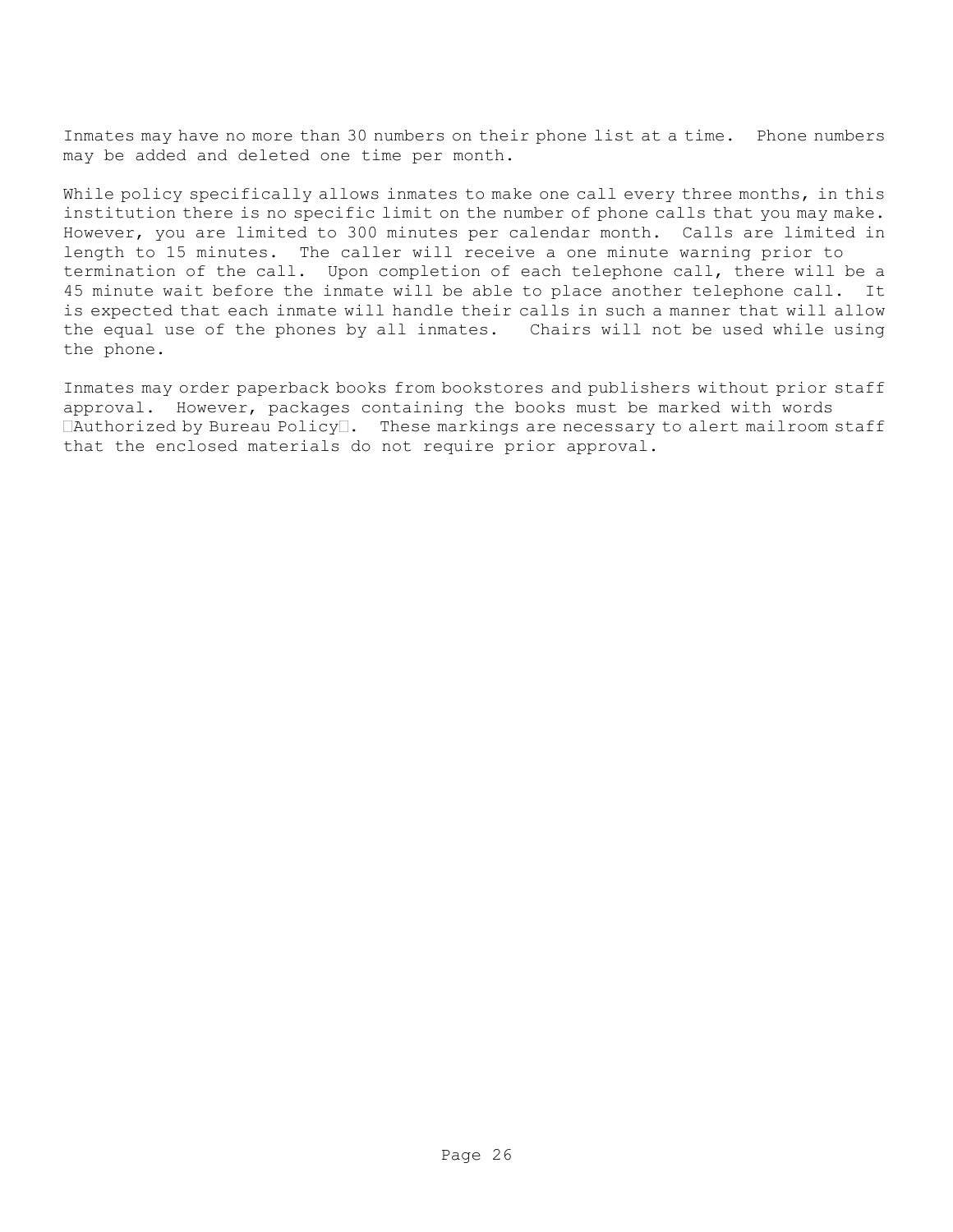#### **CHAPTER VIII GROOMING AND SANITATION**

**CLOTHING:** The authorized uniform for inmates are khaki trousers, belt, long or short sleeved khaki shirts, socks, and issued safety shoes.

The uniform will be worn outside the housing units Monday thru Friday 7:30 a.m. to 4:00 p.m., except when on the recreation yard.

While certain clothing may be issued to Food Service workers, it may not be worn to any non-duty activity (i.e., any athletic activity).

With the exception of approved religious headgear or on-duty food service workers, caps or hats are not to be worn in the Dining Room or the Visiting Room. House shoes and shower thongs may be worn in and around the living units only.

Any items issued or purchased that are altered become contraband and will be confiscated. For example, khaki trousers, issued by the institution, cannot have the legs cut off. Clothing in excess of authorized limits will be considered as contraband and the excess confiscated. Severe or repeated violations of this rule could lead to disciplinary action.

**PERSONAL GROOMING:** Each inmate is expected to maintain good grooming habits. There is no limitation on hair style and length of hair. Beards and mustaches are permitted. Hair will be clean and neatly groomed at all times. If it is likely that long hair will result in work injury, hair nets or caps will be worn. Hair nets and beard covers will be required for persons working around food. Sweat bands are permitted only on the recreation field.

**SANITATION:** It is the inmate<sup>1</sup>s responsibility to check their room immediately after being assigned and to report all damage to the Correctional Officer, Case Manager or Counselor. Inmates may be held financially liable for any damage to their living area.

Rooms will be cleaned and beds made prior to leaving for work call. If you are on a day off or work an evening detail, you must make your bed and lay on top of the made bed. All rooms will be cleaned and beds made by 7:15 a.m. every day, regardless of your working status. Rooms that are not cleaned will be secured, and the inmate will be called to clean the room. Failure to comply may result in disciplinary action.

The locker must be neatly arranged inside and out. All shelving will be neat and clean. All personal items will be stored in the locker assigned to you, except for those items authorized for storage on the desk or shelf. Institution-issue clothing may hang one of the two hooks assigned to each bunk - the other hook is for your laundry bag. No other items may be hung on hooks. One pair of institution - issue shoes, one pair of athletic shoes, one pair of specialty shoes, one pair of slippers, and one pair of shower shoes may be stored neatly under your bed. Excess authorized legal material may be stored neatly under your bed. Excess authorized legal material may be stored in legal storage lockers - see your unit manager for details.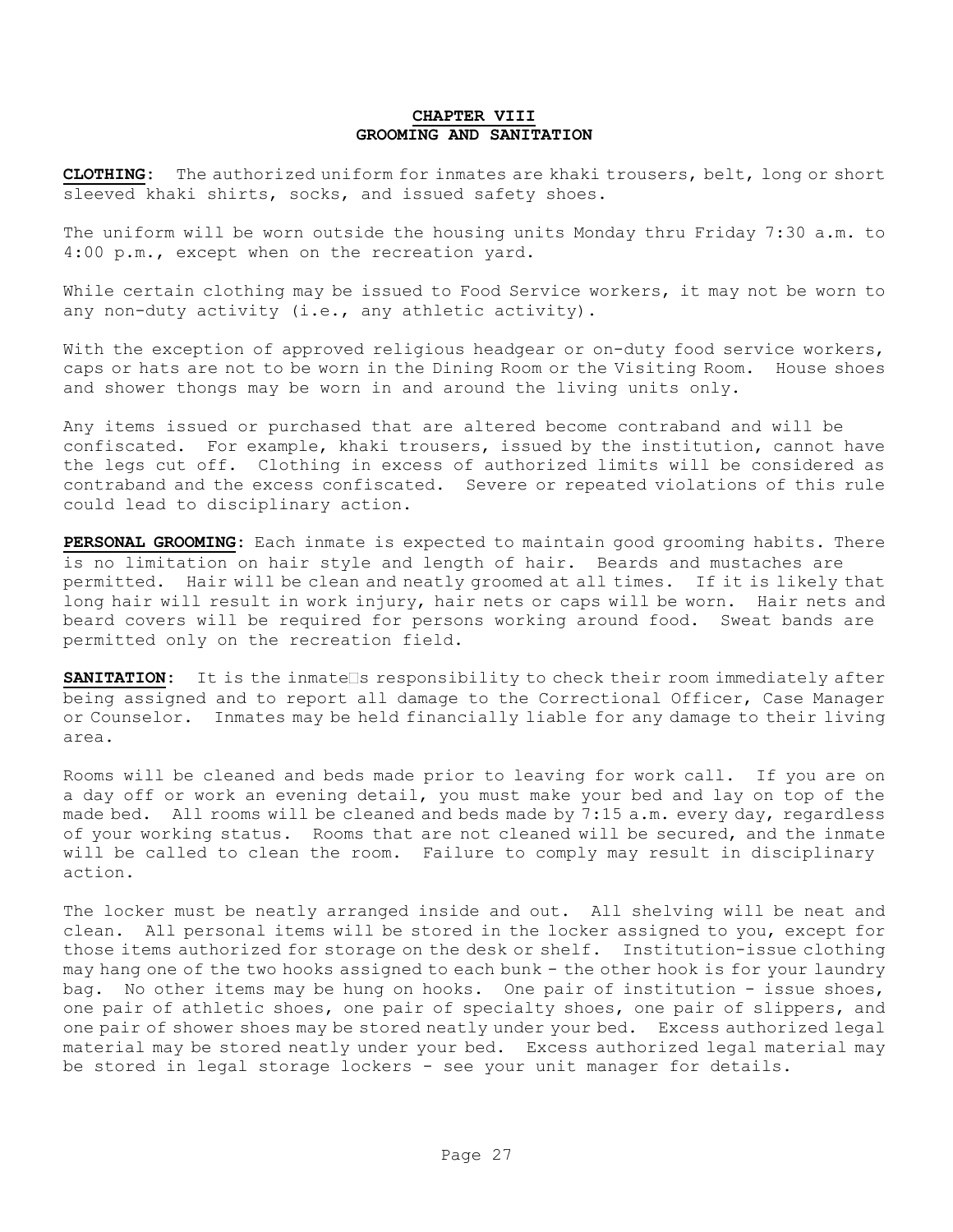There will be no brooms, cleaning supplies, cardboard boxes, wastebasket liners etc. in the individual rooms. Inmates are not authorized to cover their cell windows at anytime.

There will be no shelves or any unauthorized articles installed in rooms or lockers. No items are to be placed on the light fixture (including wrapping light bulbs with paper) above the sink and mirror.

Wastebaskets must be cleaned each morning and each evening. Paper bags should not be used wastebaskets, or wastebasket liners.

Under no circumstances are you allowed to have or store any desert animals or plants, i.e. snakes, spiders, mice.

SMOKING IS NOT AUTHORIZED ANYWHERE IN THE INMATE LIVING AREAS.

**HOUSING UNIT RULES AND REGULATIONS:** Every housing Unit posts on the inmate Bulletin Boards additional rules, regulations, and other pertinent information for inmates to review. Inmates are responsible for checking their areas for posted information.

**HAIRCUTTING:** Inmates are not authorized to cut hair. Inmates are to have their haircut by the institution Barber Shop.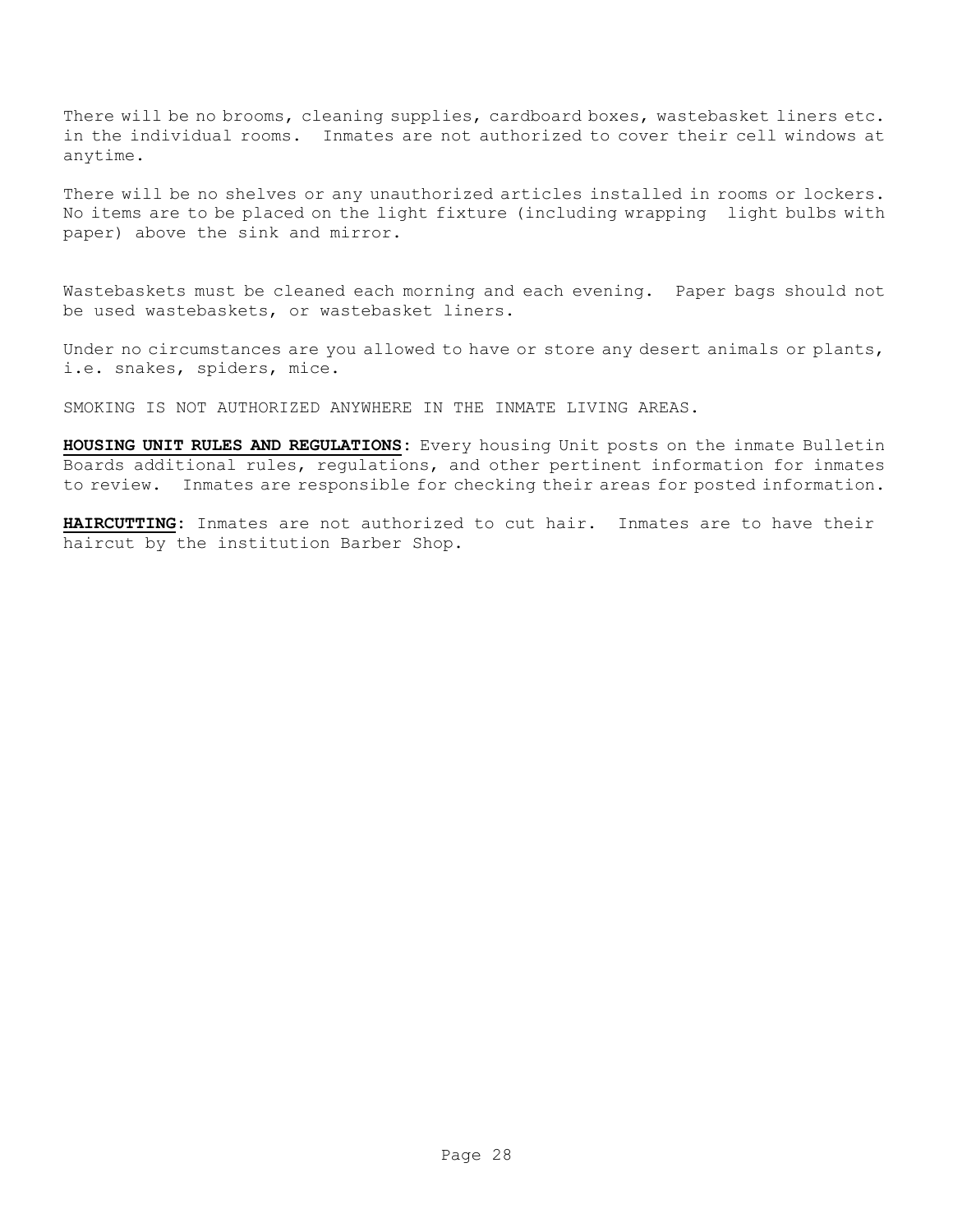#### **CHAPTER IX CLOTHING**

**CLOTHING/ATHLETIC ITEMS:** One set of dress outs are issued by R&D upon inmate arrival, and the other 4 will be issued by the laundry. The following are inmate issued items:

| 3              | Shirts (Khaki)                  |   | Wash cloths                     |
|----------------|---------------------------------|---|---------------------------------|
| 3              | Trousers (Khaki)                |   | pair steel toe safety shoes     |
| 5              | T-Shirts                        | 5 | Undershorts                     |
| 5 <sup>5</sup> | Pair socks                      |   | Sheets                          |
| 1              | Pillow Case and Pillow          |   | Blanket (2 during winter)       |
| 2              | Towels                          |   | Winter coat (issued seasonally) |
|                | Cap (issued by certain details) |   |                                 |

\* Inmates housed in the Yuma Annex will be issued a green jumpsuit, undershorts, t-shirts, socks, slip-on shoes, and orange shorts for recreation.

All work details require inmates to wear steel-toed shoes issued by the institution.

Laundry services are available. Washers, dryers, ironing boards and irons are available in the housing units.

#### **CLOTHING EXCHANGE:**

Mon - Fri 5:30 a.m. - 6:30 a.m. Clothing Drop off (laundering/alterations) 5:30 a.m. - 6:30 a.m. The next working day

Blankets may be exchanged the last Monday of each month.

Sheets may be exchanged EVERY Thursday.

#### **DO NOT USE INSTITUTIONAL BEDDING OR LINEN FOR JANITORIAL WORK. MISUSE OR DESTRUCTION OF GOVERNMENT ISSUED CLOTHING ITEMS IS PROHIBITED AND MAY RESULT IN DISCIPLINARY ACTION**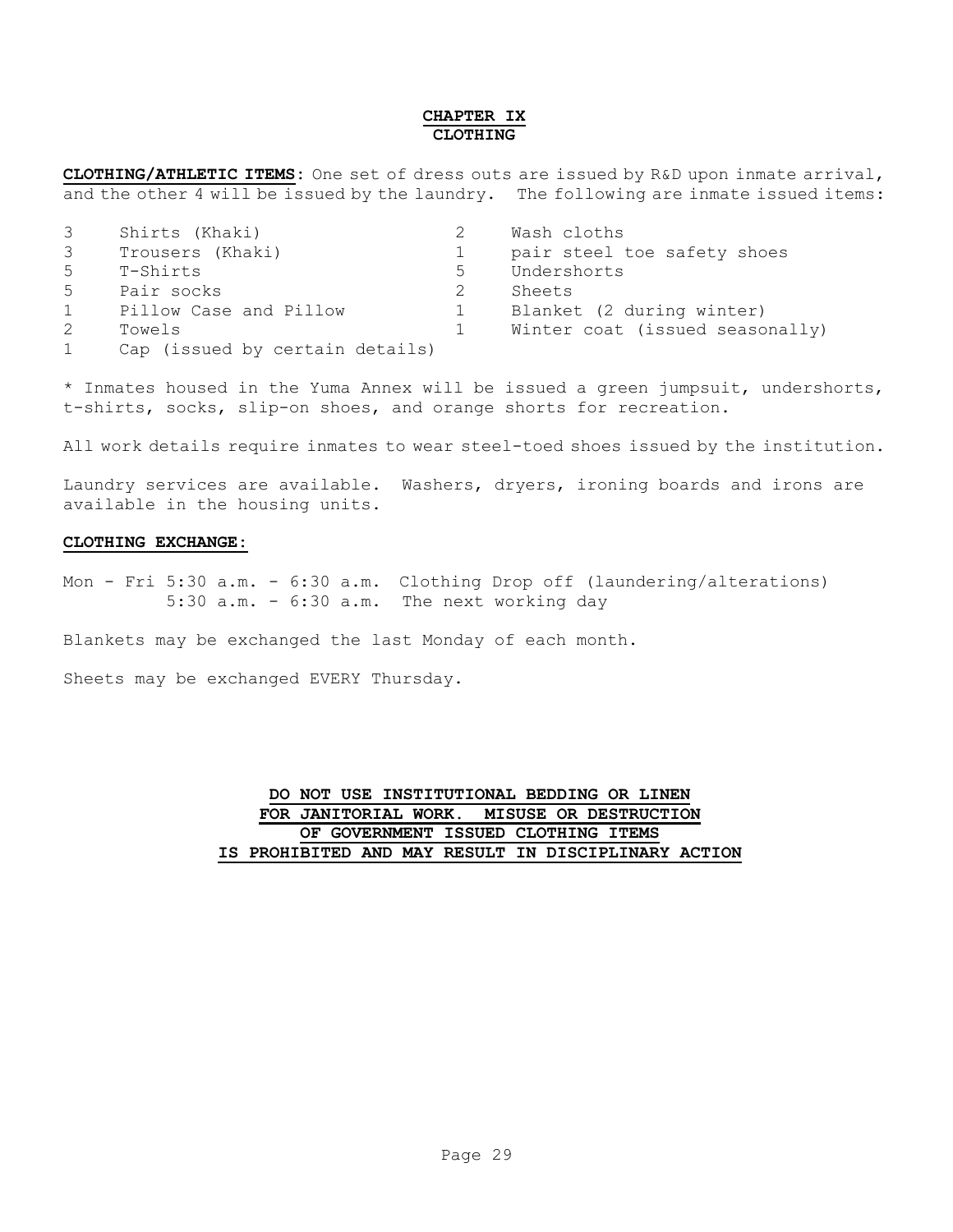#### **CHAPTER X LIMITS OF INMATE PROPERTY AND CONTRABAND**

**LIMITS OF INMATE PERSONAL PROPERTY:** Refer to Program Statement 5580.07 and Institutional Supplement.

**SPECIAL PURCHASE ITEMS:** Special purchase items, such as hobby craft and sports equipment, will be very limited and authorized only to the point where they can be contained in the storage area provided for personal property.

**LEGAL MATERIALS:** Inmates will be allowed to maintain legal materials and supplies, not to exceed three cubic feet, in the locker or under the bed. Excess authorized legal material may be stored in legal lockers assigned by the unit manager.

**HOBBY CRAFT MATERIALS:** All Hobby Craft items will be retained in the Arts and Crafts area of the Education Department. You must dispose of completed hobby craft work within 30 days of completion. Inmates will mail hobby craft items at their expense. Lockers will be assigned for storage of hobby craft items and staff will assume no responsibility for items lost or damaged while in these lockers.

**COMMISSARY ITEMS:** The total value of accumulated Commissary items (excluding special purchases) will be limited to the monthly spending limitation. An inmate may not have in his locker more than four cartons of cigarettes at any one time and not more than two packages on his person. Shaving and grooming items will be placed in the individual locker. Food items that are left open create a health hazard. These items will be properly sealed at all times. Empty containers may not be used in any way and will be considered contraband.

Large radios are not allowed in the institution. The Walkman radio and MP3 players are the only types of radio permitted. Inmates who are transferred or committed to FCI Phoenix with large radios in their possession will have their radios mailed out of the institution.

No radios are permitted at any work assignments.

**CONTRABAND:** Unless an item or article inside the institution is issued by staff, purchased in the commissary, approved for receipt by a Department Head, or approved by institution regulation, will be considered contraband.

Inmates are responsible for the safekeeping of their personal property in quarters. The Bureau of Prisons will not assume liability for lost or stolen inmate property, when property is not in the custody of staff.

**HARD CONTRABAND:** Any items or article of contraband that poses a threat to the security of an institution is generally never approved for possession or admission to the institution. The following items are examples of hard contraband, but the list is not all inclusive:

- 1. Guns, firearms, or weapons of any type (all single and double edged razor blades, to include altered shaving razors, will be considered weapons);
- 2. Ammunition or explosives;
- 3. Knives or tools not provided in accordance with Program Statement 5500.09, Correctional Services Manual;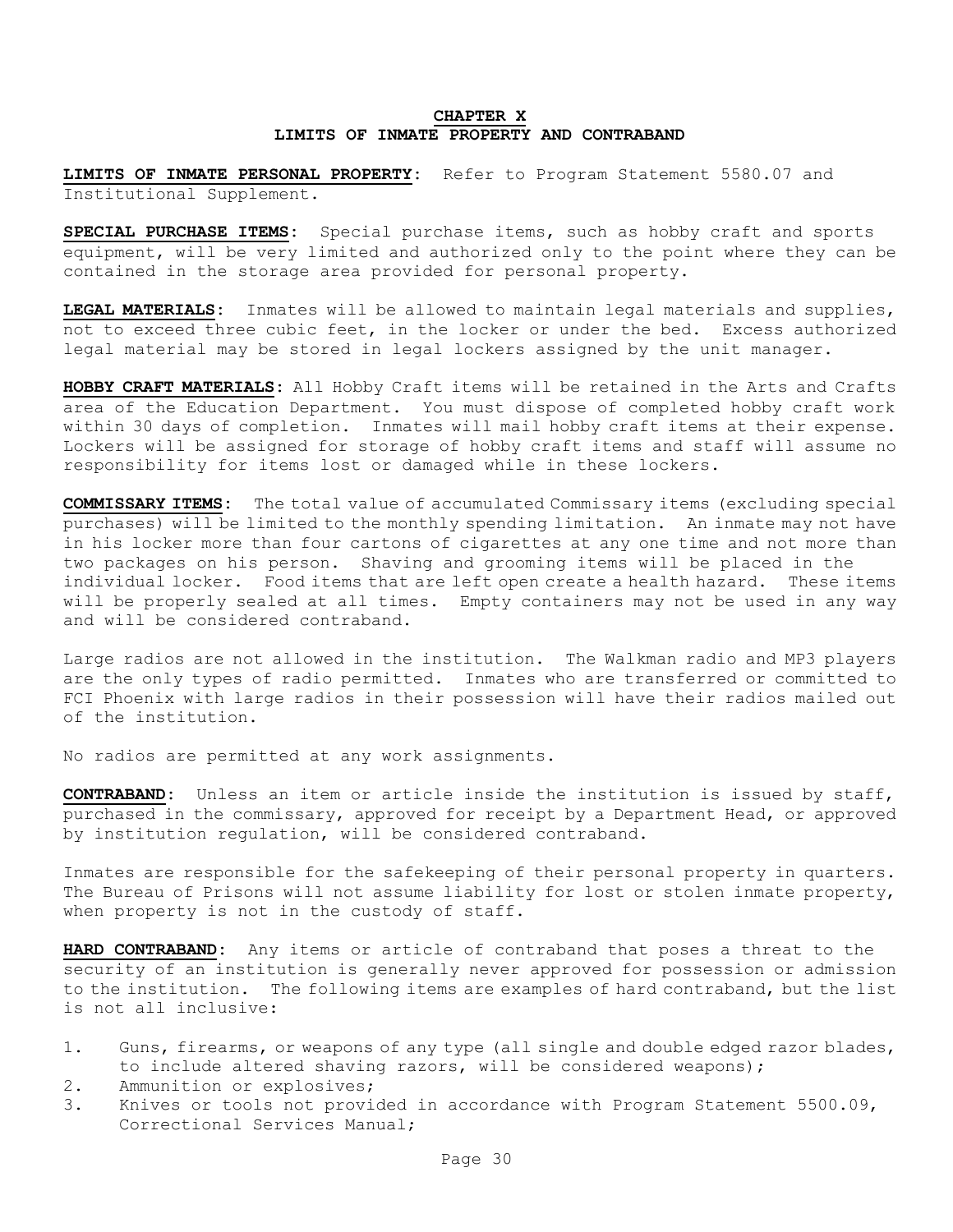- 4. Hazardous or poisonous chemicals or gases;
- 5. Narcotics or other controlled substances not dispensed or approved by the institution Medical Department;
- 6. Drugs;
- 7. Intoxicants, including, but not limited to, liquor or alcoholic beverages;
- 8. Postage stamps in excess of authorized limit;

**NUISANCE CONTRABAND:** Any items in excess of authorized quantities and/or no longer authorized for retention are considered nuisance contraband. The following items are examples of hard contraband, but the list is not all inclusive:

- 1. Excess newspapers, letters, magazines;
- 2. Food;
- 3. Clothing.

Glass containers will not be authorized in the institution. If brought from another federal institution, inmates may either destroy the item or mail it out of the institution at their expense.

**PROCEDURES FOR HANDLING CONTRABAND:** Any item or article in the institution which has been identified as contraband will be seized when found within the physical possession of an inmate, in an inmate  $\Box$ s living quarters, or in common areas of the institution. Items or property seized as contraband will be disposed of in accordance with the following procedures.

- (1) Government Property: Items of Government property seized will be returned to the issuing authority within the institution.
- (2) Personal Property: Items of personal property seized will be turned over to the Chief Correctional Supervisor for inventory and storage, pending identification of the true owner. When disciplinary action is appropriate, disposition of the property will be delayed until the action is complete.
- (3) Hard Contraband: Items of hard contraband seized will be turned over to the Chief Correctional Supervisor and retained until such time as necessary for disciplinary action and/or prosecution.
- (4) Stamps, or Negotiable Instruments: Any stamps or negotiable instruments found in an inmate s possession shall be delivered to the Cashier until appropriate disposition is made.
- (5) Nuisance Contraband: Any item seized that is classified as nuisance contraband shall be sent home at the inmate $\square$ s expense or destroyed.

All property that is confiscated from an inmate, regardless of the type of property, the inmate will receive a copy of the seized contraband receipt.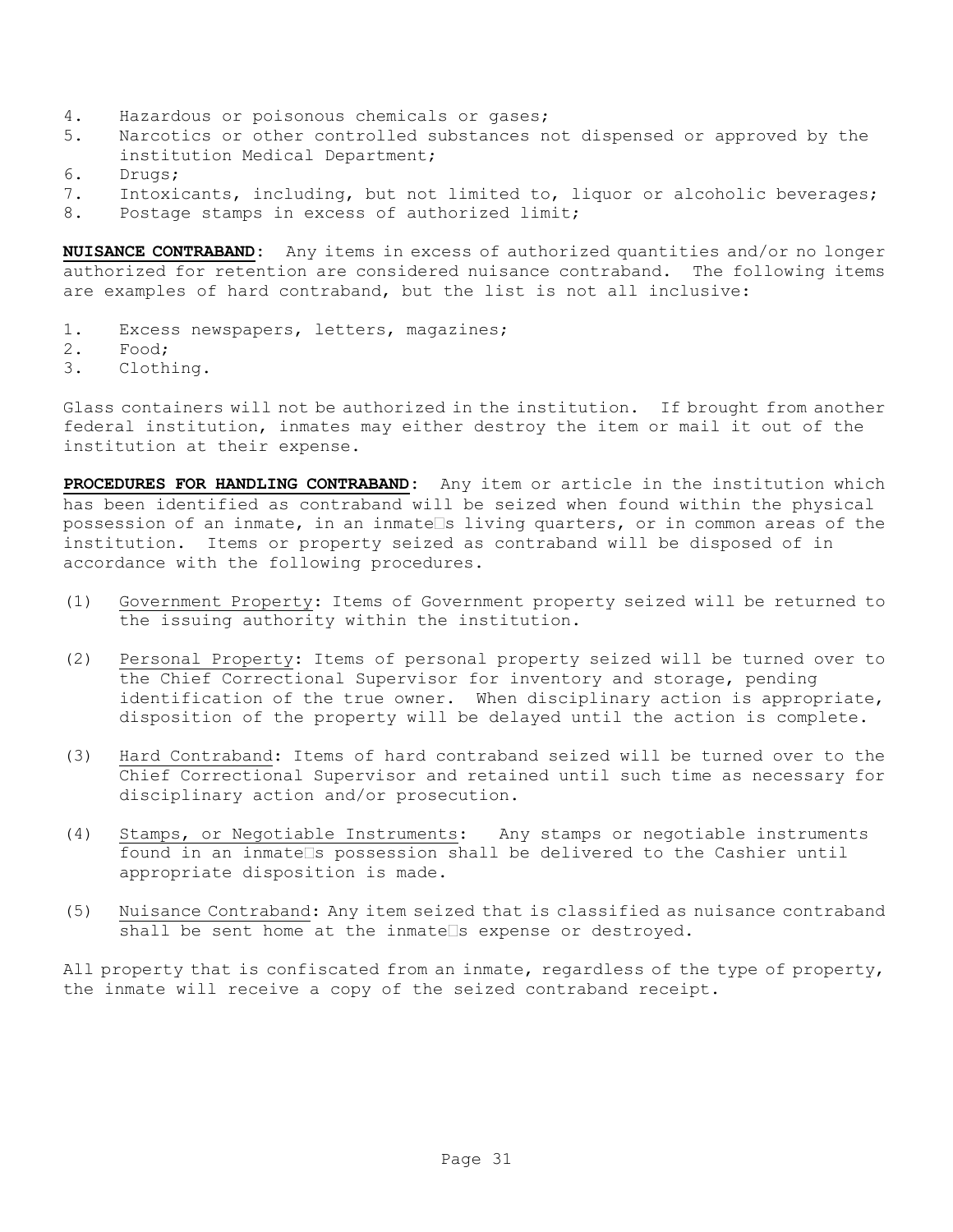#### **CHAPTER XI FOOD SERVICE**

#### **SCHEDULE OF MEALS:**

Monday through Friday**:**

| Annex Breakfast | $5:00$ a.m. $-$ 5:30 a.m.   |
|-----------------|-----------------------------|
| Breakfast       | $6:05$ a.m. - $6:45$ a.m.   |
| Annex Lunch     | $9:40$ a.m. - 10:10 a.m.    |
| Lunch           | $10:30$ a.m. - $11:30$ a.m. |
| Annex Dinner    | $2:35$ p.m. - $3:05$ p.m.   |
| Dinner          | $4:45$ p.m. - 6:00 p.m.     |

Saturday and Sunday

| Annex Coffee Hour | $6:00$ a.m. $-$ 6:30 a.m.   |  |
|-------------------|-----------------------------|--|
| Coffee Hour       | $7:00$ a.m. $-$ 8:00 a.m.   |  |
| Annex Brunch      | $9:15$ a.m. - $9:45$ a.m.   |  |
| Brunch            | $11:00$ a.m. - $12:30$ p.m. |  |
| Annex Dinner      | $3:15$ p.m. - $3:45$ p.m.   |  |
| Dinner            | $4:45$ p.m. - 6:00 p.m.     |  |

\* All times are approximate.

**MEAL TIME PROCEDURES:** Units are called to meals one pod at a time.

Because of the large number of inmates to be served, you are allowed only one trip through the main serving line. The beverage station is open, as well as the soup and salad bar.

When you have completed your meal, you are required to carry your tray and utensils to the dish room window.

#### **RULES AND REGULATIONS OF THE DINING HALL:**

- (1) The number of rationed items in a serving will be marked in the margin of the menu posted in the dining hall;
- (2) Items on the menu marked with a star (\*) denote pork or pork seasoning;
- (3) No food items may be taken from the dining hall, to include fruit and desert packets.
- (4) While you are on the serving line, you cannot trade food items with another inmate;
- (5) You must dress properly in the dining hall. Institution issued clothing is the only clothing allowed in the dining hall during morning and noon meals during weekdays. Leisure wear will be permitted during evening meals and on weekends and holidays. You cannot wear shower shoes or house shoes in the dining hall. You cannot wear hats into the dining hall. However, you are allowed to wear religious headgear with prior written approval from the Chaplain in the dining hall.
- (6) Radio and ear phones are allowed in but worn only around the neck.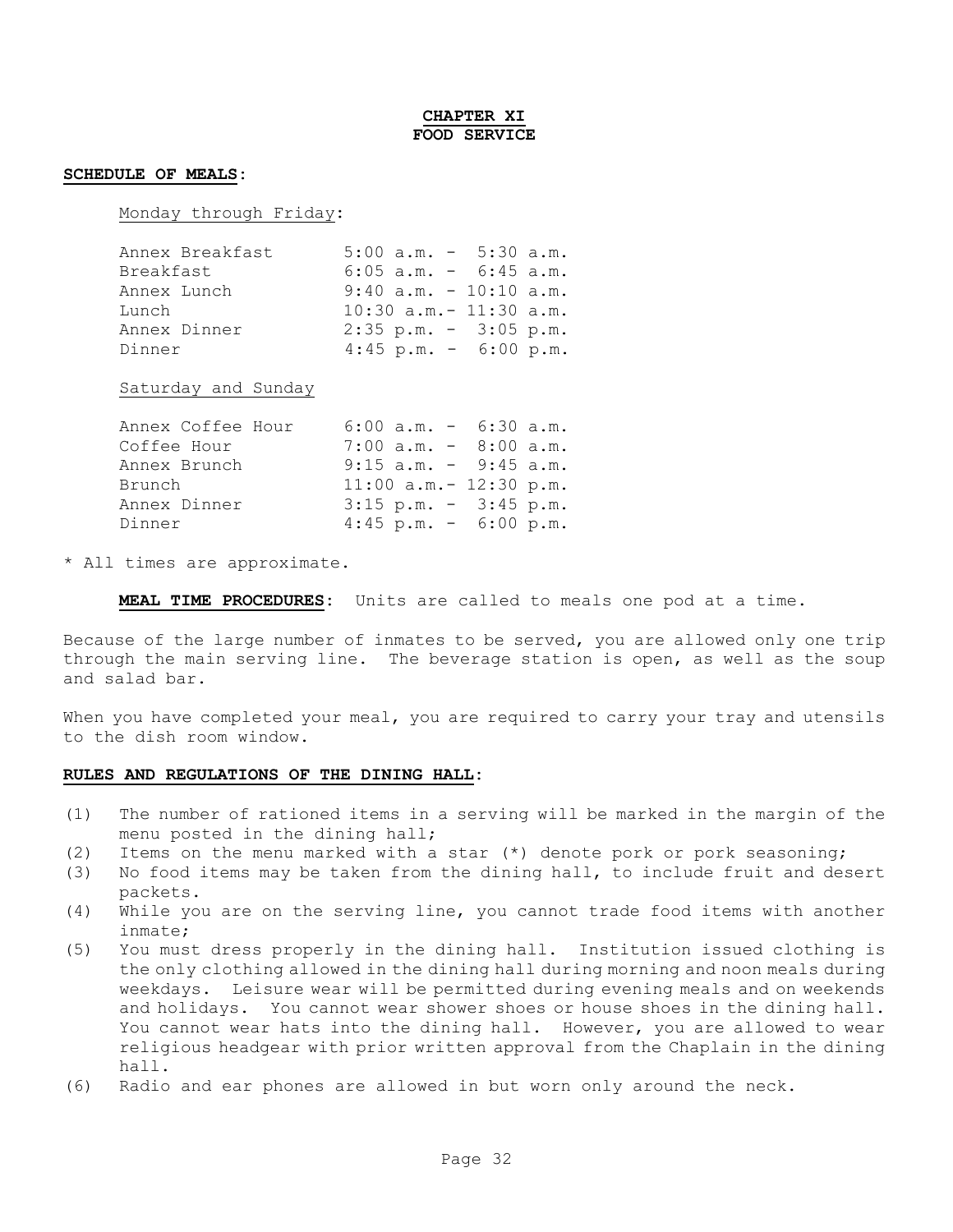- (7) You are not permitted to bring a personal mug/cup. Condiments (hot sauces, spices, etc.) must be in their original container and may not be refilled in the dining hall.
- (8) You may not wear glasses such as shades unless they are subscription glasses. You must request the Certified Religious Foods diet through the Chaplain. The Chaplain will discuss your request with you and will explain the diet  $\Box$ s procedures and policies.

As a reminder, no food items of any kind may be taken out of the inmate dining hall. Exceptions may be made by an Associate Warden under special circumstances, such as for a religious holiday.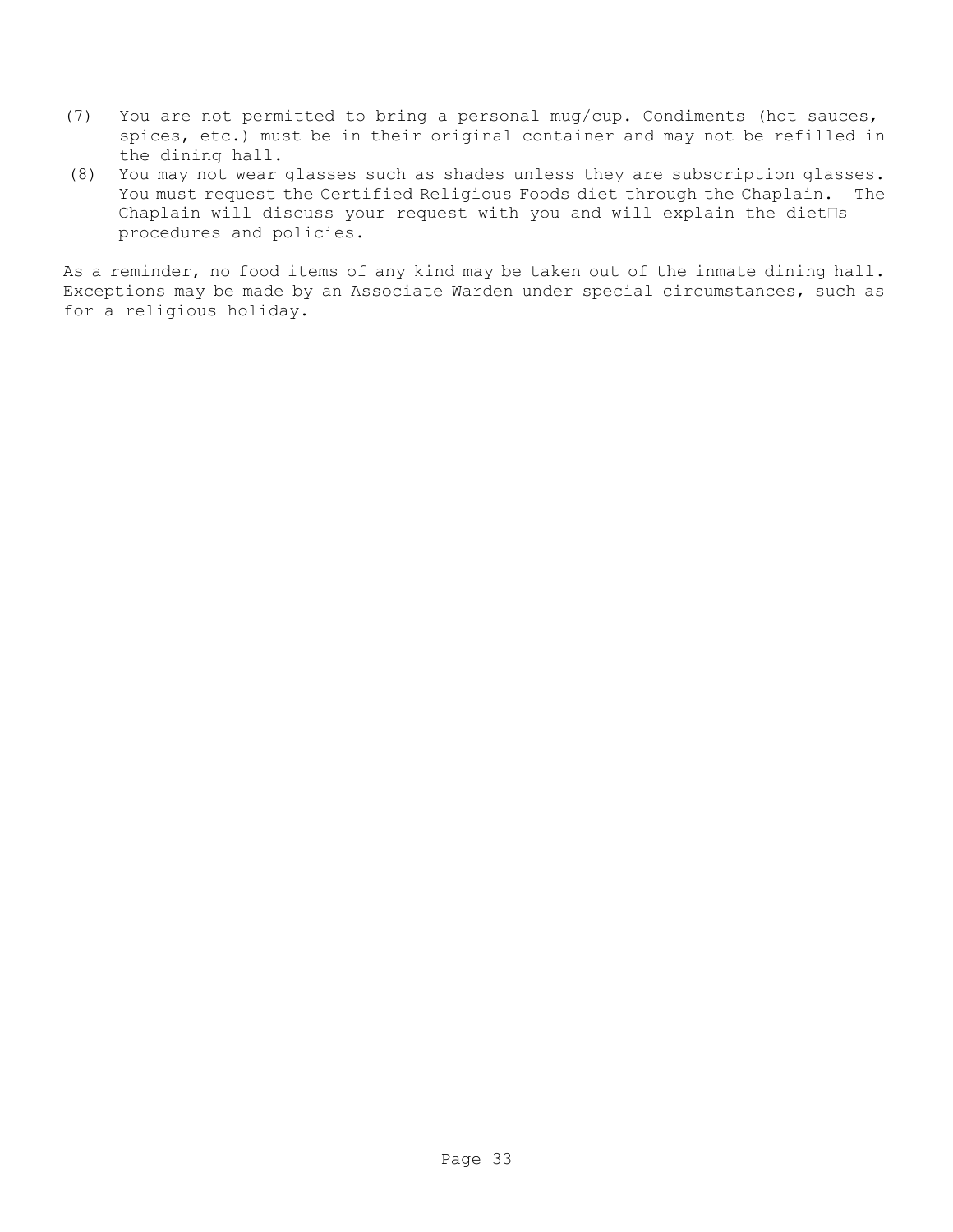#### **CHAPTER XII MEDICAL SERVICES**

#### **HEALTH SERVICES**

It is the policy of the Bureau of Prisons to provide essential medical care and treatment of inmates during incarceration. Decisions concerning treatment and appointment times will be made solely by medical staff.

#### **Medical and Dental Sick Call Procedures**

If you need medical attention, you must report to the Health Services Unit at 0630-0700 to sign up for sick call. Medical and Dental sick call is held on Monday, Tuesday, Thursday, and Friday. There is no sick call on Wednesdays, weekends or during Federal Holidays. Any inmate reporting to sick call after 0700 will not be seen. Your medical and dental needs will be evaluated at this time. You may be seen this day or an appointment will be given to you for a later date or time. The Dentist is available from 0630-0700 Mondays and Fridays, when not available you can be assessed for any Dental needs during Medical sick call. All other visits to the Health Services Unit, except emergencies, will be by appointment only. BE PROMPT. **Inmates must present their identification card upon request. No inmate is permitted in the Health Services Unit without an appointment or pass**. For further information refer to the Institution Supplement Entitled Medical and Dental Care of Inmates.

#### **Emergency Care**

Medical care is available 24-hours daily. Should you become ill or injured after sick call, notify your supervisor or another staff member. The medical staff will then arrange for you to be seen in the Health Services Unit. **No inmate will go to Health Services Unit without a staff member clearing the visit with the medical staff first.**

#### **Medication Line**

Certain medications are dispensed one dose at a time. If you are prescribed such a medication, you will be instructed to report to the Health Services Unit at the appropriate times to receive your medication.

#### **Weekdays**

Insulin Line 6:00 am - 7:00 am AM Pill Line 6:30 am - 7:00 am Mid-Day Pill Line 11:00am - Call to close Main Line. Insulin Line 4:20 pm - 4:40 pm PM Pill Line 8:15 pm - 8:45 pm

#### **Weekends and Holidays**

Insulin/Am Pill Line 7:45 am - 8:15 am Mid-Day Pill Line 11:00 am- Call to Close of Main Line Insulin Line 4:20 pm - 4:40 pm PM Pill Line 8:15 pm - 8:45 pm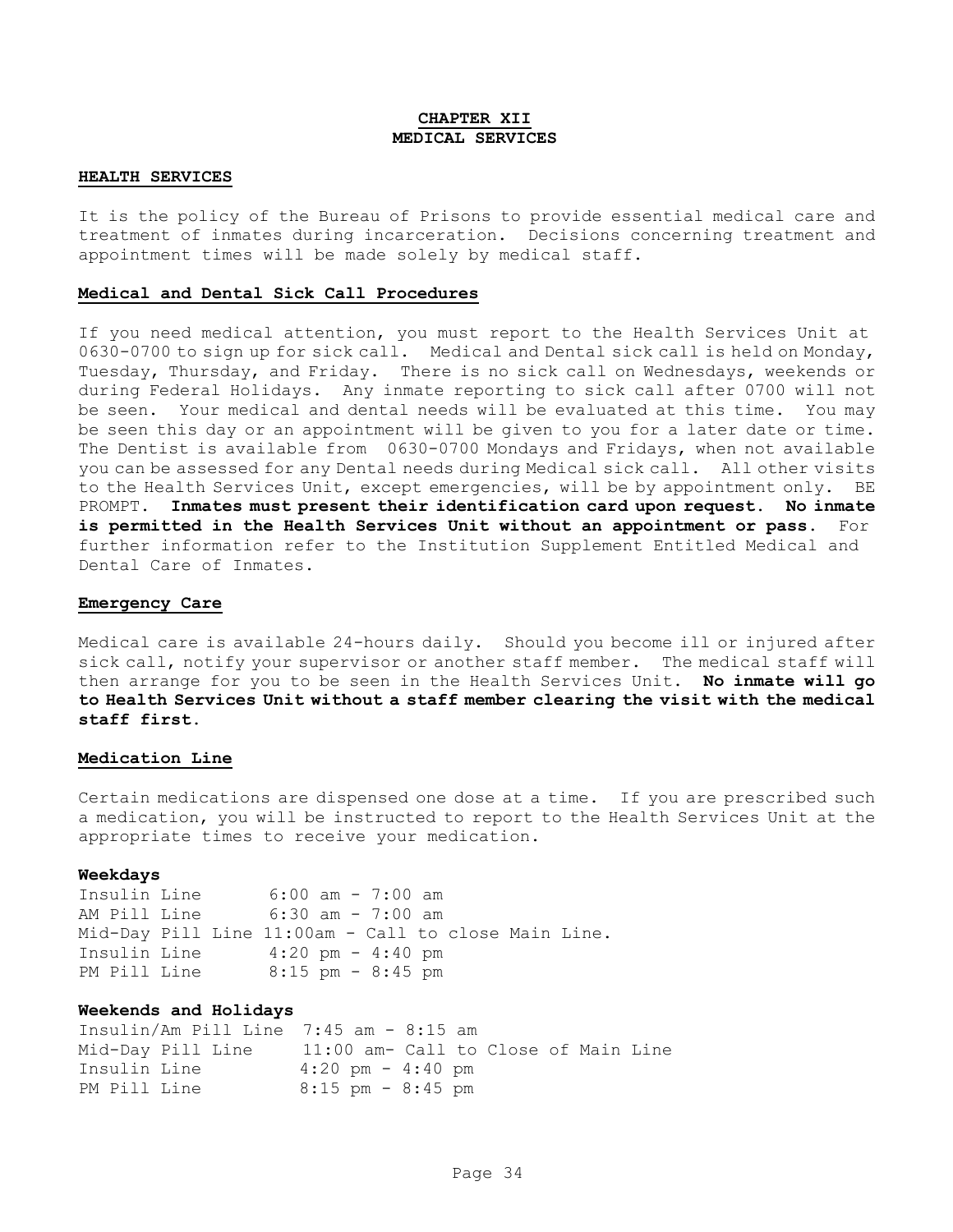You must show your photo ID and state your name and register number to receive medications. You may pick up medication prescriptions at any pill line except insulin Pill lines. If you are **authorized** to be on the Insulin Pill Line, you may pick up prescriptions at Insulin Pill Lines.

#### **Eyeglasses**

Eyeglass needs will be assessed during sick call, wherein priority will be determined at that time.

Per Program Statement 6031.03 section 28, The Bureau will furnish prescription eyeglasses to any inmate requiring them, as documented through a professional prescription. Federal Prison Industries, FCI Butner, NC, is the only approved vendor at Government expense. Health Services will order all prescription glasses and contact you to come to pick them up at Health Services when they arrive.

Inmates may purchase reading glasses through the commissary.

Inmates may retain their eyeglasses at admission. All such glasses are subject to inspection for contraband. Inmates may retain this pair of eyeglasses until the lenses or frames must be changed or repaired, at which point the Bureau will furnish replacement eyeglasses through the Federal Prison Industries.

NOTE: Inmates that are provided BOP glasses will be responsible for that pair of glasses. Health services will not replace lost, broken, stolen, or mistreated eyeglasses until the next routine eye exam, which is every two years. The inmate may replace the glasses at the inmate's expense from the community with the Health Services Administrators approval. Once received by the mail room, the Health Services Administrator will check the eyeglasses to ensure they meet the authorization requirements and release them to the inmate.

#### **Contact Lenses:**

The use of contact lenses in this institution will not be authorized unless they are prescribed by an Optometrist, in consultation with the Clinical Director/Health Services Administrator, to address a specific ocular condition. With approved use of contact lenses, the proper solution will be provided through Pharmacy Services.

#### **Physical Examinations**

Initial exam - An initial complete physical examination (medical and dental) to determine needs will be done on all new commits within 14 days of admission. If you have already received a physical exam prior to your transfer to FCI Phoenix, another exam will not be required. Periodic health examinations are age specific and will be provided based upon age, sex, and identified risk factors. If you have a health problem which you think may be more than routine, you should report to Sick Call for an appointment. An inmate being released from custody may request a medical evaluation if he or she has not had one within one year prior to the expected date of release. Such examination should be conducted within two months prior to release.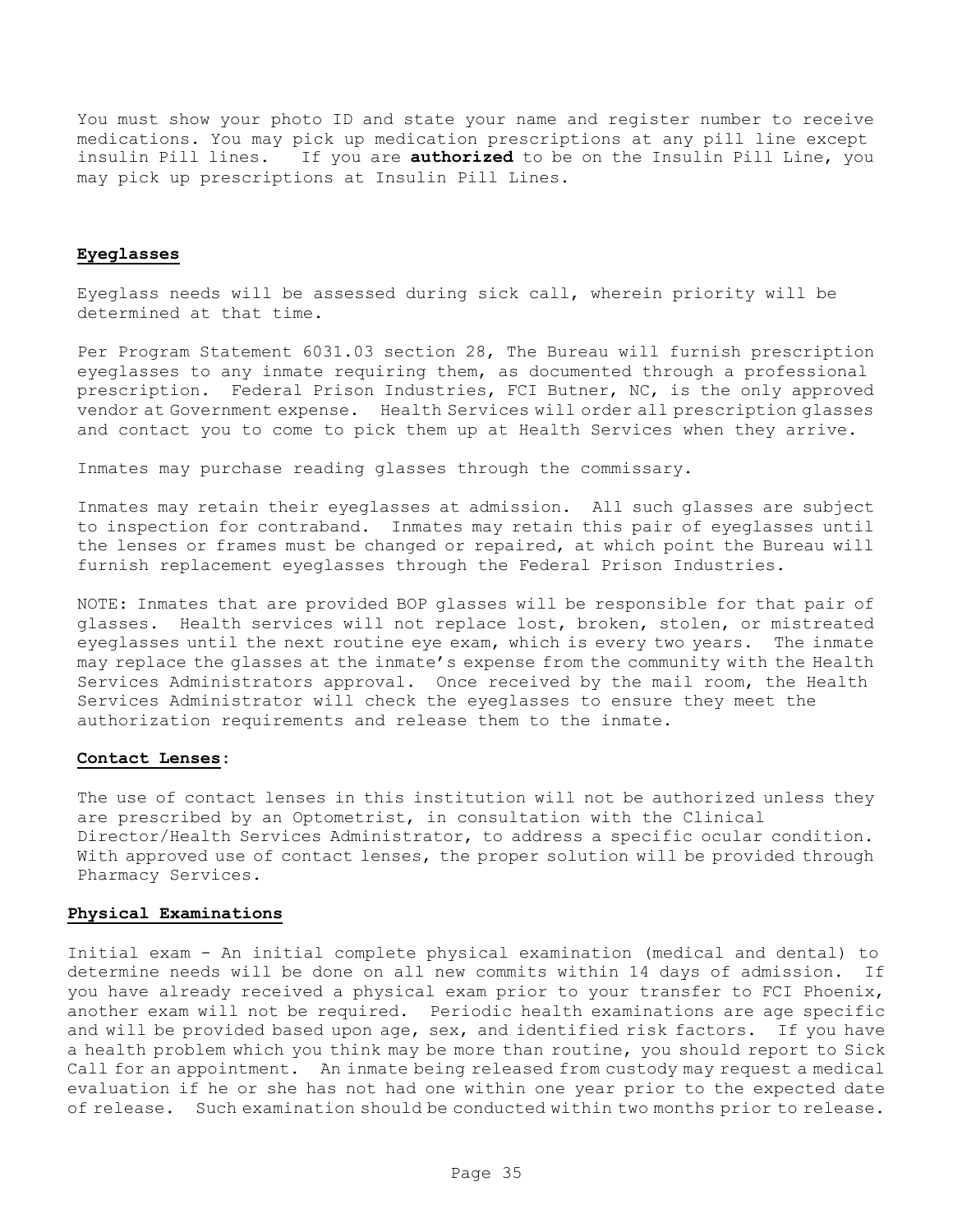#### **Emergency Dental Care**

Emergency dental care is considered to be of the highest priority and is available to all inmates. Dental sick call is held on Mondays and Fridays. Emergency dental care includes treatment for relief of pain, swelling, traumatic injuries, and acute infection. If an emergency occurs during or after work hours, the inmate is instructed to report this to his work supervisor or unit officer who will then call the Health Services Department.

#### **Routine Dental Care**

Routine dental care is elective and is requested by each inmate through an inmate request to staff or "cop-out". Each request is responded to by dental staff and the inmate is placed on a chronological waiting list for treatment, unless there are special health reasons to establish other priorities. It is important for each inmate to watch the call-out list and to be present for his scheduled appointment.

#### **CO-PAY PROGRAM**

All inmates have access to Bureau health care services. The Bureau will charge a co-pay fee for inmate requested visits to health care providers. Inmates will not be denied access to necessary health care because of an inability to pay the co-pay fee. Generally, you must pay a fee of \$2.00 per health care visit or health care service if you:

1. Receive health care services in connection with a health care visit that you requested (except for services described in the P.S. 6031.02, Co-Pay Program); or are found responsible through the Disciplinary Hearing Process to have injured an inmate, who, as a result of the injury, requires a health care visit.

2. You will not be charged a health care service fee if you are considered indigent and unable to pay the health care service fee. The Warden may establish rules and processes to prevent abuse of this provision. An inmate without funds (indigent inmate) is an inmate who has not had a trust fund account balance of \$6.00 for the past 30 days. In addition, co-payment fees are waived when appointments or services, including follow up appointments, are initiated by medical staff.

Inmates wishing to sign up for the Smoking Cessation Program may do so during sick call. Nicotine Replacement Therapy (NRT) patches will be sold in the commissary only to inmates who possess a NRT Approval form issued from Health Services. This authorization allows an inmate to purchase a 14 day supply of NRT patches at a time, over a six to ten week period, after counseling and a review of the inmates medical history. Inmates may initiate or continue patch therapy while housed in SHU unless medical or correctional information suggests the inmate will not use the patches appropriately while house in SHU.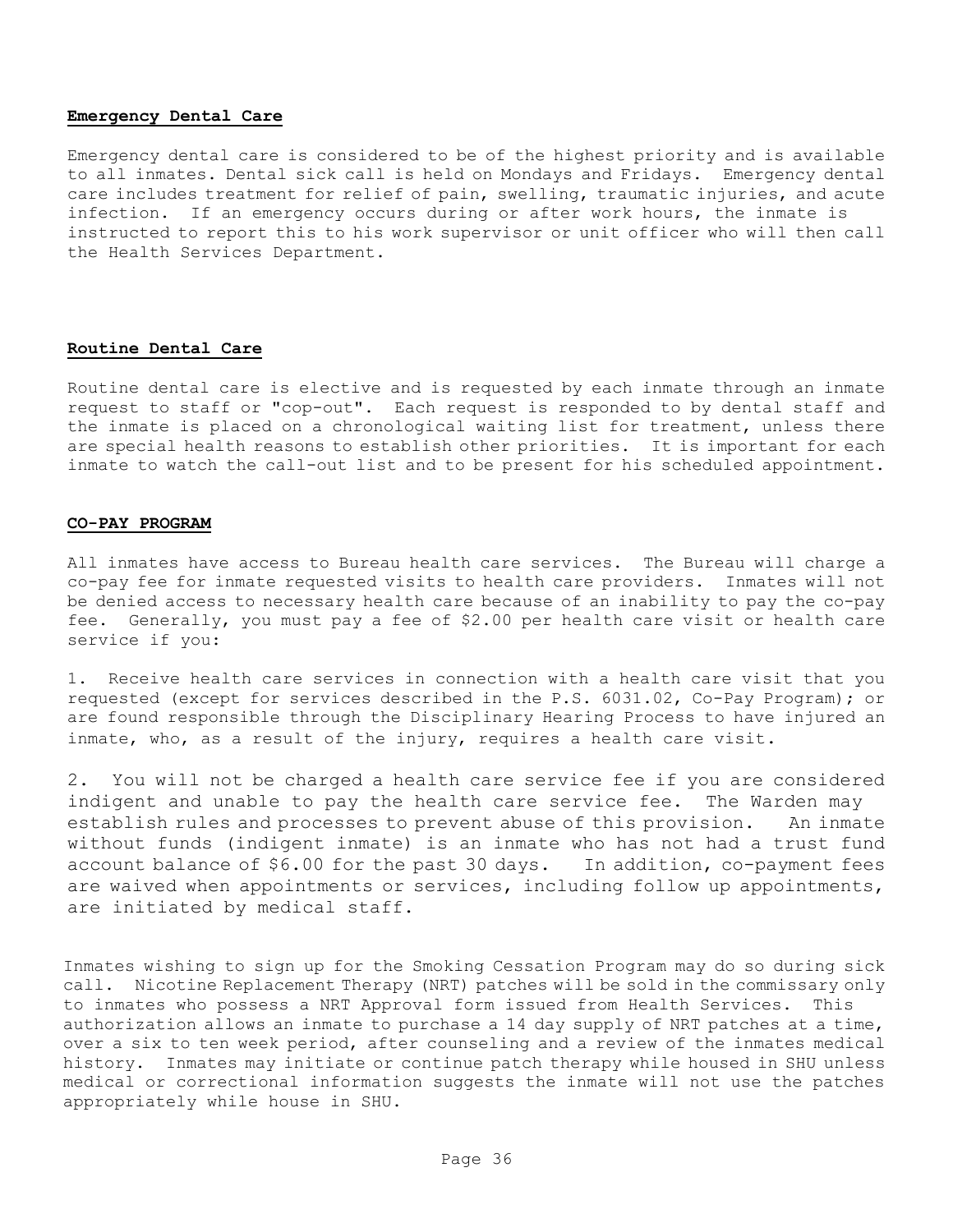#### **Concerns/Grievance**

Any healthcare concerns may be addressed with the Health Service Administrator or his/her designee during noon mainline on weekdays. You are encouraged to attempt to resolve your concerns at the lowest level. If further remedy is needed you may utilize the more formal process of administrative remedies through your unit team**.**

| HEALTH CARE RIGHTS AND RESPONSIBILITIES                                                                                                                                                                                                                                                                                               |                                                                                                                                                                                                                                                                                                                                                                                                |  |  |  |
|---------------------------------------------------------------------------------------------------------------------------------------------------------------------------------------------------------------------------------------------------------------------------------------------------------------------------------------|------------------------------------------------------------------------------------------------------------------------------------------------------------------------------------------------------------------------------------------------------------------------------------------------------------------------------------------------------------------------------------------------|--|--|--|
| RIGHTS                                                                                                                                                                                                                                                                                                                                | RESPONSIBILITIES                                                                                                                                                                                                                                                                                                                                                                               |  |  |  |
| You have the right to health care<br>services, based on the local<br>procedures at your institution.<br>Health services include medical sick<br>call, dental sick call, and all<br>support services. Sick call sign-up<br>at this institution is conducted from<br>6:30 a.m. to 7:00 a.m. on Monday,<br>Tuesday, Thursday and Friday. | 1. You have the responsibility to<br>comply with the health care policies of<br>your institution. You have the<br>responsibility to follow recommended<br>treatment plans that have been<br>established for you by institution<br>health care staff, to include proper use<br>of medications, proper diet, and<br>following all health related<br>instructions with which you are<br>provided. |  |  |  |
| 2. You have the right to be offered<br>a Living Will or to provide the Bureau<br>of Prisons with Advance Directives<br>that would provide the Bureau of<br>Prisons with instructions if you are<br>admitted, as an in-patient to a<br>hospital in the local community or<br>the Bureau of Prisons.                                    | 2. You have the responsibility to<br>provide the Bureau of Prisons with<br>accurate information to complete this<br>agreement.                                                                                                                                                                                                                                                                 |  |  |  |
| 3. You have the right to participate<br>in health promotion and disease<br>prevention programs including<br>education regarding infectious<br>diseases.                                                                                                                                                                               | You have the responsibility to<br>3.<br>maintain your health and not to endanger<br>yourself or others by participating in<br>activity that could result in the<br>spreading or contracting of an<br>infectious disease.                                                                                                                                                                       |  |  |  |
| You have the right to know the<br>4.<br>name and professional status of your<br>health care providers.                                                                                                                                                                                                                                | You have the responsibility to<br>4.<br>respect these providers as<br>professionals and follow their<br>instructions to maintain and improve<br>your overall health.                                                                                                                                                                                                                           |  |  |  |
| You have the right to be treated<br>5.<br>with respect, consideration, and<br>dignity.                                                                                                                                                                                                                                                | You have the responsibility to treat<br>5.<br>staff in the same manner.                                                                                                                                                                                                                                                                                                                        |  |  |  |
| You have the right to be provided<br>6.<br>with information regarding your<br>diagnosis, treatment, and prognosis.                                                                                                                                                                                                                    | You have the responsibility to keep<br>6.<br>this information confidential.                                                                                                                                                                                                                                                                                                                    |  |  |  |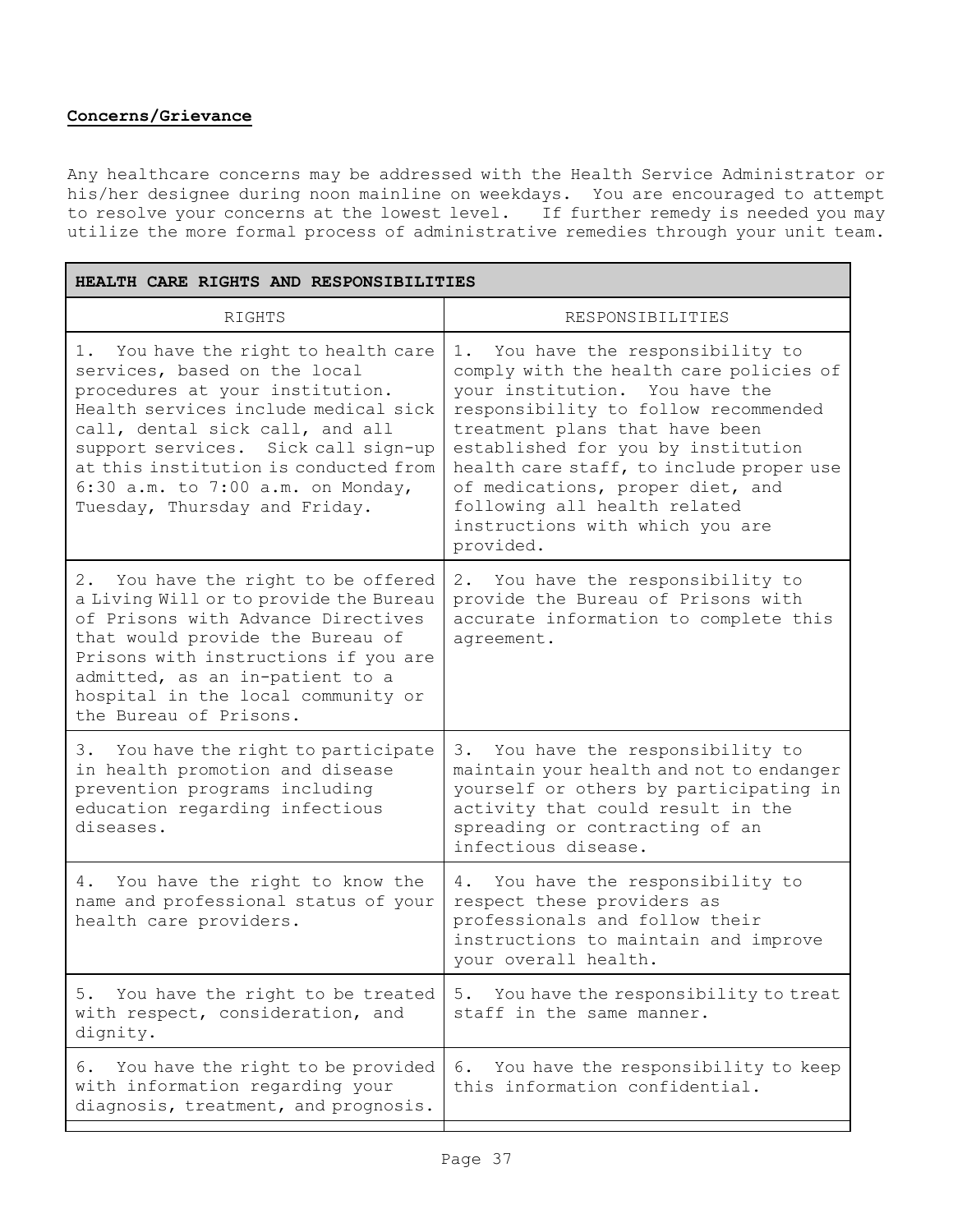| 7. You have the right to be examined<br>in privacy.                                                                                                                                                                                   | 7. You have the responsibility to<br>comply with security procedures.                                                                                                                                                          |
|---------------------------------------------------------------------------------------------------------------------------------------------------------------------------------------------------------------------------------------|--------------------------------------------------------------------------------------------------------------------------------------------------------------------------------------------------------------------------------|
| 8. You have the right to obtain<br>copies or certain releasable<br>portions of your medical record.                                                                                                                                   | 8. You have the responsibility of being<br>familiar with the current policy to<br>obtain these records.                                                                                                                        |
| 9. You have the right to address any<br>concern regarding your health care to<br>any member of the institution staff<br>including your physician, the Health<br>Services Administrator, members of<br>your Unit Team, and the Warden. | 9. You have the responsibility to<br>address your concerns in the accepted<br>format, such as the Inmate Request to<br>Staff Member form, open houses or the<br>accepted Inmate Grievance Procedures.                          |
| 10. You have the right to receive<br>prescribed medications and<br>treatments in a timely manner,<br>consistent with the recommendation<br>of the prescribing health care<br>provider.                                                | 10. You have the responsibility to<br>comply with prescribed treatments and<br>follow prescription orders. You also<br>have the responsibility not to provide<br>any other person your medication or<br>other prescribed item. |
| 11. You have the right to be<br>provided healthy and nutritious<br>food. You have the right to be<br>instructed regarding a healthy<br>choice when selecting your food.                                                               | 11. You have the responsibility to eat<br>healthy and not abuse or waste food or<br>drink.                                                                                                                                     |
| 12. You have the right to request a<br>periodic health examination, as<br>defined by BOP policy.                                                                                                                                      | You have the responsibility to<br>12.<br>notify medical staff of your wish to have<br>an examination.                                                                                                                          |
| 13. You have the right to dental<br>care as defined in BOP policy to<br>include preventive services,<br>emergency care, and routine care.                                                                                             | 13. You have the responsibility to<br>maintain your oral hygiene and health.                                                                                                                                                   |
| 14. You have the right to a safe,<br>clean and healthy environment,<br>including smoke free living areas.                                                                                                                             | You have the responsibility to<br>14.<br>maintain the cleanliness and safety in<br>consideration of others.<br>You have the<br>responsibility to follow smoking<br>regulations.                                                |
| 15. You have the right to refuse<br>medical treatment in accordance with<br>BOP policy. Refusal of certain<br>diagnostic tests for infectious<br>diseases can result in<br>administrative action against you.                         | You have the responsibility to be<br>15.<br>counseled regarding the possible ill<br>effects that may occur as a result of<br>your refusal. You also accept the<br>responsibility to sign the treatment<br>refusal form.        |
| 16. You have the right to complain of<br>pain, and have your pain assessed by<br>medical staff, and have pain treated<br>accordingly.                                                                                                 | 16. You have the responsibility to be<br>truthful and not overstate your<br>complaint of pain and to adhere to the<br>prescribed treatment plan.                                                                               |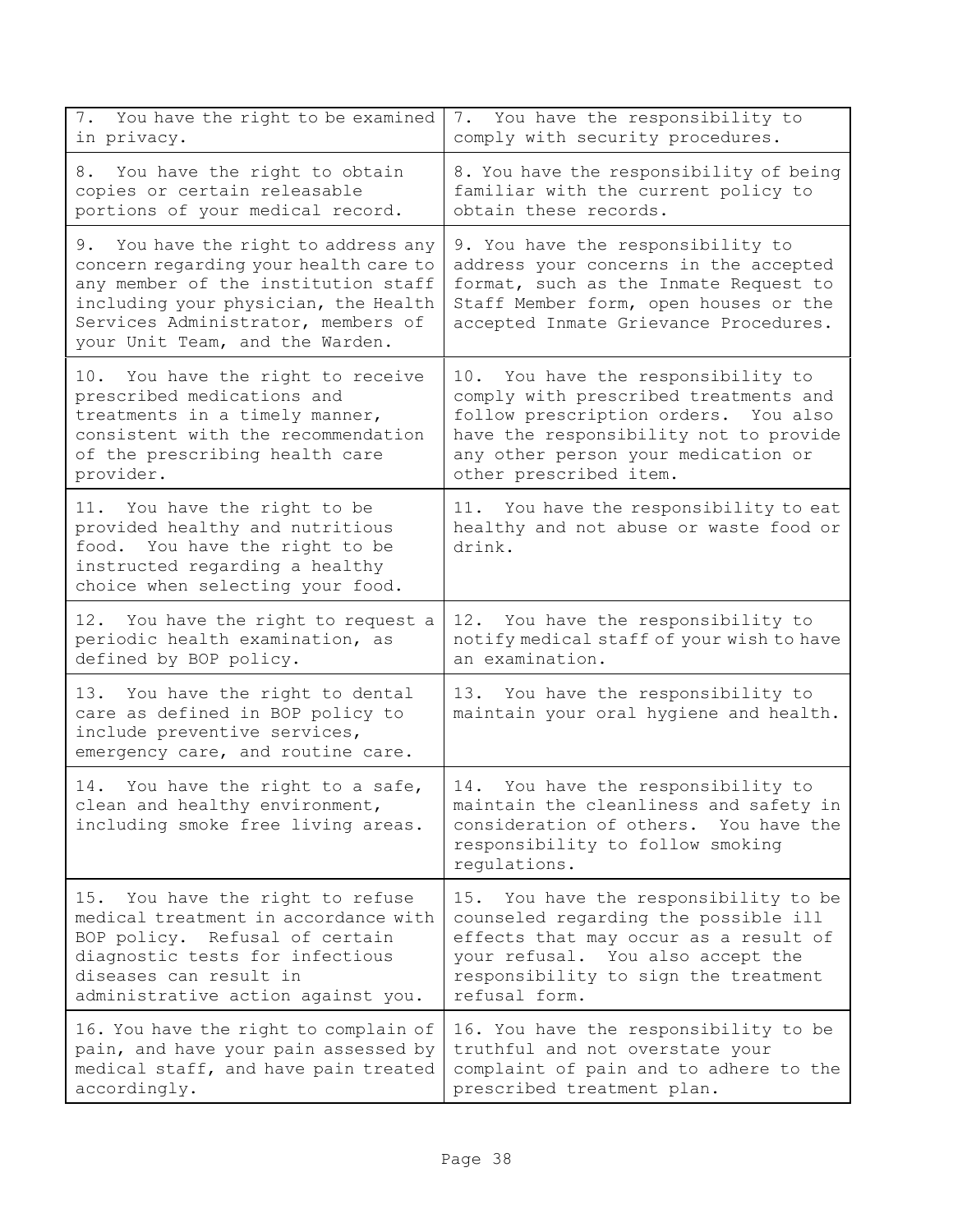#### **CHAPTER XIII RELIGIOUS PROGRAMS**

**RELIGIOUS OPPORTUNITIES AND LIMITATIONS** When considered necessary for the security or good order of the institution, the Warden may limit attendance at or discontinue a religious activity. Opportunities for religious activities are open to the entire inmate population, without regard to race, color, nationality, or ordinarily, creed. The Warden after consulting with the institution chaplain, may limit participation in a particular religious activity or practice to the members of that religious group. Ordinarily, when the nature of the activity or practice (e.g., religious fasts, wearing of headwear, work proscription, ceremonial meals) indicates a need for such a limitation, only those inmates whose files reflect the pertinent religious preference will be included.

To ensure the safety, security and good order of the institution any religious group that encourages domestic and/or foreign terrorism, or any type of violence will not be authorized to meet.

Worship services are made available for all religious groups weekly. Each inmate is authorized to attend his or her primary religious worship service each week. Work schedules may be adjusted to accommodate this practice. Inmate religious programs require constant staff supervision.

The following religious practices and activities are never authorized: animal sacrifice; casting of curses; nudity; self-mutilation; use or display of weapons; exclusion by race; self-defense training; profanity; ingestion of illegal substances; proselytizing; encryption; disparagement of other religions; paramilitary exercises; sexual acts;

Sermons, original oratory, teachings, and admonitions must be delivered in English. When necessary, Wardens may identify alternatives practices and implement the least restrictive alternative consistent with the security and orderly running of Bureau institutions.

**RELIGIOUS PREFERENCES** The Bureau of Prisons does not require an inmate to profess a religious belief. An inmate may designate any or no religious preference. To maintain the security and orderly running of the institution, and to prevent abuse or disrespect by inmates, the chaplain will monitor patterns of changes in declarations of religious  $preference.$  Inmate  $\Box$ s religious rights are based on that individuals self determination.

#### **Religious Categories**

| Adventist                                                                                | Amer Ind                       | Atheist  |  |  |
|------------------------------------------------------------------------------------------|--------------------------------|----------|--|--|
| Bahai                                                                                    | Buddhist                       | Catholic |  |  |
| Ch Christ                                                                                | Hindu                          | Jehovah  |  |  |
| Jewish                                                                                   | Krishna                        | Moorish  |  |  |
| Mormon                                                                                   | Muslim                         | Nation   |  |  |
| Orthodox(ie Russian)                                                                     | Other                          | Science  |  |  |
| Penticost                                                                                | Protestant (general Christian) |          |  |  |
| Rasta                                                                                    | Santeria                       | Sikh     |  |  |
| Unknown ( New Admits Only)                                                               |                                |          |  |  |
| No prefer (no religious rights)                                                          |                                |          |  |  |
| CHAPLAINS are responsible for managing religious activities within the institution.      |                                |          |  |  |
| Institution chaplains are available upon request to provide pastoral care and counseling |                                |          |  |  |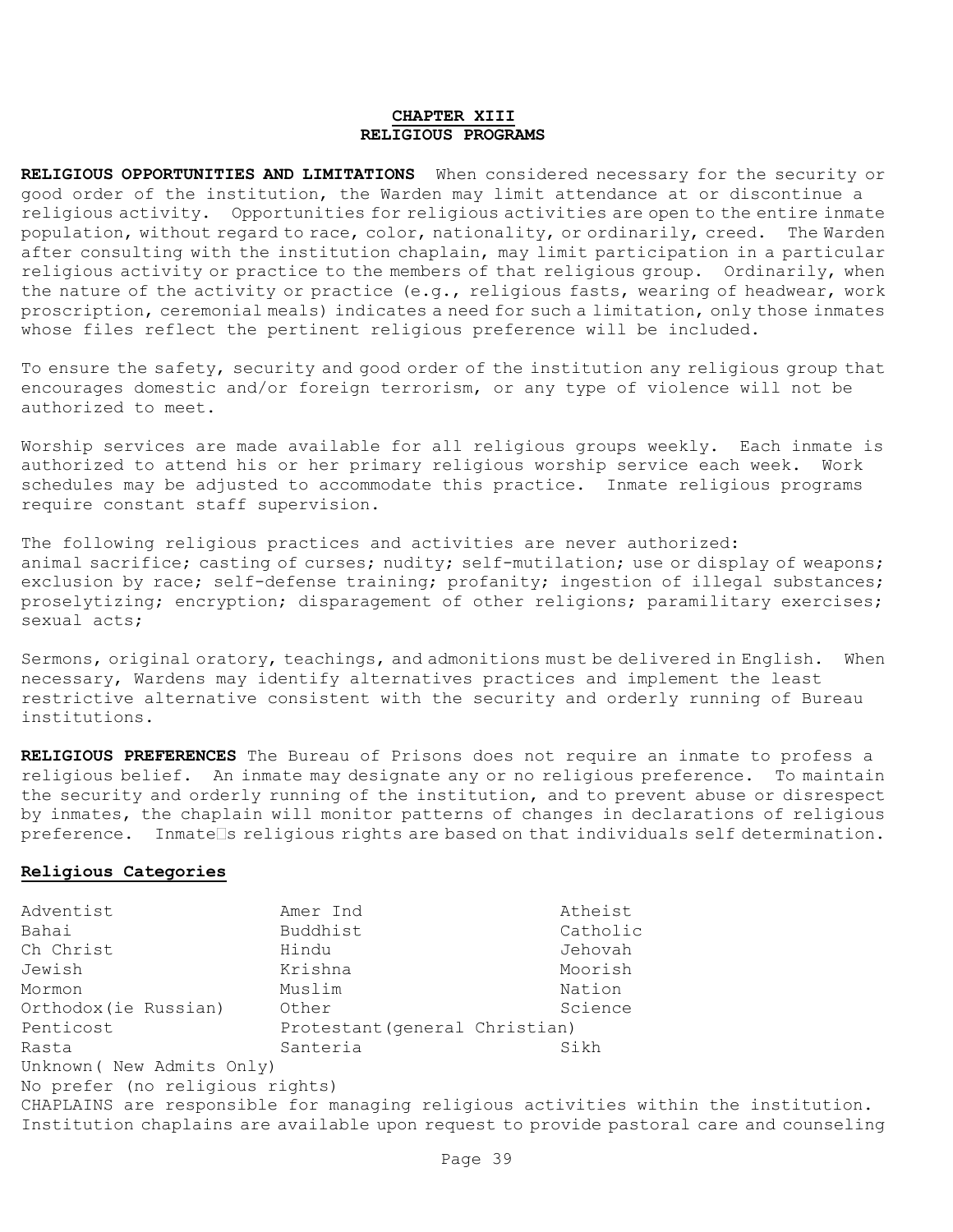to inmates through group programs and individual services. Pastoral care and counseling from representatives in the community are available in accordance with PS 5360.09. All chaplains are qualified pastoral care providers who have verified credentials and current endorsements on file. Chaplains plan, direct, and supervise all aspects of the religious program and have physical access to all areas of the institution to minister to inmates and staff. All institution chaplains are employed to: lead worship services, provide professional spiritual leadership and pastoral care; accommodate the legitimate religious needs of inmates; and supervise institution religious activities.

#### **APPROVED ESSENTIAL DAILY PRAYER ITEMS AND PERSONAL RELIGIOUS PROPERTY FOR FCI/FPC PHOENIX, ARIZONA.**

Those items set off with an asterisk (\*) are items which are worn or used only in the chapel/outdoor worship areas during scheduled services. Inmates of all faiths are authorized one (1) medallion, copies of their sacred books and inspirational literature. The number of religious books, periodicals and magazines will comply with local institution unit policy. In order to facilitate the security concerns of the institution by maintaining uniformity of inmate wear inmates will be limited to the color and styles of headwear listed below. Full implementation will be enforced 6 months after issuance of this supplement.

Note: Special personal religious items not listed will require an authorization memorandum from the Supervisory Chaplain for FCI/FPC Phoenix only and placed in the inmate's central file. An inmate may receive a copy through his or her unit team.

#### **ESSENTIAL DAILY PRAYER ITEMS:** (Will remain with inmate during transportation)

**Orthodox Jews Only**

Yarmulke (black or white) Prayer Shawl Teffilin Prayer books

#### **PERSONAL RELIGIOUS PROPERTY:**

| Jewish                                                   | Nation of Islam         | Rastafarian                        |
|----------------------------------------------------------|-------------------------|------------------------------------|
| 1 kittel                                                 | 3 kufis                 | 3 crowns                           |
| 1 prayer shawl (talit)                                   | 1 prayer rug            | (red, yellow, green, black)        |
| 1 tefellin (phylacteries)                                | 6 prayer oils           | Holy Bible                         |
| 3 yarmulkes                                              |                         | Holy Quran                         |
| 1 talit katan                                            | 3 scarfs black or white | Wicca                              |
| yarzheit candle*<br>3 scarfs black or white (women only) | (women only)            | 1 set of tarot cards<br>1 Tabbard* |

white

# **Native American Moorish Science Temple Orthodox Muslim** 3 headbands multicolored MSTA Koran 3 Kufis crochet black or 1 small medicine pouch 1 fez\* or turban 1 prayer rug 1 beaded necklace and 8oz prayer oils 1 Holy Qur an 1 sea shell\* 1 prayer rug 1 8oz prayer oils

 tobacco ties 3 kufis crochet 1 prayer beads 1 ribbon shirt\* black or white Miswak 1 sacred pipe\* 1 wallet picture of 1 kurta shirt\* kninickinick\* Noble Drew Ali 3 hijab black or white eagle/hawk/owl feathers 3 scarfs black or white women only

## Page 40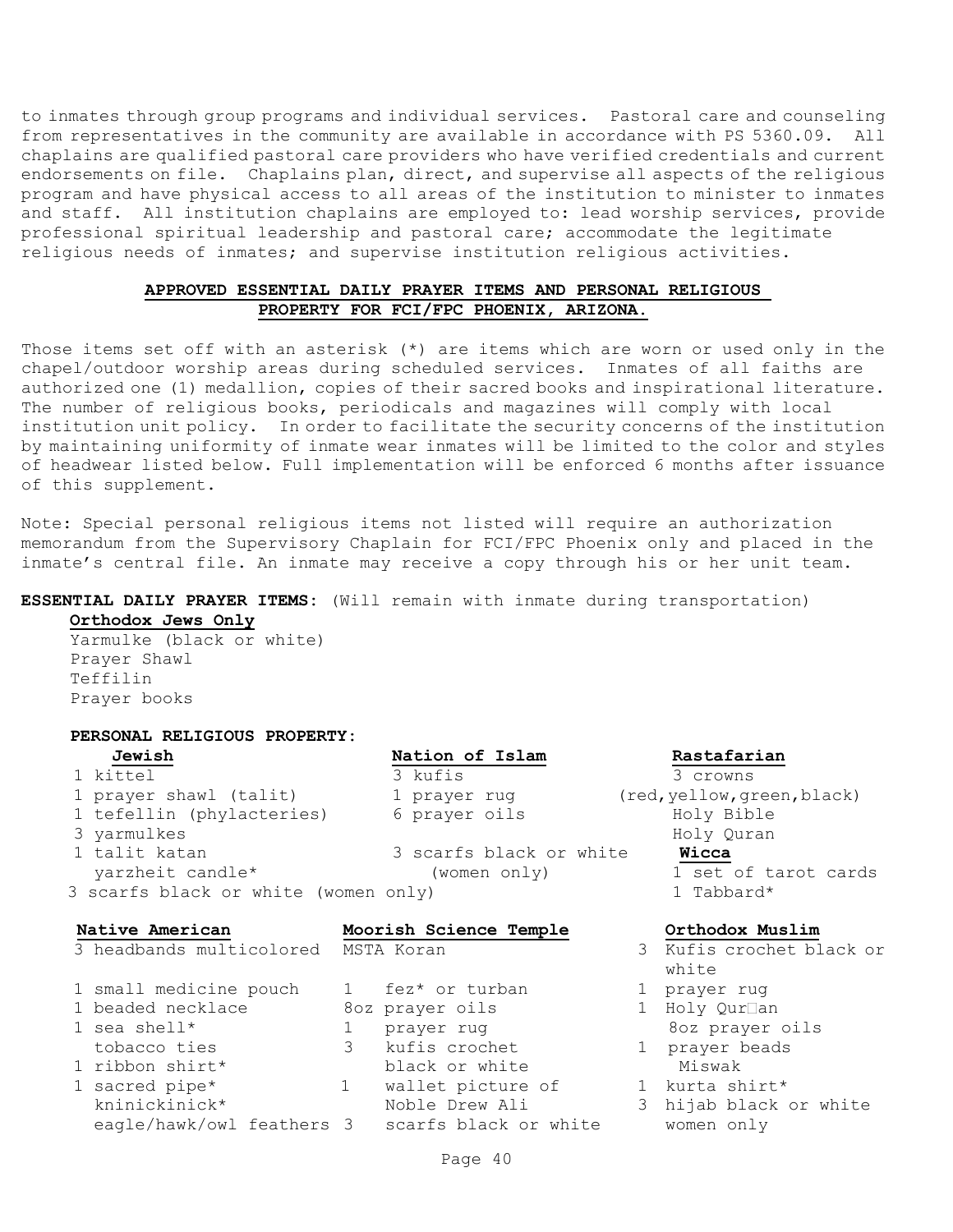# sacred herbs women only

# 7 Holy cards

# **Orthodox Christian LDS**

3 scarfs black or white (women only) 5 temple garments Sacred herbs include: small quantities of cedar, sage and sweet grass.

**Santeria Sikh Asatru**

20 sea shells **turban white** turban white hlath\* (brown one or more runes)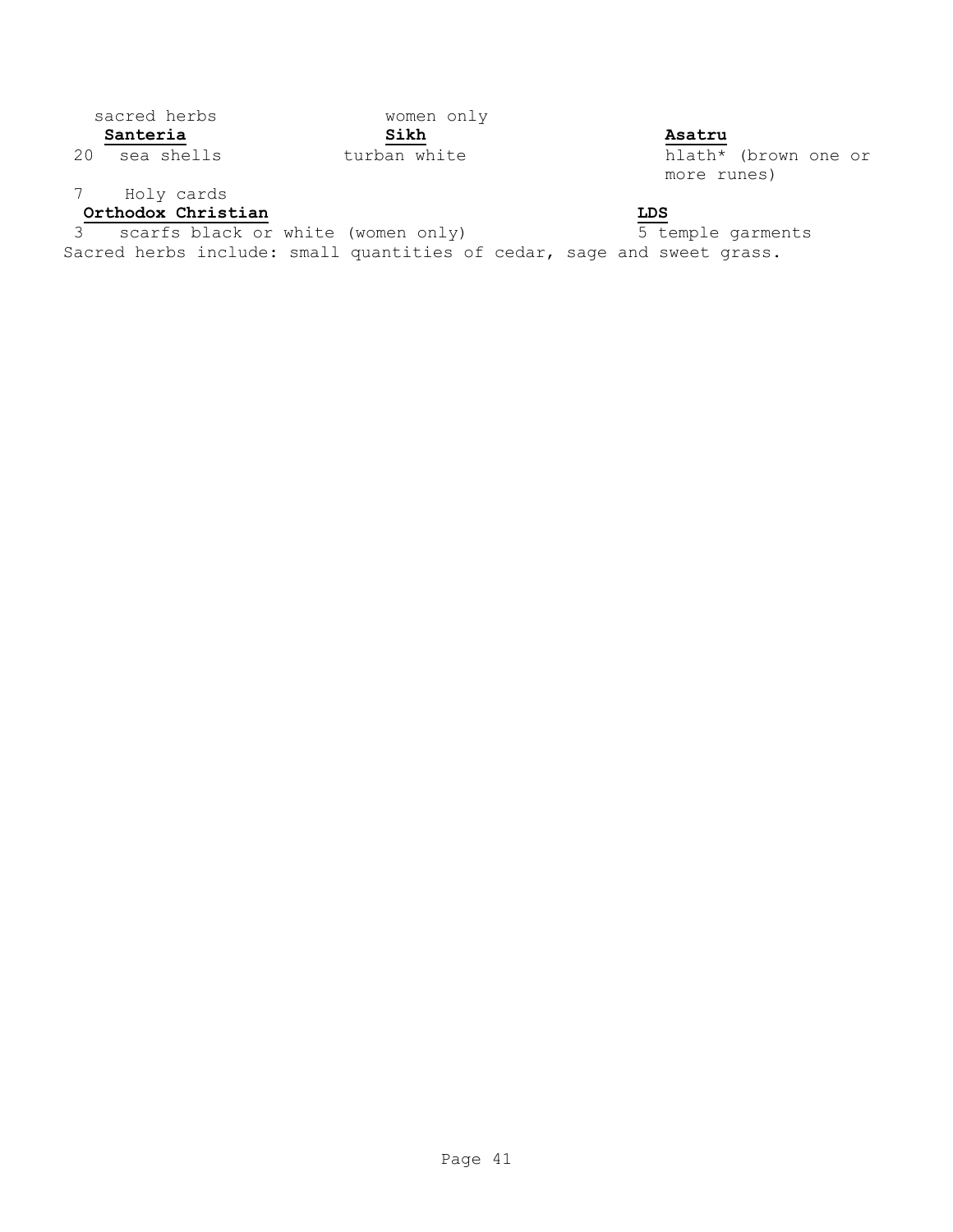#### **CHAPTER XIV SAFETY AND CLAIMS**

**SAFETY:** FCI Phoenix will make every effort to provide you with a safe environment while you are working at your assigned detail. Each individual worker will also be provided with the appropriate safety equipment while he is working. For your own good health and welfare, you must follow certain rules and regulations while you are working, and they are the following:

- (1) It is your responsibility as an inmate worker to use the safety equipment issued to you. This safety equipment will protect you against physical injury and/or health hazards. Make sure that you are properly wearing all required personal protection equipment before you begin a work operation. Personal protection equipment include goggles, safety shoes, aprons, arm guards, hard hats, respirators and hearing protection.
- (2) You should report all safety hazards immediately to your work supervisor. Do not continue to work in any area or on any machinery or equipment that is unsafe, or improperly guarded.
- (3) You will only perform work that is assigned to you. You are strictly forbidden to operate machines or equipment, or to perform any work operation that has not been specifically assigned to you.
- (4) You are forbidden to operate equipment without using the safety guard(s) provided. You are forbidden to remove the safety guard(s). If you do so, the normal result will be a disciplinary report.
- (5) Do not try to adjust, oil, clean, repair, or perform any maintenance on any machine while the machine is in motion. You must stop the machine first. Lock-out devices must be used when performing maintenance.
- (6) You cannot stand up in moving vehicles, you should sit on the seats provided and wear seat belts at all times. You must not attempt to dismount from a moving vehicle until the vehicle has stopped completely.
- (7) It is your responsibility as an inmate worker to exercise care, cooperation and common sense in conducting your assigned work. Horseplay on the job will not be tolerated.

**SMOKING/NON-SMOKING AREAS:** Smoking is restricted at FCI Phoenix, and defined as carrying or inhaling a lighted cigar, cigarette, pipe, or other lighted tobacco products. All areas of the institution are **NO SMOKING AREAS** unless stipulated otherwise in accordance with institution supplement 1640.04a.

A. Exceptions are the Chapel and Native American Sweat Lodge when part of a religious or scared smoking ritual.

B. Smoking Cessation Programs for inmates desiring to stop smoking are available through Health Services and Psychology Services. Medical screening of inmates will be conducted by Health Services prior to beginning, and during the program. Inmates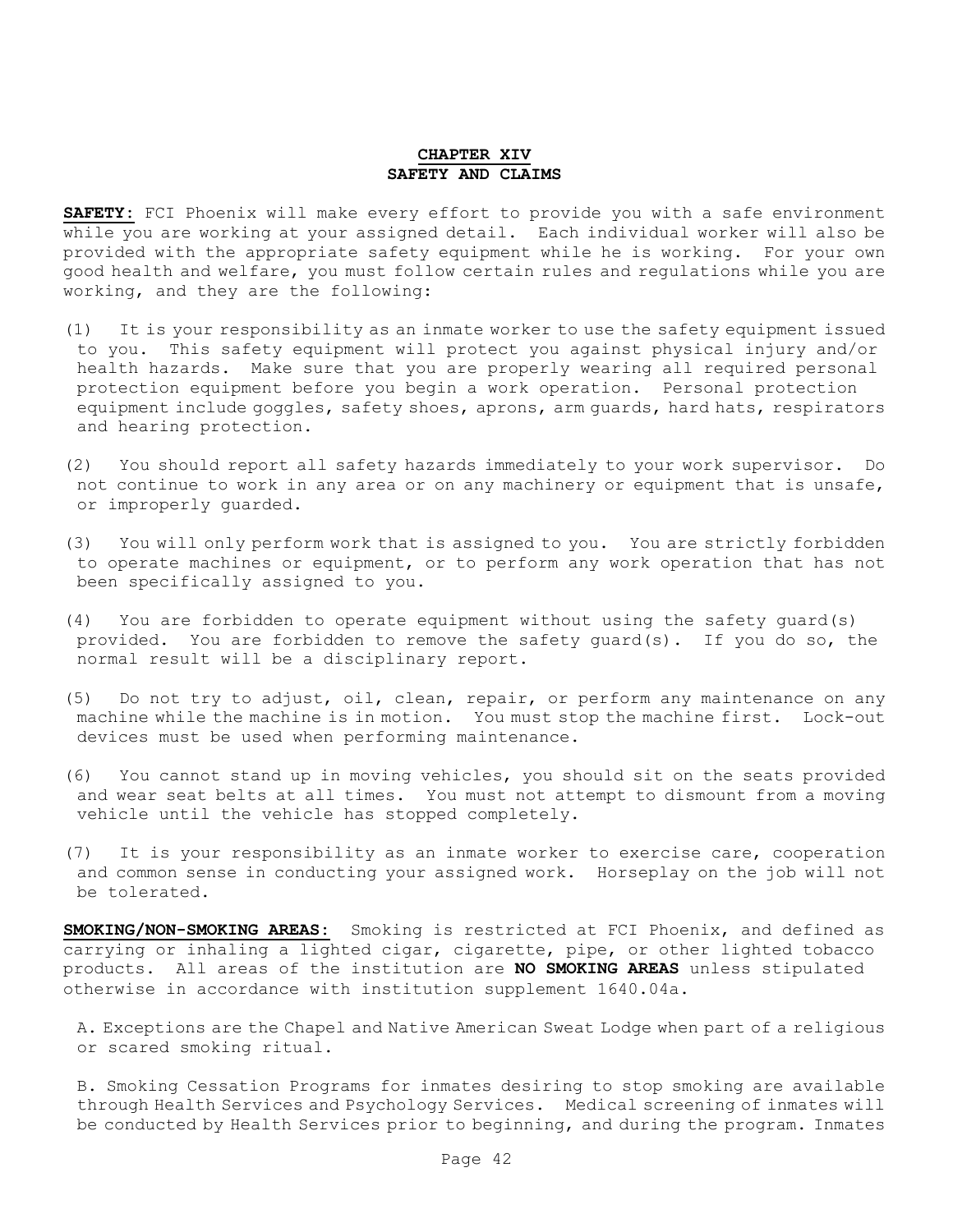must sign up for the Smoking Cessation program during sick call. Refer to Chapter XI, **INMATE NO SMOKING/SMOKING CESSATION PROGRAM.**

C. Inmates violating the smoking rules will be subject to disciplinary action.

**NOTE: IN ORDER TO COMPLY WITH THE FEDERAL BUREAU OF PRISONS SMOKE-FREE INSTITUTION POLICY, FCI PHOENIX WILL BE IMPLEMENTING THE FOLLOWING PLANS: THE LAST DAY FOR INMATES TO PURCHASE TOBACCO AND TOBACCO RELATED PRODUCTS FROM THE COMMISSARY WILL BE ON FRIDAY, FEBRUARY 3, 2006. INMATES MUST CONSUME OR USE ALL TOBACCO AND TOBACCO RELATED PRODUCTS BY SUNDAY APRIL 2, 2006. EFFECTIVE MONDAY, APRIL 3, 2006, ALL TOBACCO AND TOBACCO RELATED PRODUCTS POSSESSED BY INMATES WILL BE TREATED AS CONTRABAND AND WILL BE CONFISCATED. NICOTINE PATCHES WILL BE AVAILABLE FOR PURCHASE IN THE COMMISSARY FOR ALL INMATES WITH PRIOR APPROVAL FROM THE HEALTH SERVICES DEPARTMENT. INMATES WITH QUESTIONS REGARDING THE SMOKE-FREE INSTITUTION POLICY, CAN CONTACT MR. CHESTNUT, TRUST FUND SUPERVISOR.** 

**ON-THE-JOB INJURIES:** If you are injured while performing your assigned duty, you must immediately report this injury to your Work Supervisor. Your Work Supervisor will then report the injury to the Institution Safety Manager. You may be disqualified from eligibility for lost time wages or compensation if you fail to report a work injury to your Supervisor within 20 four hours of the injury.

**FIRE SAFETY:** The staff will take every step necessary to ensure your safety in the event of a fire emergency. Also, in each housing unit you will find a sign showing the primary and secondary routes you will take if you must exit quickly because of a fire emergency. You must become familiar with these routes for your own protection.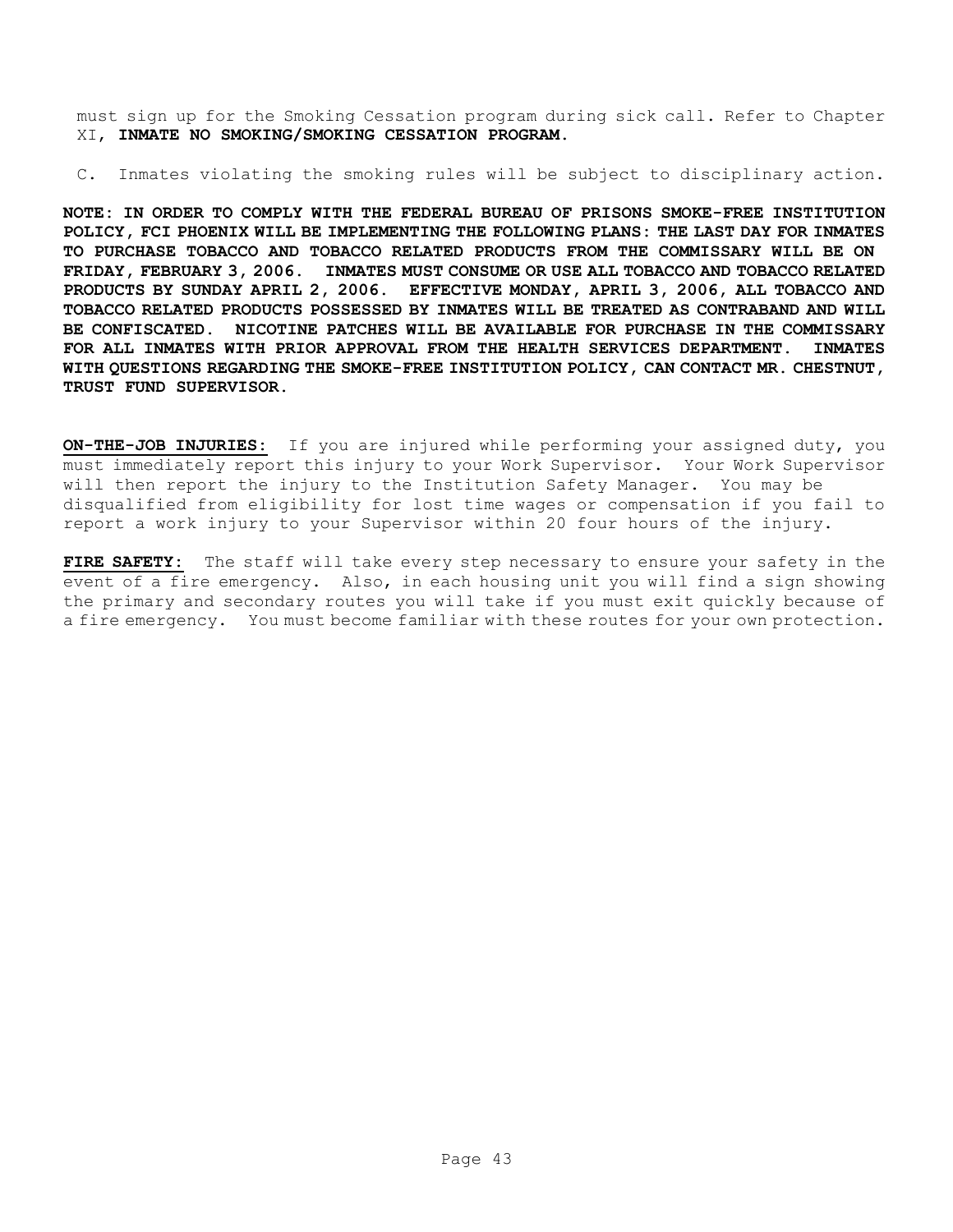#### **CHAPTER XV DISCIPLINE**

**DISCIPLINE:** It is the intent of this institution to provide a safe and orderly environment for all inmates. Violators of the rules and regulations of the institution are subject to being disciplined. Staff shall control inmate behavior in a completely impartial and consistent manner.

**ESCAPES:** Escapes can result in a fine up to \$5,000.00 or up to five years imprisonment.

For more detailed information, refer to applicable national Program Statements and Institution Supplements.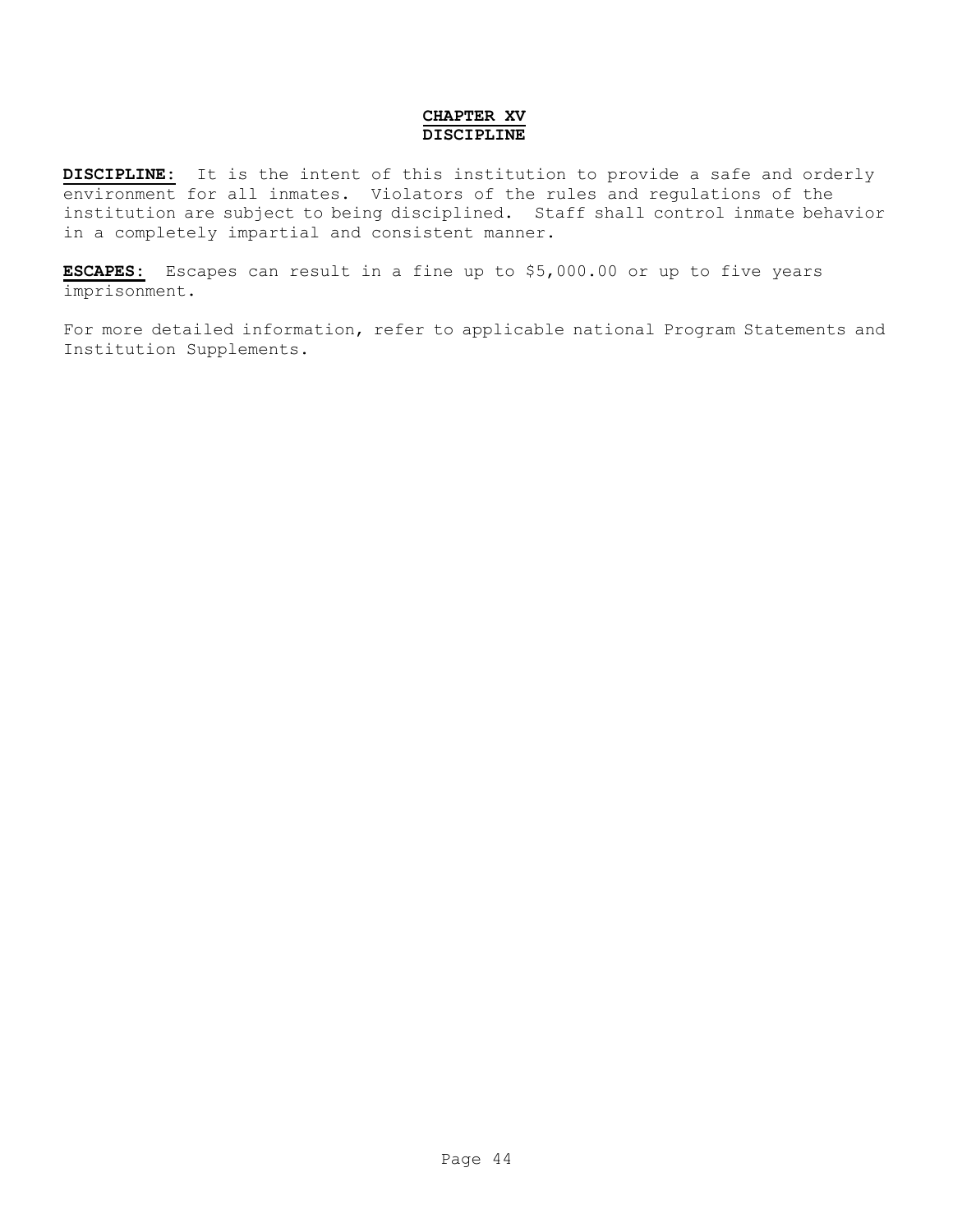#### **SUMMARY OF DISCIPLINARY SYSTEM**

## **TABLE 1**

| <b>PROCEDURES</b>                                                                                                      | <b>DISPOSITIONS</b>                                                                                                                                                                                                                                                                     |
|------------------------------------------------------------------------------------------------------------------------|-----------------------------------------------------------------------------------------------------------------------------------------------------------------------------------------------------------------------------------------------------------------------------------------|
| 1. Incident involving possible<br>Commission of prohibited act.                                                        | Except for prohibited acts in the<br>greatest or high severity categories,<br>the writer of the report may resolve<br>informally or drop the charges.                                                                                                                                   |
| 2. Staff prepares Incident Report<br>and forwards it to Lieutenant                                                     | Except for prohibited acts in the<br>greatest or high severity categories,<br>the Lieutenant may resolve informally,<br>or drop the charges.                                                                                                                                            |
| 3. Appointment of investigator who<br>conducts investigation and<br>forwards material to Unit<br>Discipline Committee. |                                                                                                                                                                                                                                                                                         |
| 4. Initial review before Unit<br>Discipline Committee                                                                  | Unit Discipline Committee may drop or<br>resolve informally any Moderate or Low<br>Moderate charge, impose allowable<br>sanctions or refer to the Discipline<br>Hearing Officer.                                                                                                        |
| 5. Hearing before Discipline Hearing<br>Officer                                                                        | The Discipline Hearing Officer may<br>impose allowable sanctions, or drop the<br>charges.                                                                                                                                                                                               |
| 6. Appeals through Administrative<br>Remedy Procedure                                                                  | The appropriate reviewing official (the<br>Warden, Regional Director, or General<br>Counsel) may approve, modify, reverse,<br>or send back with directions, including<br>ordering a rehearing, but may not<br>increase the sanctions imposed in any<br>valid disciplinary action taken. |

NOTE: DHO Appeals will be filed directly to the Regional Office.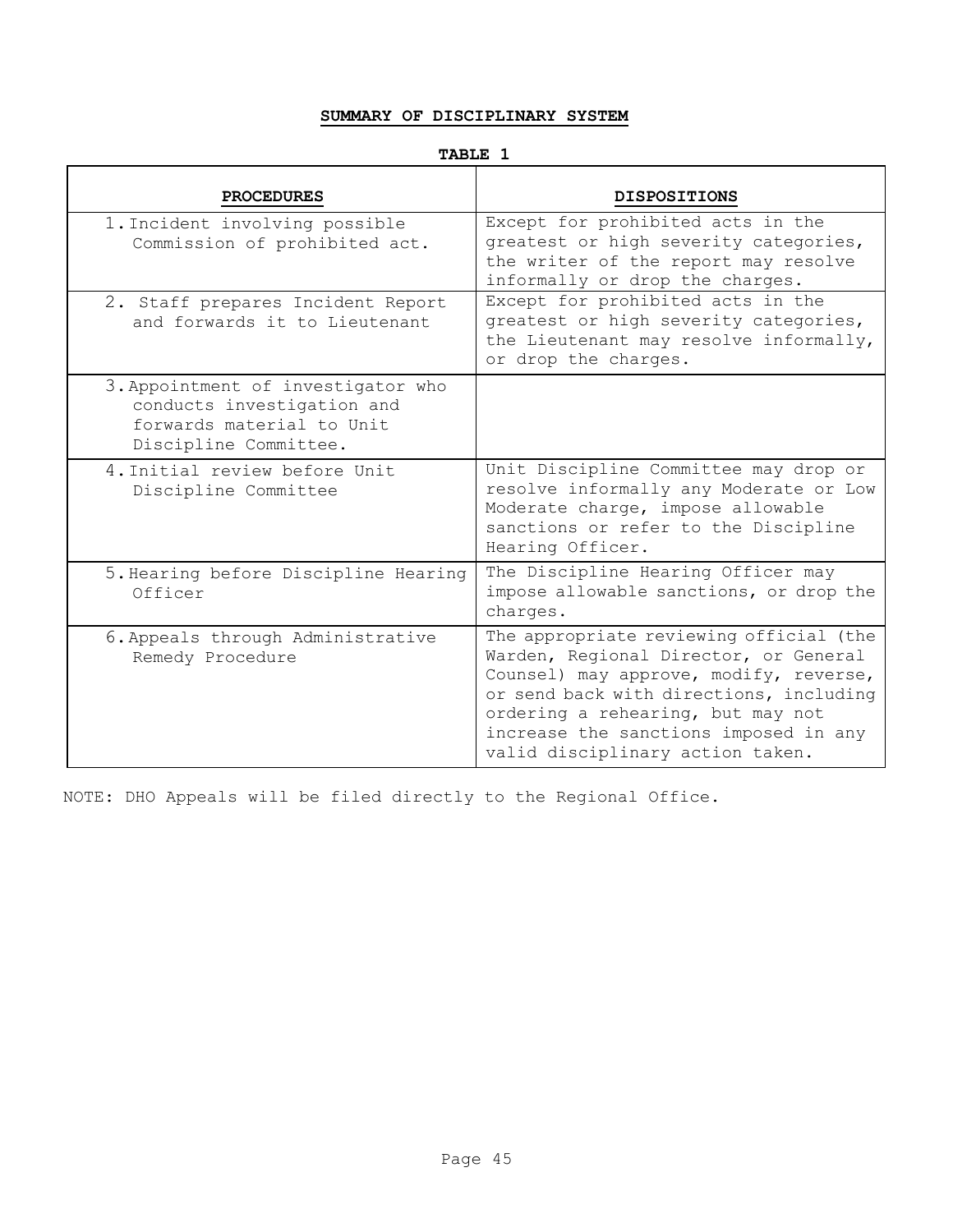#### **TIME LIMITS IN DISCIPLINARY PROCESS**

#### **Appendix B**

1. **Staff become aware of inmate s involvement in incident or once the report is released for administrative processing following a referral for criminal prosecution**.

The Incident Report is ordinarily written within 24 hours.

#### **Staff give inmate notice of charges by delivering Incident Report**.

Ordinarily given within 24 hours from the time staff become aware of the inmate's involvement in the incident.

#### **Initial Review (UDC)**

Ordinarily within 5 days from the time staff become aware of the incident excluding the day staff became aware of the inmate $\square$ s involvement in the incident.

#### **Discipline Hearing Officer (DHO)**

Minimum of 24 hours, unless waived by inmate.

NOTE: These time limits are subject to exceptions as provided in the rules.

Staff may suspend disciplinary proceedings for a period not to exceed two calendar weeks while undertaking informal resolution. If informal resolution is unsuccessful, staff may reinitiate disciplinary proceedings. The requirements then begin running at the same point at which they were suspended.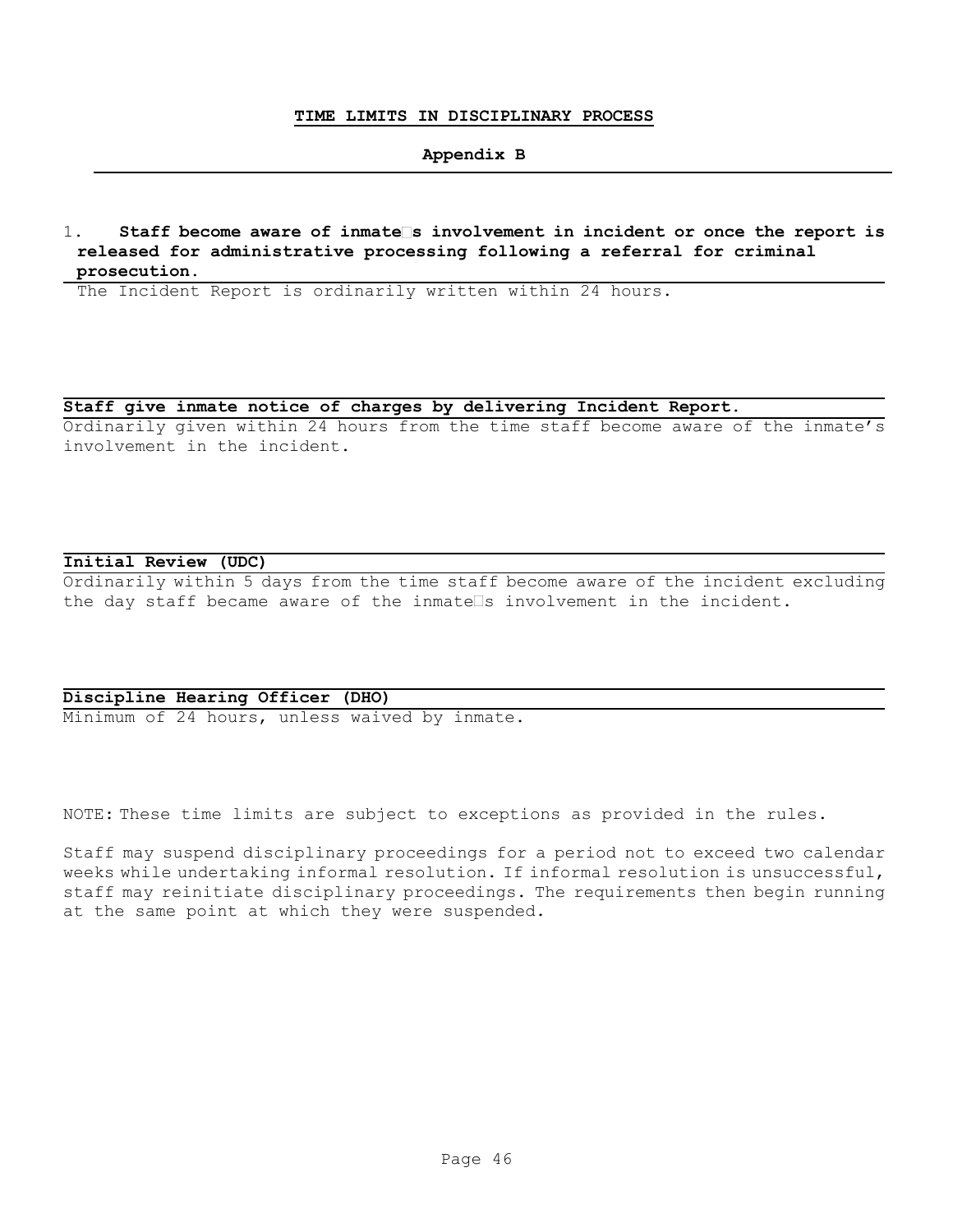#### **INMATE RIGHTS AND RESPONSIBILITIES**

| <b>RIGHTS</b>                                                                                                                                                                                                                                                                                                                                    | <b>RESPONSIBILITIES</b>                                                                                                                                                                                                                                |
|--------------------------------------------------------------------------------------------------------------------------------------------------------------------------------------------------------------------------------------------------------------------------------------------------------------------------------------------------|--------------------------------------------------------------------------------------------------------------------------------------------------------------------------------------------------------------------------------------------------------|
| 1. 1. You have the right to expect<br>that as a human being you will be<br>treated respectfully,<br>impartially, and fairly by all<br>personnel.                                                                                                                                                                                                 | You have the responsibility to treat<br>1.<br>others, both employees and inmates, in the<br>same manner.                                                                                                                                               |
| 2. You have the right to be informed 2.<br>of the rules, procedures and<br>schedules concerning the<br>operation of the institution.                                                                                                                                                                                                             | You have the responsibility to know<br>and abide by them.                                                                                                                                                                                              |
| 3. You have the right to freedom of $ 3.$<br>religious affiliation and<br>voluntary religious worship.                                                                                                                                                                                                                                           | You have the responsibility to<br>recognize and respect the rights of others<br>in this regard.                                                                                                                                                        |
| 4. You have the right to health care,<br>which includes nutritious meals,<br>proper bedding and clothing, and<br>a laundry schedule for<br>cleanliness of the same, an<br>opportunity to shower regularly,<br>proper ventilation for warmth and<br>fresh air, a regular exercise<br>period, toilet articles and<br>medical and dental treatment. | It is your responsibility not to waste<br>4.<br>food, to follow the laundry and shower<br>schedule, to maintain neat and clean<br>living quarters, to keep your area free of<br>contraband, and to seek medical and dental<br>care as you may need it. |
| 5. You have the right to visit and<br>correspond with family members<br>and friends, and correspond with<br>members of the news media in<br>keeping with Bureau rules and<br>institution quidelines.                                                                                                                                             | 5.<br>It is your responsibility to conduct<br>yourself properly during visits, not to<br>accept or pass contraband, and not to<br>violate the law or Bureau rules or<br>institution guidelines through your<br>correspondence.                         |
| 6. You have the right to unrestricted<br>and confidential access to the<br>courts by correspondence (on<br>matters such as the legality of<br>your conviction, civil matters,<br>pending criminal cases and<br>conditions of imprisonment).                                                                                                      | You have the responsibility to<br>6.<br>present honestly and fairly your<br>petitions, questions and problems to the<br>court.                                                                                                                         |
| 7. You have the right to legal<br>counsel from an attorney of your<br>choice by interviews and<br>correspondence.                                                                                                                                                                                                                                | It is your responsibility to use the<br>7.<br>service of an attorney honestly and<br>fairly.                                                                                                                                                           |
| 8. You have the right to participate 8.<br>in the use of law library<br>reference materials to assist you<br>in resolving legal problems.<br>You<br>also have the right to receive<br>help when it is available through<br>a legal assistance program.                                                                                           | It is your responsibility to use these<br>resources in keeping with the procedures<br>and schedule prescribed and to respect the<br>rights of other inmates to the use of the<br>materials and assistance.                                             |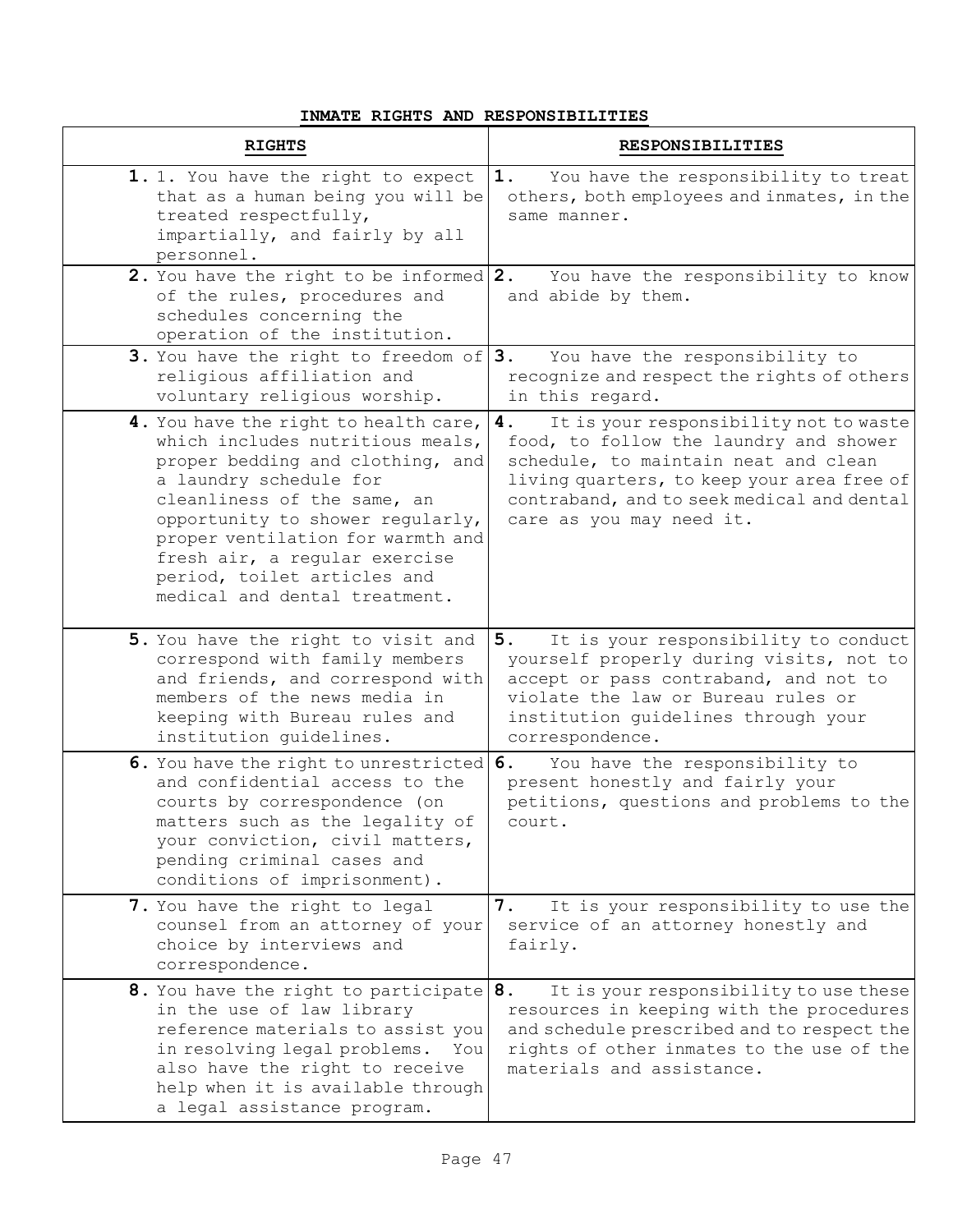| 9. You have the right to a wide range<br>of reading materials for<br>educational purposes and for your<br>own enjoyment. These materials<br>may include magazines and<br>newspapers sent from the<br>community, with certain<br>restrictions. | 9.<br>It is your responsibility to seek and<br>utilize such materials for your personal<br>benefit, without depriving others of<br>their equal rights to the use of this<br>material.                                                                                                                                                                            |
|-----------------------------------------------------------------------------------------------------------------------------------------------------------------------------------------------------------------------------------------------|------------------------------------------------------------------------------------------------------------------------------------------------------------------------------------------------------------------------------------------------------------------------------------------------------------------------------------------------------------------|
| 10. You have the right to<br>participate in education,<br>vocational training and<br>employment as far as resources are<br>available and in keeping with your<br>interest, needs and abilities.                                               | 10.<br>You have the responsibility to take<br>advantage of activities which may help you<br>live a successful and law abiding life<br>within the institution and in the<br>community. You will be expected to abide<br>by the regulations governing the use of<br>such activities.                                                                               |
| 11. You have the right to use your<br>funds for commissary and other<br>purchases, consistent with<br>institution security and good<br>order, for opening bank and/or<br>savings accounts, and for<br>assisting your family.                  | 11. You have the responsibility to meet<br>your financial and legal obligations,<br>including, but not limited to, court<br>imposed assessments, fines and<br>restitution. You also have the<br>responsibility to make use of your funds<br>in a manner consistent with your release<br>plans, your family needs and for other<br>obligations that you may have. |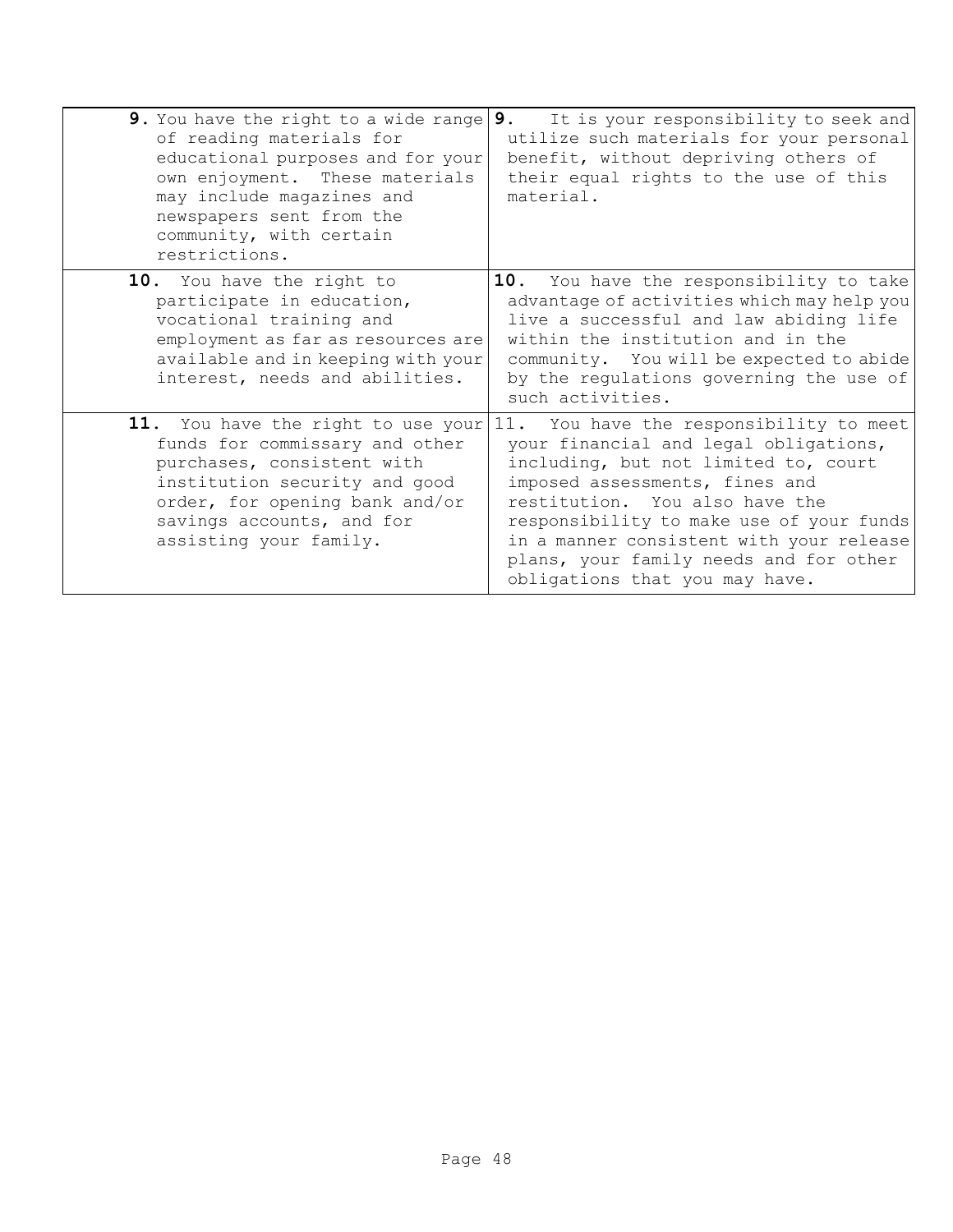#### **Table 1. PROHIBITED ACTS AND AVAILABLE SANCTIONS**

#### **GREATEST SEVERITY LEVEL PROHIBITED ACTS**

**100 Killing.** 

**101 Assaulting any person, or an armed assault on the institution's secure perimeter (a charge for assaulting any person at this level is to be used only when serious physical injury has been attempted or accomplished).** 

**102 Escape from escort; escape from any secure or non-secure institution, including community confinement; escape from unescorted community program or activity; escape from outside a secure institution.** 

**103 Setting a fire (charged with this act in this category only when found to pose a threat to life or a threat of serious bodily harm or in furtherance of a prohibited act of Greatest Severity,** *e.g.,* **in furtherance of a riot or escape; otherwise the charge is properly classified Code 218, or 329).** 

**104 Possession, manufacture, or introduction of a gun, firearm, weapon, sharpened instrument, knife, dangerous chemical, explosive, ammunition, or any instrument used as a weapon.** 

**105 Rioting.** 

**106 Encouraging others to riot.** 

**107 Taking hostage(s).** 

**108 Possession, manufacture, introduction, or loss of a hazardous tool (tools most likely to be used in an escape or escape attempt or to serve as weapons capable of doing serious bodily harm to others; or those hazardous to institutional security or personal safety;** *e.g.,* **hacksaw blade, body armor, maps, handmade rope, or other escape paraphernalia, portable telephone, pager, or other electronic device). 109 (Not to be used).** 

**110 Refusing to provide a urine sample; refusing to breathe into a Breathalyzer; refusing to take part in other drug-abuse testing.** 

**111 Introduction or making of any narcotics, marijuana, drugs, alcohol, intoxicants, or related paraphernalia, not prescribed for the individual by the medical staff. 112 Use of any narcotics, marijuana, drugs, alcohol, intoxicants, or related paraphernalia, not prescribed for the individual by the medical staff.** 

**113 Possession of any narcotics, marijuana, drugs, alcohol, intoxicants, or related paraphernalia, not prescribed for the individual by the medical staff.** 

**114 Sexual assault of any person, involving non-consensual touching by force or threat of force.** 

**115 Destroying and/or disposing of any item during a search or attempt to search. 196 Use of the mail for an illegal purpose or to commit or further a Greatest category prohibited act.** 

**197 Use of the telephone for an illegal purpose or to commit or further a Greatest category prohibited act.** 

**198 Interfering with a staff member in the performance of duties most like another Greatest severity prohibited act. This charge is to be used only when another charge of Greatest severity is not accurate. The offending conduct must be charged as "most like" one of the listed Greatest severity prohibited acts.** 

**199 Conduct which disrupts or interferes with the security or orderly running of the institution or the Bureau of Prisons most like another Greatest severity prohibited act. This charge is to be used only when another charge of Greatest severity is not accurate. The offending conduct must be charged as "most like" one of the listed Greatest severity prohibited acts.**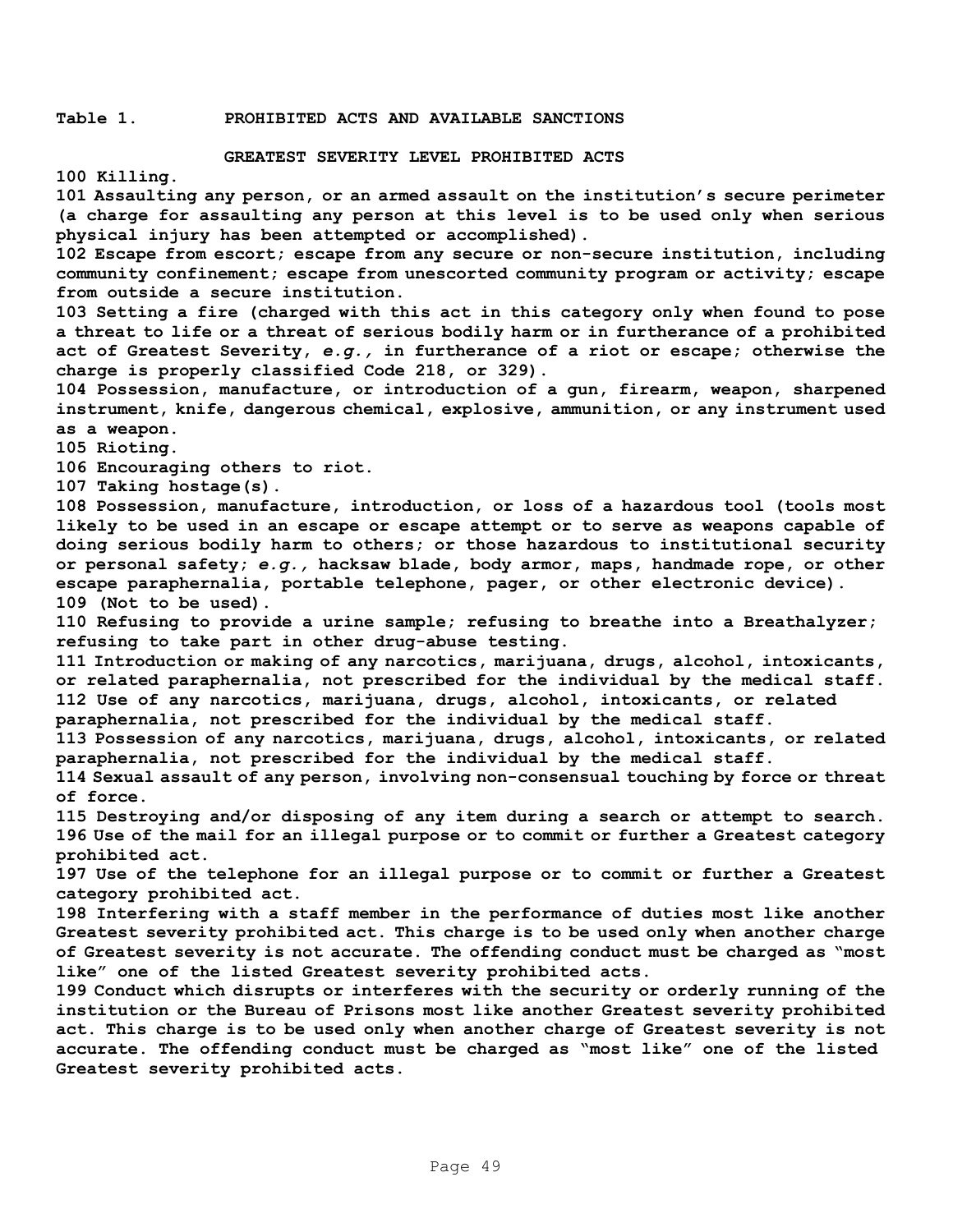**AVAILABLE SANCTIONS FOR GREATEST SEVERITY LEVEL PROHIBITED ACTS A. Recommend parole date rescission or retardation. B. Forfeit and/or withhold earned statutory good time or non-vested good conduct time (up to 100%) and/or terminate or disallow extra good time (an extra good time or good conduct time sanction may not be suspended). B.1. Disallow ordinarily between 50% and 75% (27-41 days) of good conduct time credit available for year (a good conduct time sanction may not be suspended). C. Disciplinary segregation (up to 12 months). D. Make monetary restitution. E. Monetary fine. F. Loss of privileges (***e.g.,* **visiting, telephone, commissary, movies, recreation). G. Change housing (quarters). H. Remove from program and/or group activity. I. Loss of job. J. Impound inmates personal property. K. Confiscate contraband. L. Restrict to quarters. M. Extra duty. HIGH SEVERITY LEVEL PROHIBITED ACTS 200 Escape from a work detail, non-secure institution, or other non-secure confinement, including community confinement, with subsequent voluntary return to Bureau of Prisons custody within four hours. 201 Fighting with another person. 202 (Not to be used). 203 Threatening another with bodily harm or any other offense. 204 Extortion; blackmail; protection; demanding or receiving money or anything of value in return for protection against others, to avoid bodily harm, or under threat of informing. 205 Engaging in sexual acts. 206 Making sexual proposals or threats to another. 207 Wearing a disguise or a mask. 208 Possession of any unauthorized locking device, or lock pick, or tampering with or blocking any lock device (includes keys), or destroying, altering, interfering with, improperly using, or damaging any security device, mechanism, or procedure. 209 Adulteration of any food or drink. 210 (Not to be used). 211 Possessing any officers or staff clothing. 212 Engaging in or encouraging a group demonstration. 213 Encouraging others to refuse to work, or to participate in a work stoppage. 214 (Not to be used). 215 (Not to be used). 216 Giving or offering an official or staff member a bribe, or anything of value. 217 Giving money to, or receiving money from, any person for the purpose of introducing contraband or any other illegal or prohibited purpose. 218 Destroying, altering, or damaging government property, or the property of another person, having a value in excess of \$100.00, or destroying, altering, damaging life-safety devices (e.g., fire alarm) regardless of financial value. 219 Stealing; theft (including data obtained through the unauthorized use of a communications device, or through unauthorized access to disks, tapes, or computer printouts or other automated equipment on which data is stored).**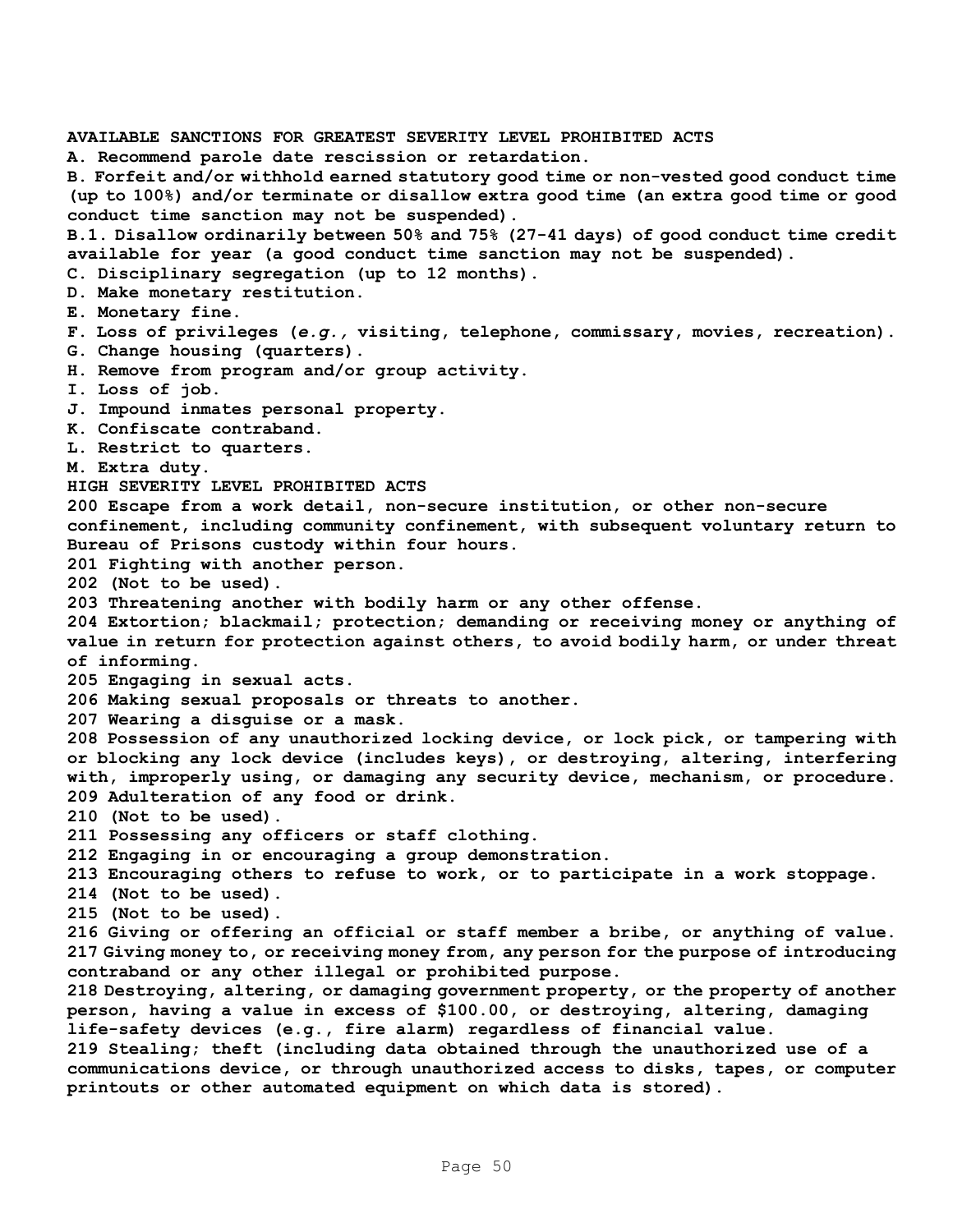**220 Demonstrating, practicing, or using martial arts, boxing (except for use of a punching bag), wrestling, or other forms of physical encounter, or military exercises or drill (except for drill authorized by staff).** 

**221 Being in an unauthorized area with a person of the opposite sex without staff permission.** 

**222 (Not to be used).** 

**223 (Not to be used).**

**224 Assaulting any person (a charge at this level is used when less serious physical injury or contact has been attempted or accomplished by an inmate).** 

**225 Stalking another person through repeated behavior which harasses, alarms, or annoys the person, after having been previously warned to stop such conduct. 226 Possession of stolen property.** 

**227 Refusing to participate in a required physical test or examination unrelated to testing for drug abuse (e.g., DNA, HIV, tuberculosis).** 

**228 Tattooing or self-mutilation.** 

**229 Sexual assault of any person, involving non-consensual touching without force or threat of force.** 

**296 Use of the mail for abuses other than criminal activity which circumvent mail monitoring procedures (e.g., use of the mail to commit or further a High category prohibited act, special mail abuse; writing letters in code; directing others to send, sending, or receiving a letter or mail through unauthorized means; sending mail for other inmates without authorization; sending correspondence to a specific address with directions or intent to have the correspondence sent to an unauthorized person; and using a fictitious return address in an attempt to send or receive unauthorized correspondence).** 

**297 Use of the telephone for abuses other than illegal activity which circumvent the ability of staff to monitor frequency of telephone use, content of the call, or the number called; or to commit or further a High category prohibited act.** 

**298 Interfering with a staff member in the performance of duties most like another High severity prohibited act. This charge is to be used only when another charge of High severity is not accurate. The offending conduct must be charged as "most like" one of the listed High severity prohibited acts.** 

**299 Conduct which disrupts or interferes with the security or orderly running of the institution or the Bureau of Prisons most like another High severity prohibited act. This charge is to be used only when another charge of High severity is not accurate. The offending conduct must be charged as "most like" one of the listed High severity prohibited acts.**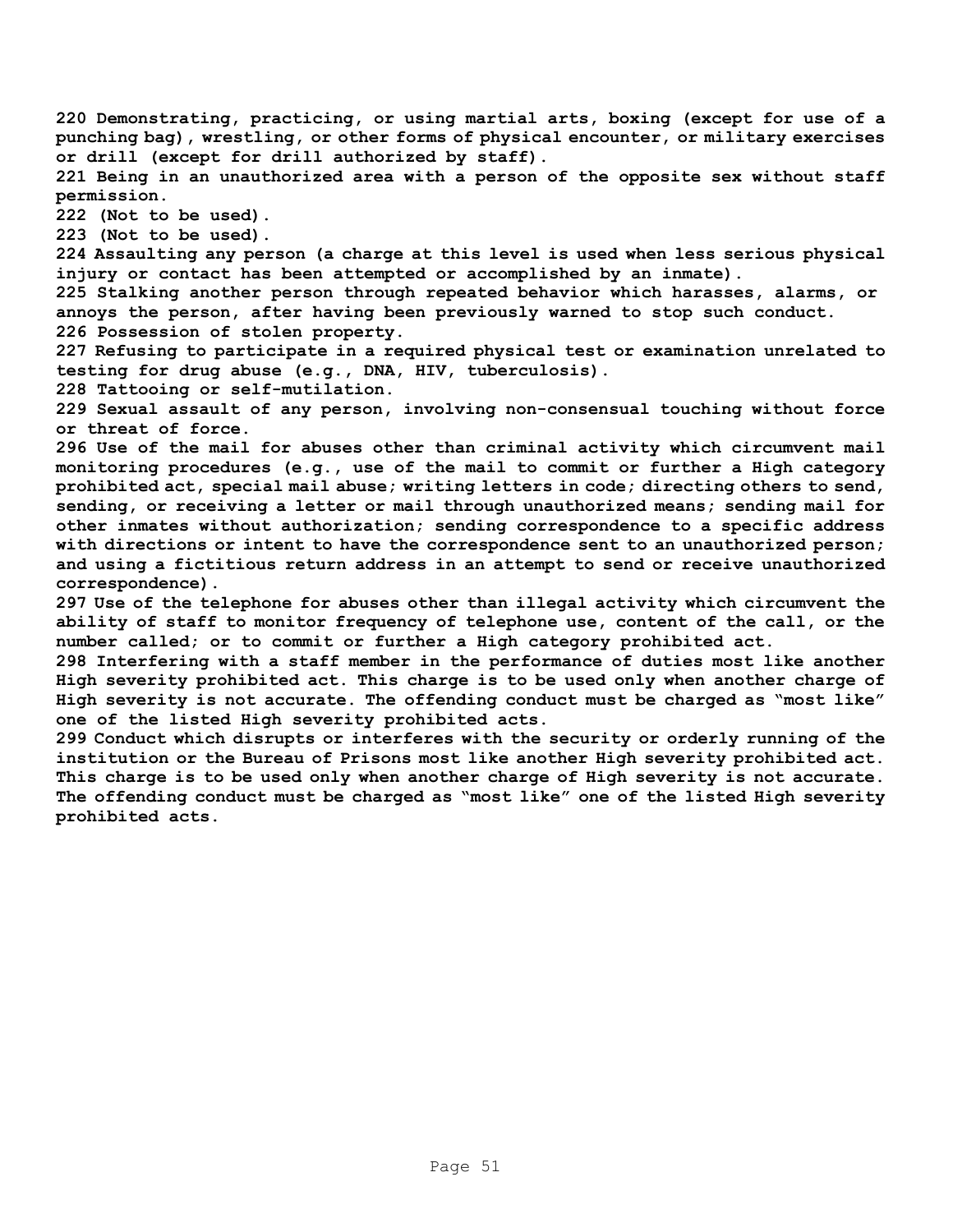**AVAILABLE SANCTIONS FOR HIGH SEVERITY LEVEL PROHIBITED ACTS A. Recommend parole date rescission or retardation. B. Forfeit and/or withhold earned statutory good time or non-vested good conduct time up to 50% or up to 60 days, whichever is less, and/or terminate or disallow extra good time (an extra good time or good conduct time sanction may not be suspended). B.1 Disallow ordinarily between 25% and 50% (14-27 days) of good conduct time credit available for year (a good conduct time sanction may not be suspended). C. Disciplinary segregation (up to 6 months). D. Make monetary restitution. E. Monetary fine. F. Loss of privileges (***e.g.,* **visiting, telephone, commissary, movies, recreation). G. Change housing (quarters). H. Remove from program and/or group activity. I. Loss of job. J. Impound inmates personal property. K. Confiscate contraband. L. Restrict to quarters. M. Extra duty. MODERATE SEVERITY LEVEL PROHIBITED ACTS 300 Indecent Exposure. 301 (Not to be used). 302 Misuse of authorized medication. 303 Possession of money or currency, unless specifically authorized, or in excess of the amount authorized. 304 Loaning of property or anything of value for profit or increased return. 305 Possession of anything not authorized for retention or receipt by the inmate, and not issued to him through regular channels. 306 Refusing to work or to accept a program assignment. 307 Refusing to obey an order of any staff member (may be categorized and charged in terms of greater severity, according to the nature of the order being disobeyed,**  *e.g.* **failure to obey an order which furthers a riot would be charged as 105, Rioting; refusing to obey an order which furthers a fight would be charged as 201, Fighting; refusing to provide a urine sample when ordered as part of a drug-abuse test would be charged as 110). 308 Violating a condition of a furlough. 309 Violating a condition of a community program. 310 Unexcused absence from work or any program assignment. 311 Failing to perform work as instructed by the supervisor. 312 Insolence towards a staff member. 313 Lying or providing a false statement to a staff member. 314 Counterfeiting, forging, or unauthorized reproduction of any document, article of identification, money, security, or official paper (may be categorized in terms of greater severity according to the nature of the item being reproduced,** *e.g.,*  **counterfeiting release papers to effect escape, Code 102). 315 Participating in an unauthorized meeting or gathering. 316 Being in an unauthorized area without staff authorization. 317 Failure to follow safety or sanitation regulations (including safety regulations, chemical instructions, tools, MSDS sheets, OSHA standards). 318 Using any equipment or machinery without staff authorization. 319 Using any equipment or machinery contrary to instructions or posted safety standards. 320 Failing to stand count. 321 Interfering with the taking of count.**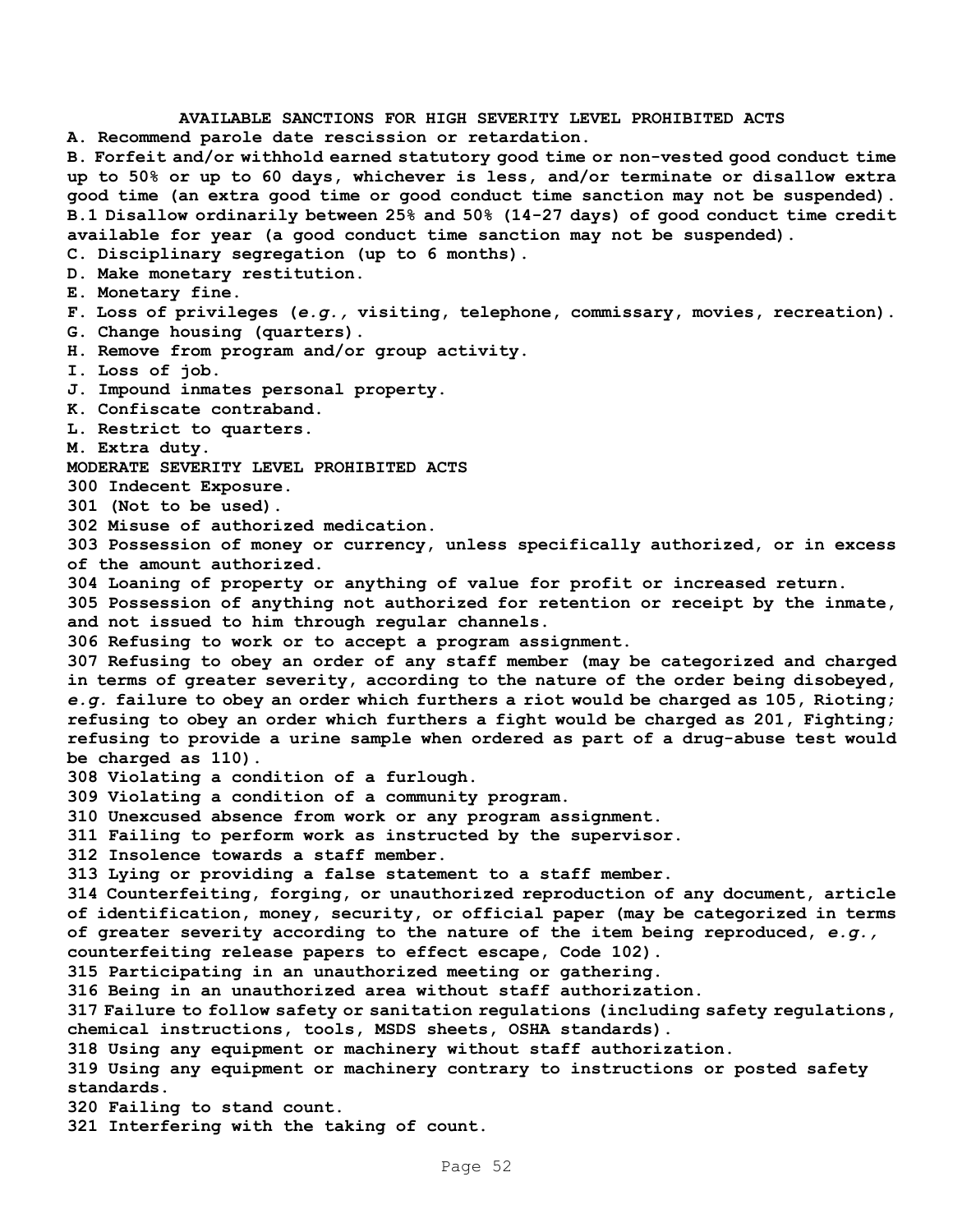**322 (Not to be used). 323 (Not to be used). 324 Gambling. 325 Preparing or conducting a gambling pool. 326 Possession of gambling paraphernalia. 327 Unauthorized contacts with the public. 328 Giving money or anything of value to, or accepting money or anything of value from, another inmate or any other person without staff authorization. 329 Destroying, altering, or damaging government property, or the property of another person, having a value of \$100.00 or less. 330 Being unsanitary or untidy; failing to keep one's person or quarters in accordance with posted standards. 331 Possession, manufacture, introduction, or loss of a non-hazardous tool, equipment, supplies, or other non-hazardous contraband (tools not likely to be used in an escape or escape attempt, or to serve as a weapon capable of doing serious bodily harm to others, or not hazardous to institutional security or personal safety) (other non-hazardous contraband includes such items as food, cosmetics, cleaning supplies, smoking apparatus and tobacco in any form where prohibited, and unauthorized nutritional/dietary supplements). 332 Smoking where prohibited. 333 Fraudulent or deceptive completion of a skills test (***e.g.,* **cheating on a GED, or other educational or vocational skills test). 334 Conducting a business; conducting or directing an investment transaction without staff authorization. 335 Communicating gang affiliation; participating in gang related activities; possession of paraphernalia indicating gang affiliation. 336 Circulating a petition. 396 Use of the mail for abuses other than criminal activity which do not circumvent mail monitoring; or use of the mail to commit or further a Moderate category prohibited act. 397 Use of the telephone for abuses other than illegal activity which do not circumvent the ability of staff to monitor frequency of telephone use, content of the call, or the number called; or to commit or further a Moderate category prohibited act. 398 Interfering with a staff member in the performance of duties most like another Moderate severity prohibited act. This charge is to be used only when another charge of Moderate severity is not accurate. The offending conduct must be charged as "most like" one of the listed Moderate severity prohibited acts. 399 Conduct which disrupts or interferes with the security or orderly running of the institution or the Bureau of Prisons most like another Moderate severity prohibited act. This charge is to be used only when another charge of Moderate severity is not accurate. The offending conduct must be charged as "most like" one of the listed Moderate severity prohibited acts. AVAILABLE SANCTIONS FOR MODERATE SEVERITY LEVEL PROHIBITED ACTS A. Recommend parole date rescission or retardation. B. Forfeit and/or withhold earned statutory good time or non-vested good conduct time up to 25% or up to 30 days, whichever is less, and/or terminate or disallow extra good time (an extra good time or good conduct time sanction may not be suspended). B.1 Disallow ordinarily up to 25% (1-14 days) of good conduct time credit available for year (a good conduct time sanction may not be suspended). C. Disciplinary segregation (up to 3 months). D. Make monetary restitution. E. Monetary fine.**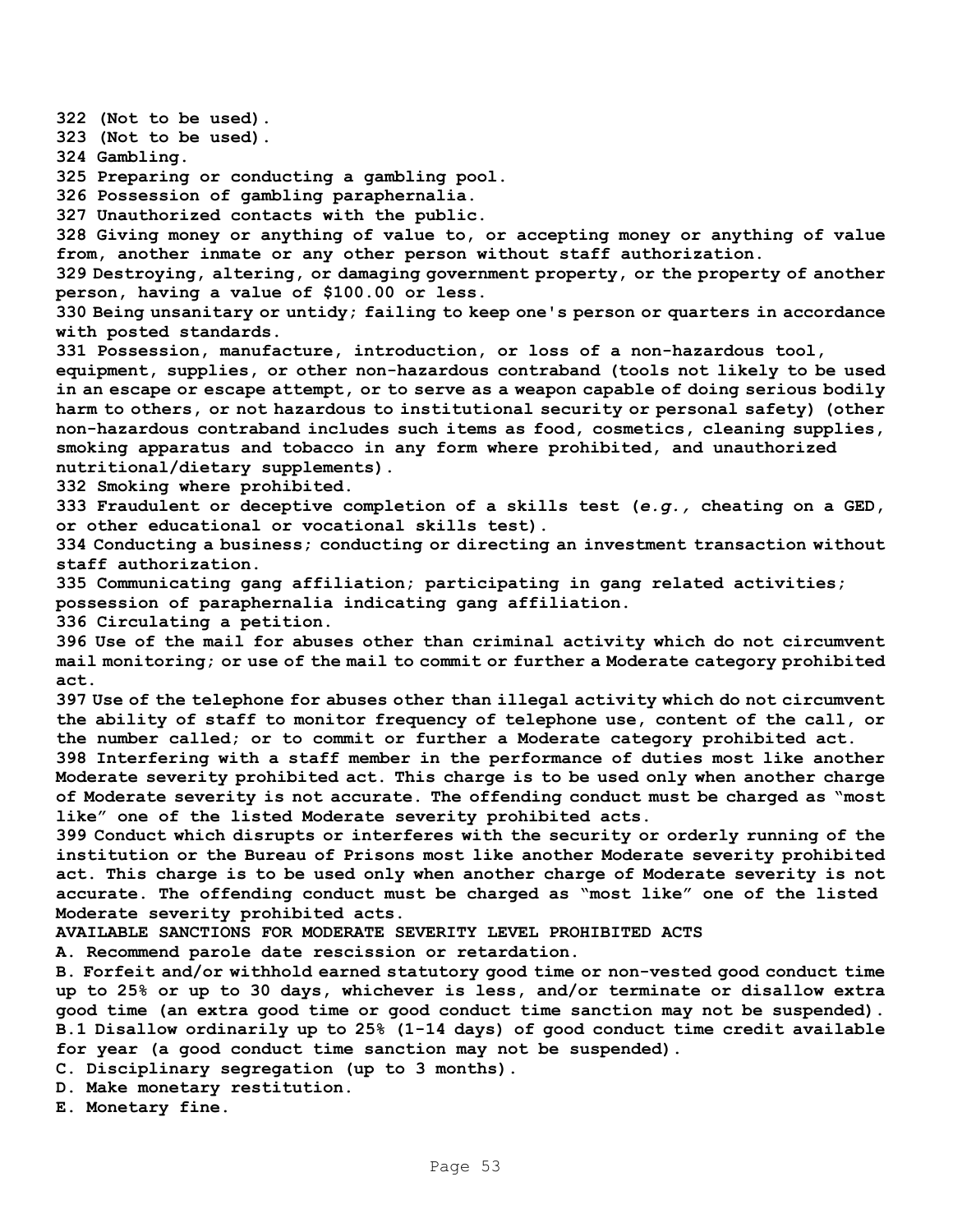**F. Loss of privileges (***e.g.,* **visiting, telephone, commissary, movies, recreation). G. Change housing (quarters). H. Remove from program and/or group activity. I. Loss of job. J. Impound inmate's personal property. K. Confiscate contraband. L. Restrict to quarters. M. Extra duty. LOW SEVERITY LEVEL PROHIBITED ACTS 400 (Not to be used). 401 (Not to be used). 402 Malingering, feigning illness. 403 (Not to be used). 404 Using abusive or obscene language. 405 (Not to be used). 406 (Not to be used). 407 Conduct with a visitor in violation of Bureau regulations. 408 (Not to be used). 409 Unauthorized physical contact (e.g., kissing, embracing). 498 Interfering with a staff member in the performance of duties most like another Low severity prohibited act. This charge is to be used only when another charge of Low severity is not accurate. The offending conduct must be charged as "most like" one of the listed Low severity prohibited acts. 499 Conduct which disrupts or interferes with the security or orderly running of the institution or the Bureau of Prisons most like another Low severity prohibited act. This charge is to be used only when another charge of Low severity is not accurate. The offending conduct must be charged as "most like" one of the listed Low severity prohibited acts. AVAILABLE SANCTIONS FOR LOW SEVERITY LEVEL PROHIBITED ACTS B.1 Disallow ordinarily up to 12.5% (1-7 days) of good conduct time credit available for year (to be used only where inmate found to have committed a second violation of the same prohibited act within 6 months); Disallow ordinarily up to 25% (1-14 days) of good conduct time credit available for year (to be used only where inmate found to have committed a third violation of the same prohibited act within 6 months) (a good conduct time sanction may not be suspended). D. Make monetary restitution. E. Monetary fine. F. Loss of privileges (e.g., visiting, telephone, commissary, movies, recreation). G. Change housing (quarters). H. Remove from program and/or group activity. I. Loss of job. J. Impound inmate's personal property. K. Confiscate contraband** 

- **L. Restrict to quarters.**
- **M. Extra duty.**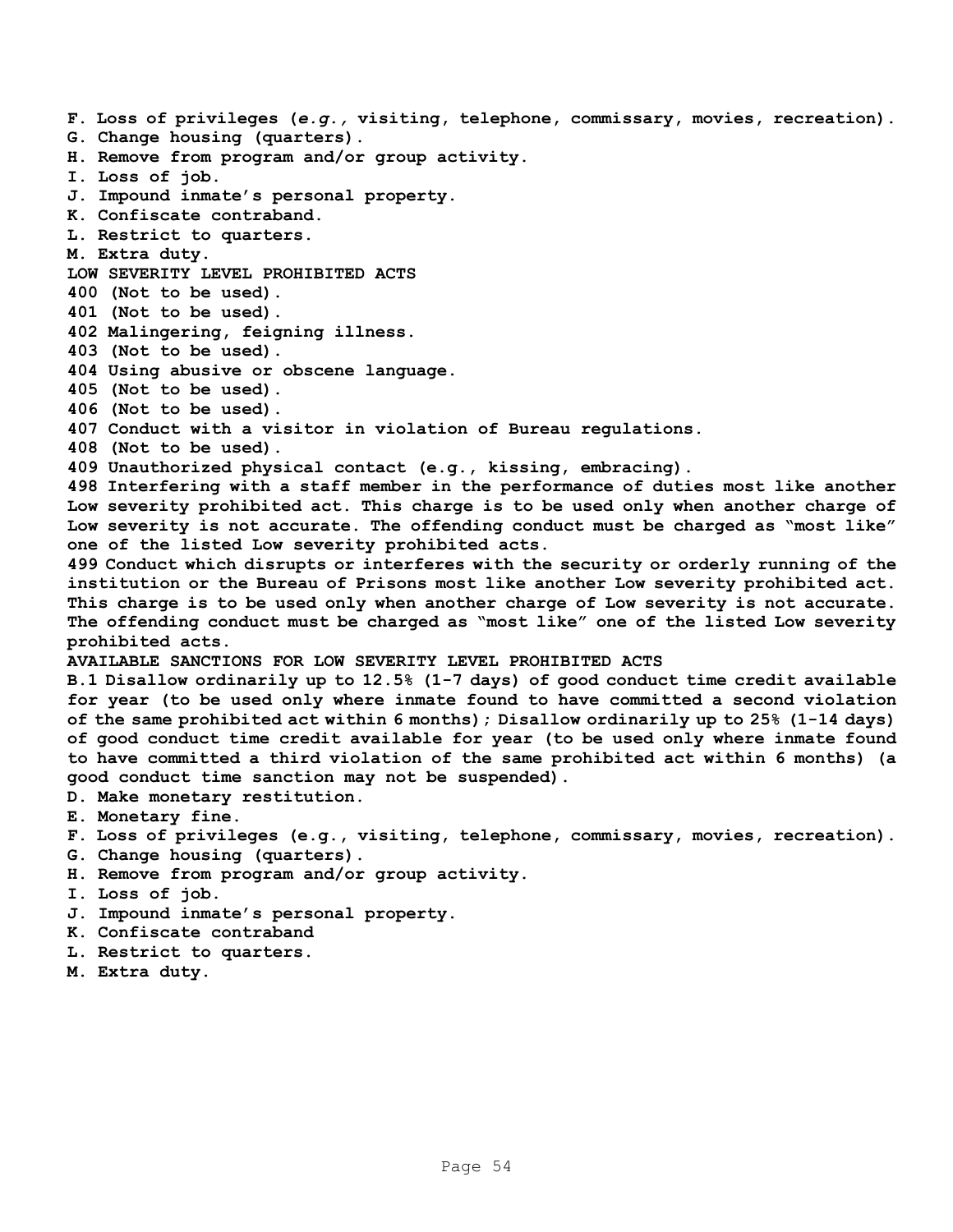| Table 2.<br><b>ADDITIONAL</b><br><b>AVAILABLE</b><br>SANCTIONS FOR<br><b>REPEATED</b><br>PROHIBITED ACTS<br>WITHIN THE SAME<br>SEVERITY LEVEL<br>Prohibited Act<br>Severity Level | <b>Time Period for</b><br>Prior Offense<br>(same code) | Frequency of<br>Repeated Offense      | Additional<br>Available<br>Sanctions                                                                                                                                                                                                                                                                                                                  |
|-----------------------------------------------------------------------------------------------------------------------------------------------------------------------------------|--------------------------------------------------------|---------------------------------------|-------------------------------------------------------------------------------------------------------------------------------------------------------------------------------------------------------------------------------------------------------------------------------------------------------------------------------------------------------|
| Low Severity<br>$(400 \text{ level})$                                                                                                                                             | 6 months                                               | 2nd offense<br>3rd or more<br>offense | 1. Disciplinary<br>segregation (up<br>to 1 month).<br>2. Forfeit earned<br>SGT or non-vested<br>GCT up to 10% or up<br>to $15$ days,<br>whichever is<br>less, and/or<br>terminate or<br>disallow extra<br>good time (EGT)<br>(an EGT sanction<br>may not be<br>suspended).<br>Any available<br>Moderate severity<br>level sanction<br>$(300$ series). |
| Moderate Severity 12 months<br>$(300 \text{ level})$                                                                                                                              |                                                        | 2nd offense<br>3rd or more<br>offense | 1. Disciplinary<br>segregation (up<br>to 6 months).<br>2. Forfeit earned<br>SGT or non-vested<br>GCT up to $37 \frac{1}{2\%}$<br>or up to 45 days,<br>whichever is<br>less, and/or<br>terminate or<br>disallow EGT (an<br>EGT sanction may<br>not be<br>suspended).<br>Any available<br>High severity<br>level sanction<br>$(200$ series).            |
| High Severity<br>$(200 \text{ level})$                                                                                                                                            | 18 months                                              | 2nd offense<br>3rd or more<br>offense | 1. Disciplinary<br>segregation (up<br>to 12 months).<br>2. Forfeit earned<br>SGT or non-vested<br>GCT up to 75% or up                                                                                                                                                                                                                                 |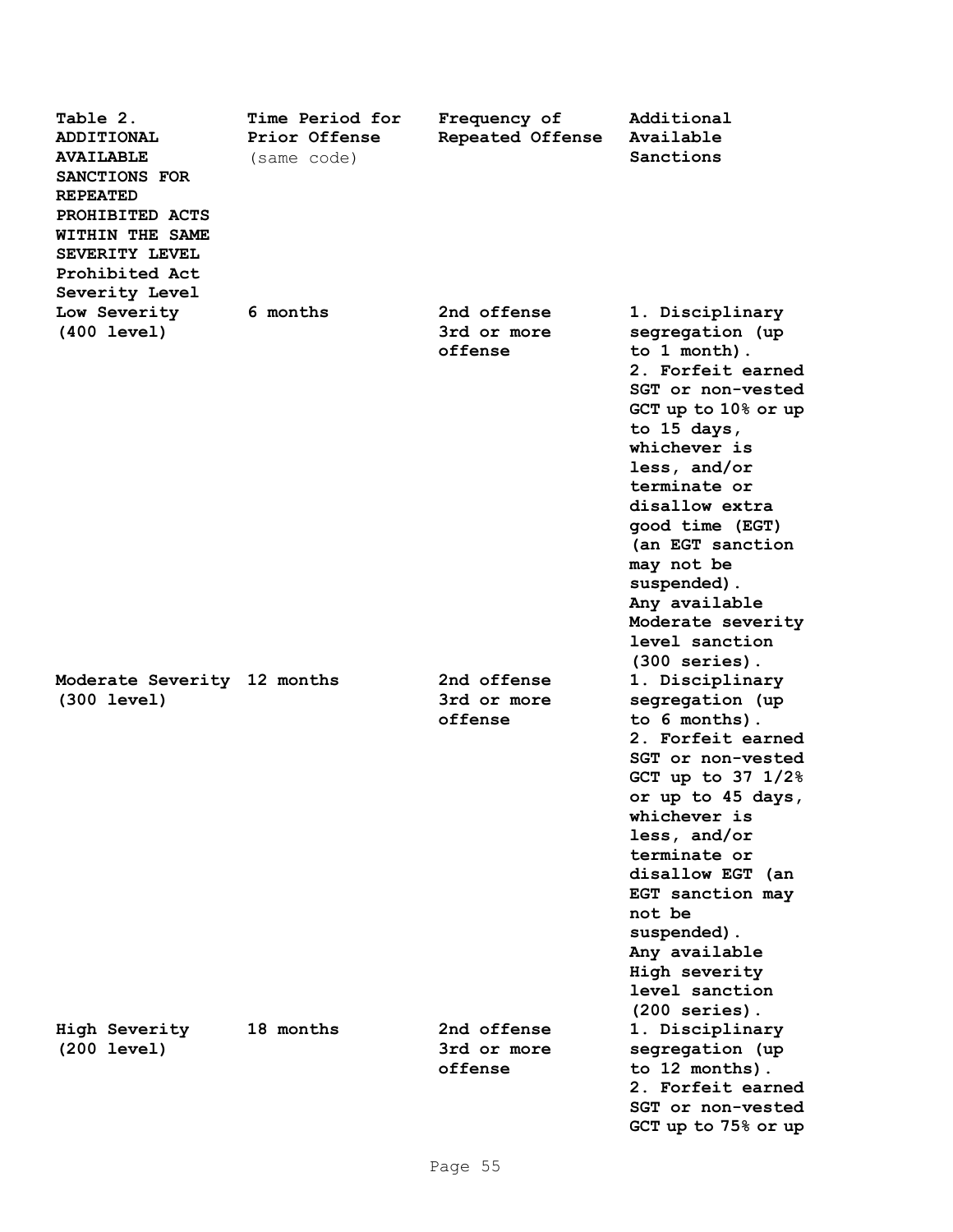|                                                      |                        | to 90 days,<br>whichever is<br>less, and/or<br>terminate or<br>disallow EGT (an<br>EGT sanction may<br>not be<br>suspended).<br>Any available<br>Greatest severity<br>level sanction<br>$(100$ series). |
|------------------------------------------------------|------------------------|---------------------------------------------------------------------------------------------------------------------------------------------------------------------------------------------------------|
| Greatest Severity 24 months<br>$(100 \text{ level})$ | 2nd or more<br>offense | Disciplinary<br>Segregation (up<br>to 18 months).                                                                                                                                                       |
|                                                      |                        |                                                                                                                                                                                                         |

**NOTE:** Aiding another person to commit any of these offenses, attempting to commit any of these offenses, and making plans to commit any of these offenses, in all categories of severity, shall be considered the same as a commission of the offenses itself.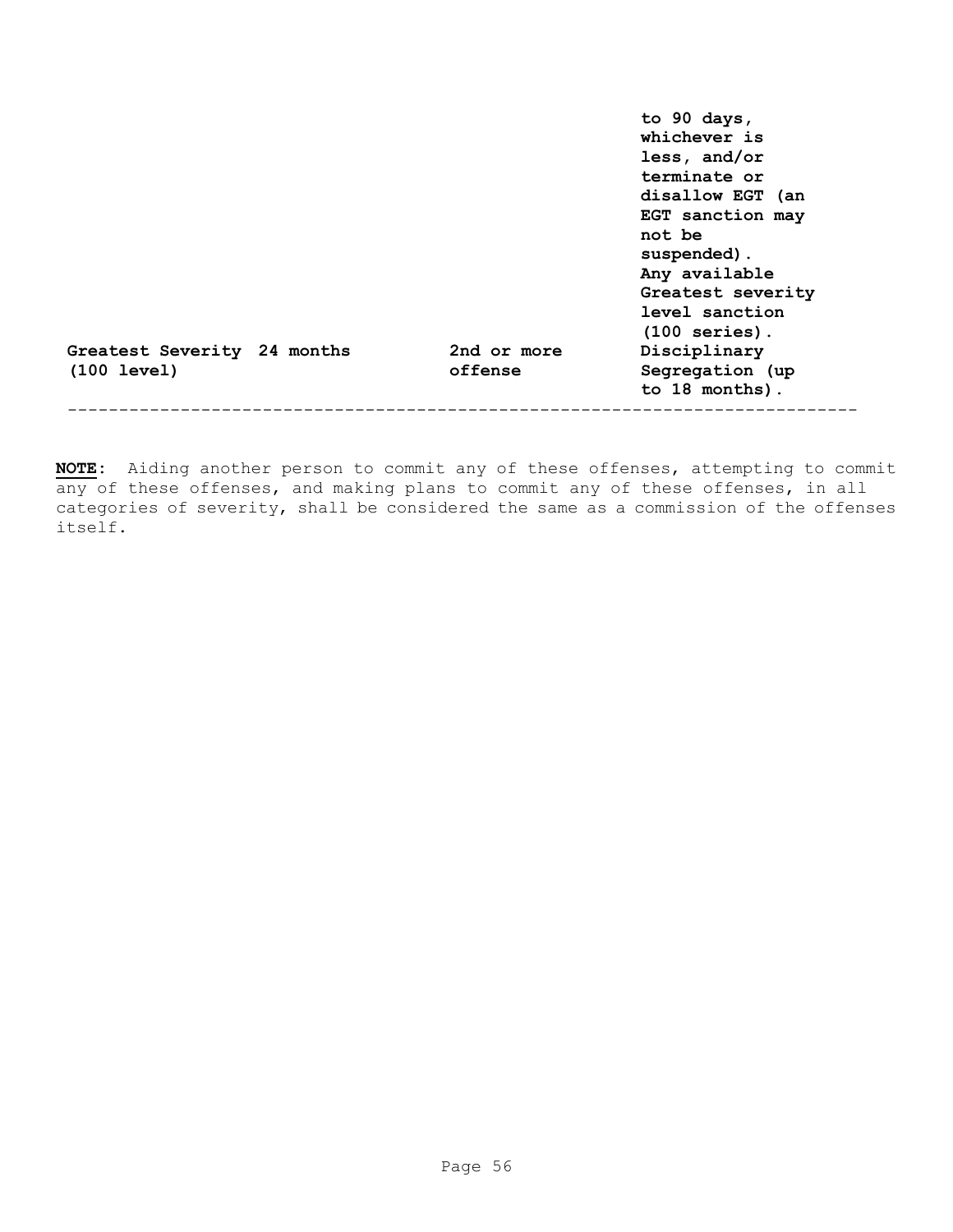**Available Sanctions** (upon finding the inmate committed the prohibited act(s)):

**(A) Recommend Parole Date Rescission or Retardation.** The DHO may recommend retardation or rescission of parole grants to the U.S. Parole Commission or respective parole authority.

#### **(B) Forfeit Earned Statutory Good Time, Non-vested Good Conduct Time, or Terminate or Disallow Extra Good Time.**

*Forfeited good conduct time* (GCT) is not eligible for restoration. However, *forfeited statutory good time* (SGT) may be restored. Restoration of statutory good time is approved at initial eligibility only when the inmate has shown a period of improved good behavior. When the Warden (or designee) denies restoration of forfeited statutory good time, the unit team notifies the inmate of the reasons for denial.

The unit team establishes a new eligibility date, not to exceed six months from the date of denial.

An application for restoration of statutory good time is forwarded from the inmate's unit team, through the DHO and Captain for comments, to the Warden for final decision. Inmates who committed their crimes on or after November 1, 1987, and are sentenced under the Sentencing Reform Act provisions of the Comprehensive Crime Control Act, are only eligible to receive 54 days GCT credit (18 U.S.C. 3624(b)). This credit is given at the end of each year served and, once given, is vested. For these inmates, the DHO's authority is final and subject only to review by the Regional Director to ensure conformity with the discipline policy and by inmate appeal through Administrative Remedy procedures.

The statutory good time available for forfeiture is limited to an amount computed by multiplying the months served at the time of the offense for which forfeiture is taken, by the applicable monthly rate specified in 18 U.S.C. 4161 (less previous forfeiture or withholding). The amount of GCT available for forfeiture is limited to total days in "non-vested" status at the time of misconduct (less previous forfeiture).

Forfeiture of GCT may not be suspended. P5270 Disallowance of extra good time is limited to extra good time for the calendar month in which the violation occurs. It may not be withheld or restored.

The sanction of termination or disallowance of extra good time may not be suspended. Forfeited GCT will not be restored. Authority to restore forfeited statutory good time is delegated to the Warden, and may not be delegated lower than the Associate Warden level. Limitations on this sanction and eligibility for restoration are based on the severity scale. (See Table 2.)

To ensure an inmate's case is not overlooked when statutory good time has been forfeited, the unit manager will ensure the eligibility requirements are reviewed for restoration per the time frames in the Program Statement on Classification and Program Review of Inmates. A recommendation of the unit team for or against

restoration is forwarded to the Warden through the DHO and Captain. Except as noted, eligibility for restoration of forfeited statutory good time is computed from the date of the withholding or forfeiture action by the DHO.

An inmate who has escaped and receives a forfeiture at a subsequent in absentia hearing begins the eligibility for restoration period upon return to Bureau custody. The Warden refers to the Regional Director any case where exceptional circumstances support restoration of statutory good time before completion of the eligibility requirements.

Sanction B does not apply to inmates committed under the Comprehensive Crime Control Act for crimes committed on or after November 1, 1987, and prior to passage of the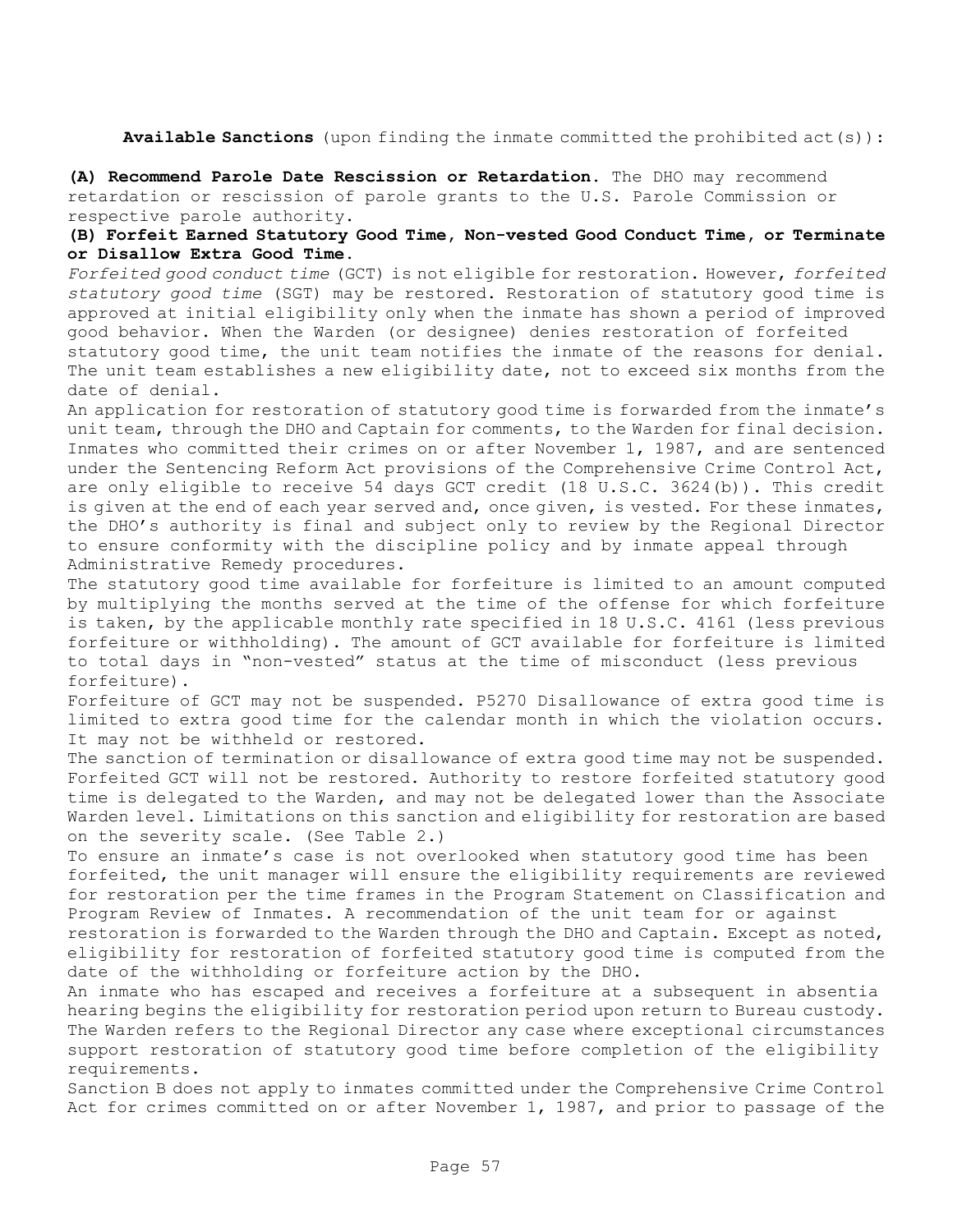Violent Crime Control and Law Enforcement Act of 1994 (September 23, 1994). For those inmates, the applicable sanction is B.1.

**(B.1) Disallowance of Good Conduct Time.** An inmate sentenced under the Sentencing Reform Act provisions of the Comprehensive Crime Control Act (committed a crime on or after November 1, 1987) may not receive statutory good time, but is eligible to receive 54 days GCT credit each year (18 U.S.C. 3624(b)). Once awarded, the credit is vested, and may not be disallowed.

Crimes committed on or after September 13, 1994, and before April 26, 1996, (VCCLEA) credit is not vested unless the inmate has earned or is making satisfactory progress toward a high school diploma or equivalent degree (or is exempt because of a learning disability).

For crimes committed on or after April 26, 1996, (PLRA and SRAA) GCT credit toward an inmate's service of sentence vests on the date the inmate is released. Once disallowed, the credit may not be restored, except by immediate review or appeal as indicated below. Prior to this award being made, the credit may be disallowed for an inmate found to have committed a prohibited act. A sanction of GCT

disallowance may not be suspended. Only the DHO can take action to disallow GCT. The DHO considers the severity of the prohibited act and the suggested disallowance guidelines in making a determination.

A decision to go above the guideline is warranted for a greatly aggravated offense or a repeated violation of another prohibited act within a relatively short time (e.g., within 24 months for a greatest severity level prohibited act, 18 months for a high severity level prohibited act, and 12 months for a moderate severity level prohibited act). A decision to go below the guidelines is warranted for strong mitigating factors. A decision above or below the guidelines is justified in the DHO report.

VCCLEA inmates rated "violent" and PLRA inmates are ordinarily disallowed GCT for each prohibited act they are found to have committed at a DHO hearing, consistent with the following:

**Greatest Severity Level Offenses**. A minimum of 41 days (or, if less than 54 days are available for the prorated period, a minimum of 75% of available GCT) for each act committed.

**High Severity Level Offenses**. A minimum of 27 days (or, if less than 54 days are available for the prorated period, a minimum of 50% of available GCT) for each act committed.

**Moderate Severity Level Offenses**. A minimum of 14 days (or, if less than 54 days are available for the prorated period, a minimum of 25% of available GCT) for each act committed if the inmate has committed two or more moderate severity level offenses during the current anniversary period.

**Low Severity Level Offenses**. A minimum of 7 days (or, if less than 54 days are available for the prorated period, a minimum of 12.5% of available GCT) for each act committed if the inmate has committed three or more low moderate offenses during the current anniversary period.

Except for VCCLEA inmates rated "violent" or PLRA inmates, Sanction B.1 may be imposed on the Low severity level only where the inmate has committed a Low severity level act more than once within a six-month period.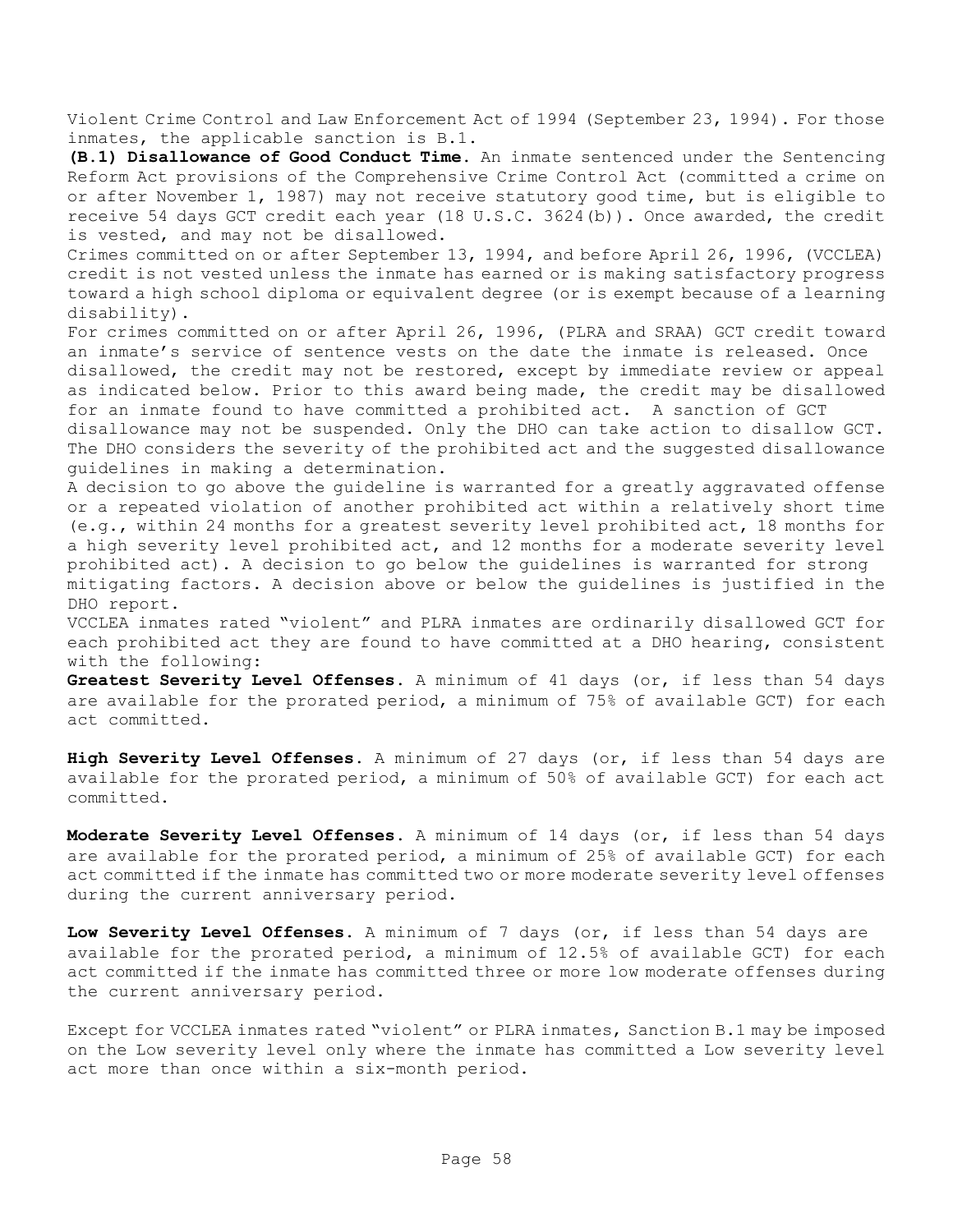GCT credit may only be given to an inmate serving a sentence of more than one year, but less than life. In the last year or part of a year of an inmate's sentence, only the GCT available for the time remaining may be disallowed.

**(C) Disciplinary Segregation.** The DHO may direct that an inmate be placed or retained in disciplinary segregation. Consecutive disciplinary segregation sanctions can be imposed for inmates found to have committed offenses that are part of different acts only. Limits on time in disciplinary segregation are based on the severity scale (see Tables 1 and 2).

Unless otherwise specified by the DHO, disciplinary segregation placements for different or separate prohibited acts are imposed consecutively.

**(D) Make Monetary Restitution.** The DHO may direct that an inmate reimburse the U.S. Treasury for damages to U.S. Government property that the individual caused or contributed to. The UDC is prohibited from imposing the sanction of make monetary restitution.

Commissary privileges should be suspended by the DHO until restitution is made. See the Program Statement **Accounting Management Manual** for instructions regarding impoundment of inmate funds.

**(E) Monetary Fine.** The DHO may direct that an inmate pay a fine, as follows: Greatest severity level offense – Up to \$500, or 75% of the inmates trust fund balance. High severity level offense – Up to \$300, or 50% of the inmates trust fund balance. Moderate severity level offense – Up to \$100, or 25% of the inmates trust fund balance. Low severity level offense – Up to \$50, or 12.5% of the inmates trust fund balance.

Commissary privileges should be suspended until the fine is paid. See the Accounting Management Manual for instructions regarding impoundment of inmate funds. This sanction cannot be used as a form of monetary restitution. The UDC is prohibited from imposing the sanction of monetary fine.

**(F) Loss of Privileges (e.g., visiting, telephone, e-mail, commissary, movies, recreation).** The DHO or UDC may direct that an inmate forego specific privileges for a specified time.

The DHO or UDC may impose non-contact visiting or immediate family-only visitation in addition to loss of visiting.

Loss of recreation privileges (exercise periods) may not be imposed on inmates in a Special Housing Unit (SHU), but may be used for general population inmates. The DHO or UDC may impose a loss of mattress sanction from lights on to lights off

for inmates in the SHU. Staff must ensure the inmate has a mattress from lights off to lights on.

**(G) Change Housing (Quarters)**. The DHO or UDC may direct that an inmate be moved to other housing.

**(H) Remove from Program or Group Activity.** The DHO or UDC may direct that an inmate not participate in any program or group activity for a specified time.

**(I) Loss of Job.** The DHO or UDC may direct that an inmate be removed from his/her present job or assigned to another job.

**(J) Impound Inmate's Personal Property.** The DHO or UDC may direct that an inmate's personal property be stored in the institution for a specified time.

**(K) Confiscate Contraband.** 

**(L) Restrict Quarters.** The DHO or UDC may direct that an inmate be confined to quarters or its immediate area for a specified time.

**(M) Extra Duty.** The DHO or UDC may direct that an inmate perform tasks other than those performed during his/her regular job.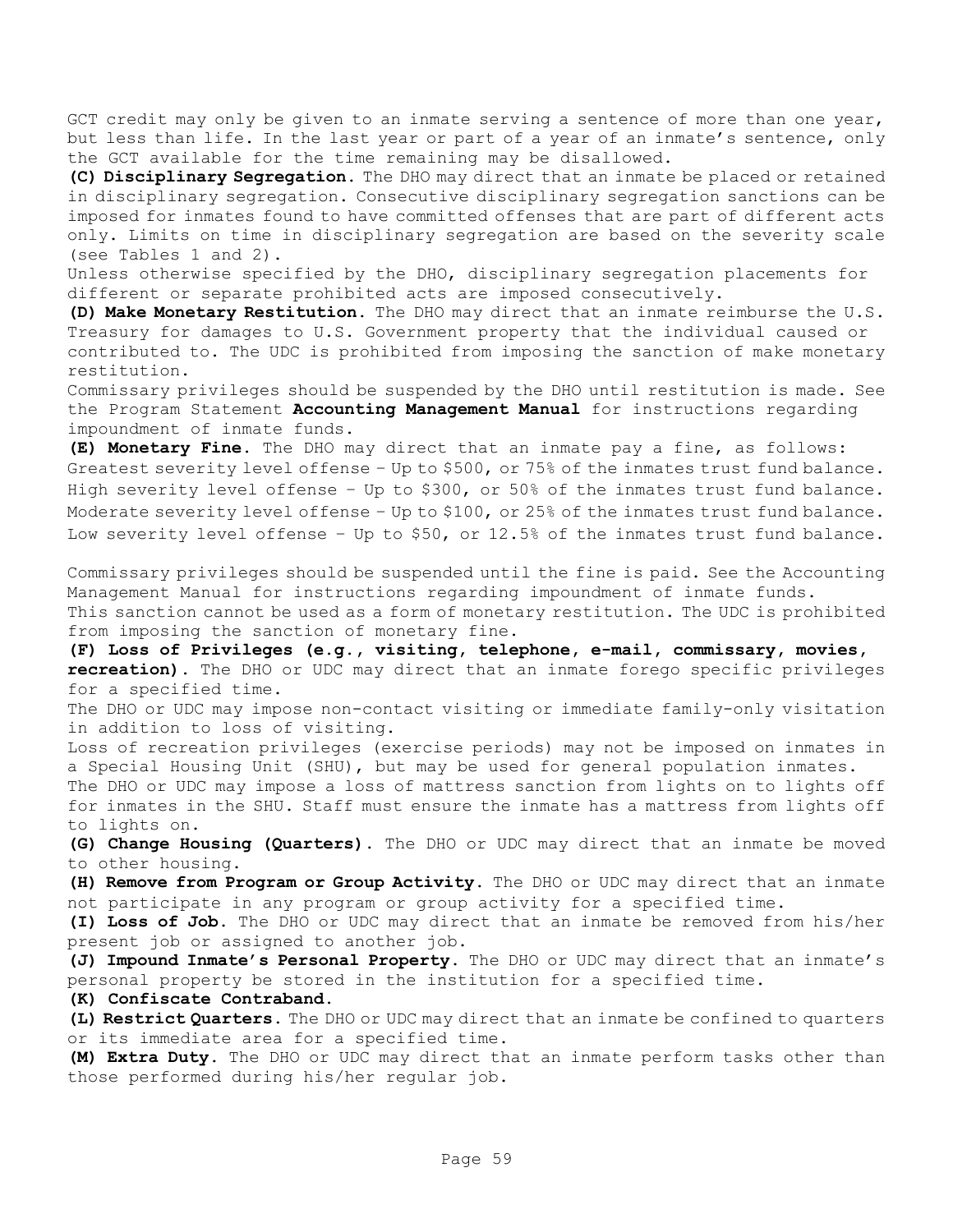#### **Table 2. ADDITIONAL AVAILABLE SANCTIONS FOR REPEATED PROHIBITED ACTS WITHIN THE SAME SEVERITY LEVEL**

|                                     | <b>PRIOR</b><br><b>OFFENSE</b> |                                                               |                                                                                                                                                                                                                                                                                                               |
|-------------------------------------|--------------------------------|---------------------------------------------------------------|---------------------------------------------------------------------------------------------------------------------------------------------------------------------------------------------------------------------------------------------------------------------------------------------------------------|
| <b>CATEGORY</b>                     | (SAME CODE)<br>WITHIN TIME     | FREQUENCY OF<br><b>REPEATED</b>                               |                                                                                                                                                                                                                                                                                                               |
|                                     | <b>PERIOD</b>                  | <b>OFFENSE</b>                                                | SANCTION PERMITTED                                                                                                                                                                                                                                                                                            |
| Low Severity<br>(400 level)         | 6 Months                       | $2nd$ Offense<br>3 <sup>rd</sup> or more<br>offense           | 1. Disciplinary segregation (up to 1 month).<br>2. Forfeit earned SGT or non-vested GCT up to<br>10% or up to 15 days, whichever is less, and/or<br>terminate or disallow extra good time (EGT)<br>(an EGT sanction may not be suspended).<br>Any available Moderate severity level<br>sanction (300 series). |
| Moderate<br>(300 level)             | 12 Months                      | $2nd$ Offense<br>3 <sup>rd</sup> or more<br>offense           | 1. Disciplinary segregation (up to 6 months).<br>2. Forfeit earned SGT or non-vested GCT up to<br>37 1/2% or up to 45 days, whichever is less,<br>and/or terminate or disallow EGT (an EGT<br>sanction may not be suspended).<br>Any available High severity level sanction<br>$(200$ series).                |
| High<br>(200 level)                 | 18 Months                      | 2 <sup>nd</sup> Offense<br>3 <sup>rd</sup> or more<br>offense | 1. Disciplinary segregation (up to 12 months).<br>2. Forfeit earned SGT or non-vested GCT up to<br>75% or up to 90 days, whichever is less, and/or<br>terminate or disallow EGT (an EGT sanction may<br>not be suspended).<br>Any available Greatest severity level<br>sanction (100 series).                 |
| Greatest<br>Severity<br>(100 level) | 24 months                      | 2nd or more<br>offense                                        | 2nd or more offense                                                                                                                                                                                                                                                                                           |

**NOTE:** The foregoing regarding inmate discipline are excerpts from the national policy on inmate discipline and inmates should refer to that policy for any further information.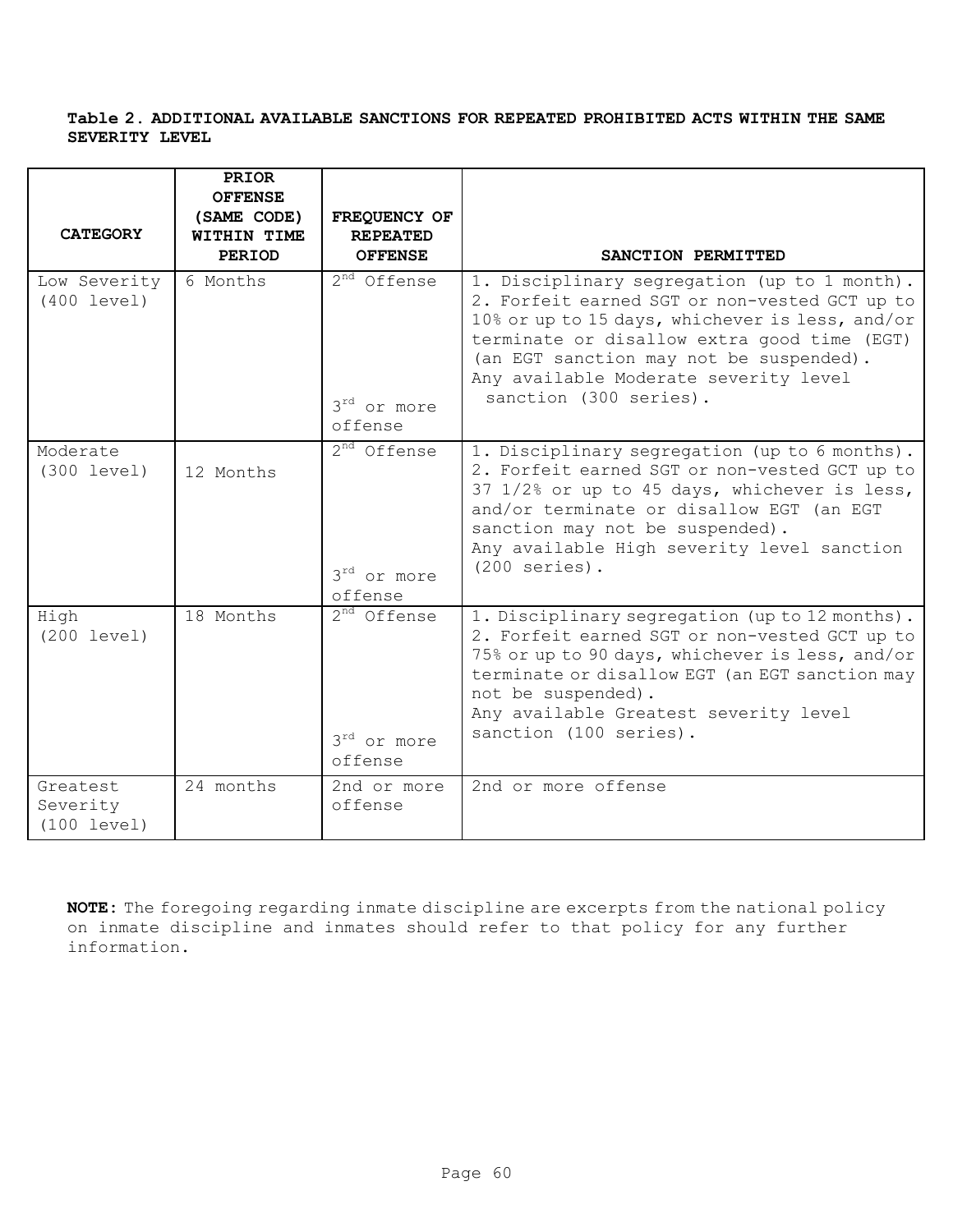#### **CHAPTER XVI RELEASE PREPARATION PROGRAM**

The Release Preparation Program is an ongoing program in which inmates can participate in courses and classes which will prepare them for release. Many courses and classes will have representatives of the community coming in to assist you in different areas and make you aware of what will be expected of you under supervision. Others will give you skills that will assist you in the reintegration into society.

Most inmates will begin these courses and classes when they are within 30 months of release. The Case Manager will make recommendations for course preparation at your scheduled program reviews. The list of available courses and class schedules are posted on the unit bulletin boards. It is your responsibility to ensure that you participate in all of the recommended programs. While the program is voluntary, failure to participate in the courses and/or classes recommended by your unit team may result in a shorter RRC placement. Your Case Manager will monitor your participation in the program.

Your unit team will also meet with you to discuss any individual concerns you have and to explain the release process.

Inmates desiring to have personal clothing sent in for release should do so by obtaining necessary paperwork from their Unit Counselor approximately 45 days, and no less than 30 days, prior to their release date. Otherwise, inmates will be given institutionally purchased release clothing.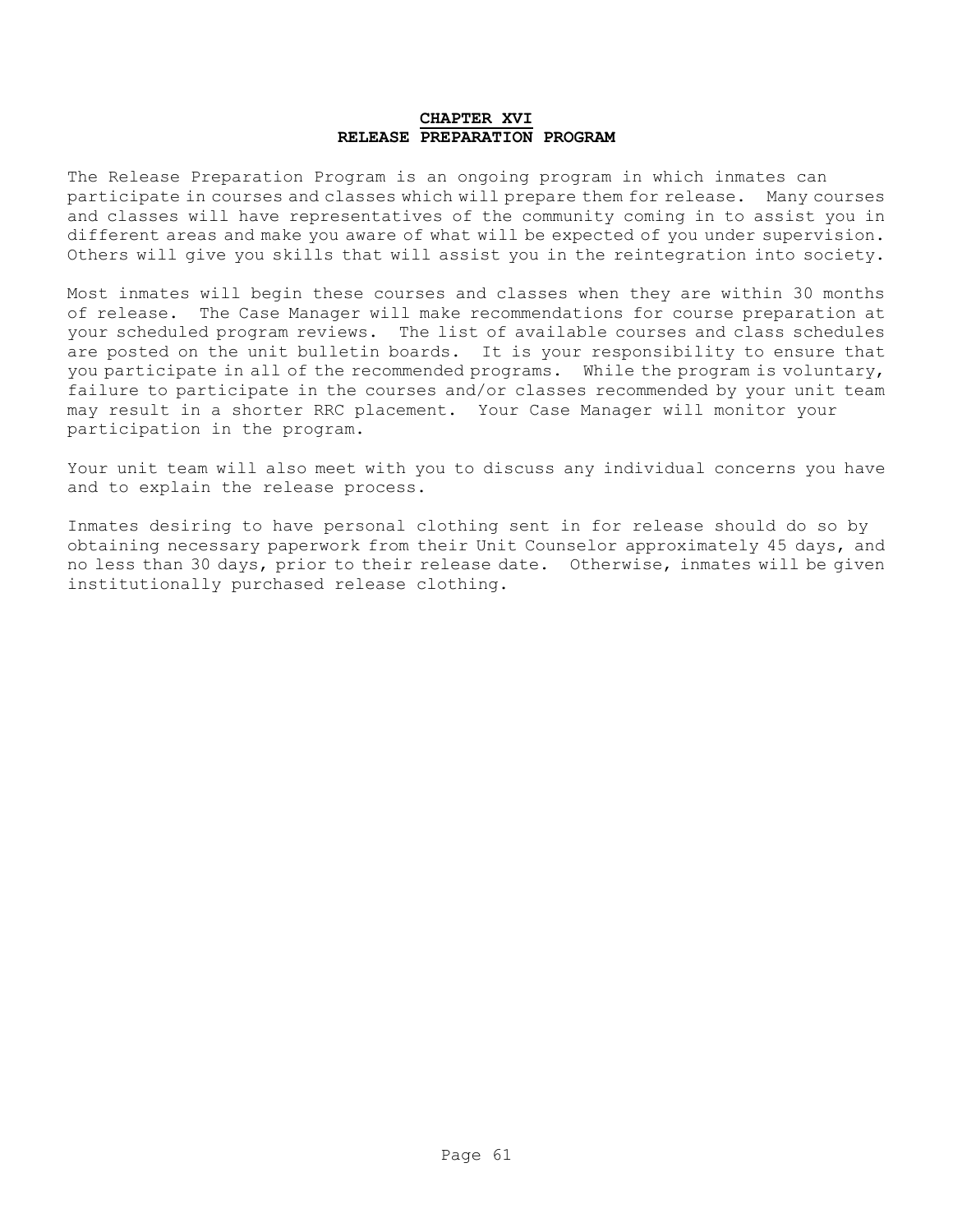#### **CHAPTER XVII RESIDENTIAL REENTRY CENTERS**

The Bureau has contracts with more than 400 Residential Reentry Centers (RRC) nationwide. These places provide many pre-release services for inmates serving the last portion of their sentence. The centers also offer assistance to probationers, parolees, and mandatory releases as provided under Public Law 91-492.

The purpose of a Residential Reentry Center is to enable the inmate to reside in a facility near his home or release destination and to give him an opportunity to experience a transition period between incarceration and release.

At Phoenix, the length of time in a center shall be determined by the needs of the inmate, and the degree to which the inmate has participated in the pre-release program. Stays in a RRC can be up to one year under the provisions of the Second Chance Act.

Community needs are:

- 1) No prospective employment or history;
- 2) Limited funds;
- 3) Difficulty with family relations;
- 4) anxieties about returning to the community;
- 5) Need to establish residence.

The centers use a team approach in meeting the needs of the inmate. RRC staff and the Federal Probation Officer are normally members of the team. State and private employment personnel or rehabilitation agency representatives are usually available. The team makes every effort to have contacts in the community, such as legal aid, welfare, and counseling agencies to meet the inmate s immediate needs. Team members also work with each inmate assisting and offering counseling and referrals to community organizations for such problems as alcoholism, drug usage, family or marital problems, and lack of educational skills.

The RRC program wants residents to become self-sufficient in the community, so emphasis is placed on the inmate securing employment, finding a place to live, and financial planning and management. Inmates are encouraged to spend time with their families in the community and most residents are free to leave the center in the evenings and on weekends.

An inmate is released from the center, generally, to parole or probation supervision in the community. Since the Probation Officer has been part of the pre-release team and has approved the inmate  $\Box$ s housing and employment plans, a smooth transition into the community can be accomplished.

If an inmate has no identifiable needs and if it is believed that his participation in a RRC program would depreciate from the seriousness of his offense, he will not be referred to the RRC.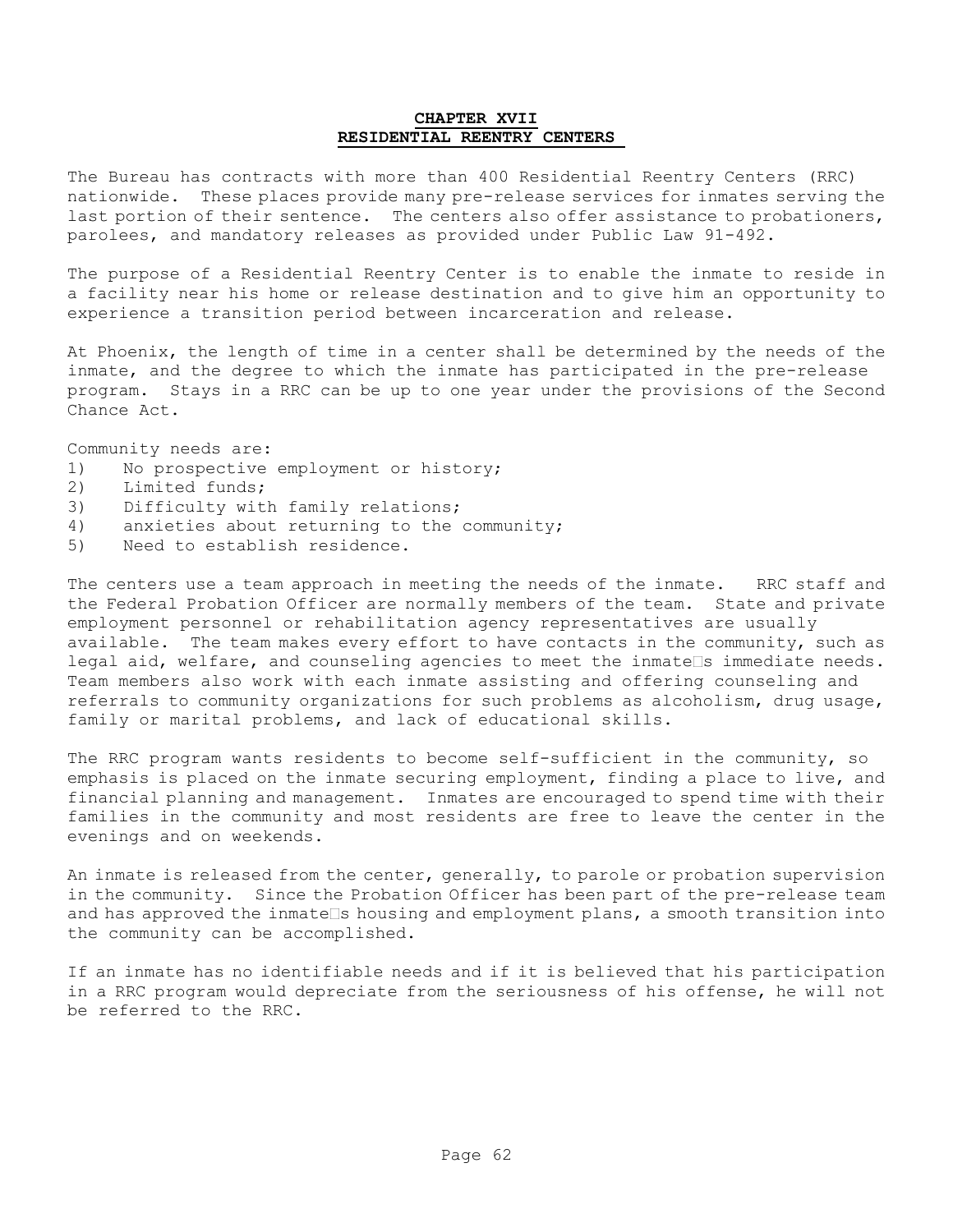#### **CHAPTER XVIII EDUCATION DEPARTMENT**

The Education department is responsible for all educational programs, both mandatory and elective. It is also responsible for maintaining the Law and Leisure library and for conducting all academic testing.

The educational and vocational programs described within this handbook are designed to provide inmates with an opportunity for self improvement, skill training, educational advancement and related goals.

**IMPORTANT NOTICE:** For those individuals enrolled in GED/Spanish GED, and ESL programs, attendance is mandatory. Unless you have a verified medical excuse in writing or are on a call-out, you must be in class during your assigned period.

**VCCLEA AND PLRA REQUIREMENTS:** Effective November 3, 1997, all inmates whose offenses took place on or after September 13, 1994, but before April 26, 1996 (VCCLEA), and those inmates whose offense dates occurred after April 2, 1996 (PLRA), who lack a high school diploma must participate in, and make satisfactory progress towards obtaining a GED credential in order to be eligible to earn and vest the maximum amount of good time.

**PRE-GENERAL EDUCATION DEVELOPMENT (PRE-GED):** The Pre-GED program provides instruction in the basic skills of mathematics, reading, and language. Students learn through a combination of instructor-quidance, self study, tutoring, lectures, and use of a variety of audio visual programs. All students will be enrolled for 240 instructional hours.

**GENERAL EDUCATIONAL DEVELOPMENT/SPANISH (GED):** The GED class teaches more advanced skills in mathematics, reading, writing, grammar and includes instruction in science and social studies. All students will be enrolled for 240 instructional hours.

**TEST OF ADULT BASIC EDUCATION (TABE):** All newly committed inmates are required to complete TABE testing within 30 days of their commitment. The TABE test is given to everyone to determine their academic grade level. An inmate returning or transferring to this institution who has NOT taken the TABE test, or who does not have verifiable test scores, will be required to take the TABE test. For the non-English speaking inmate, other standardized testing is available (The SABE).

An inmate will be required to take the TABE test unless he has verified GED or high school diploma at the time of arrival at the institution.

**ENGLISH-AS-A-SECOND-LANGUAGE (ESL):** The ESL program is designed to help teach the non-English speaking inmates how to speak, read and write English. Students learn by utilizing verbal drills, guided self-study, and tutoring. Once an inmate has completed the program by passing the CASAS certification exam, the inmate may enroll in the GED program.

**SPANISH PRE-GED:** The Education Department has designed and implemented a GED program tailored to fit the needs of Spanish speaking inmates. Spanish speaking inmates may satisfy the educational achievement requirements by taking the SABE or Spanish GED test. All students need to be enrolled for a minimum of 240 instructional hours.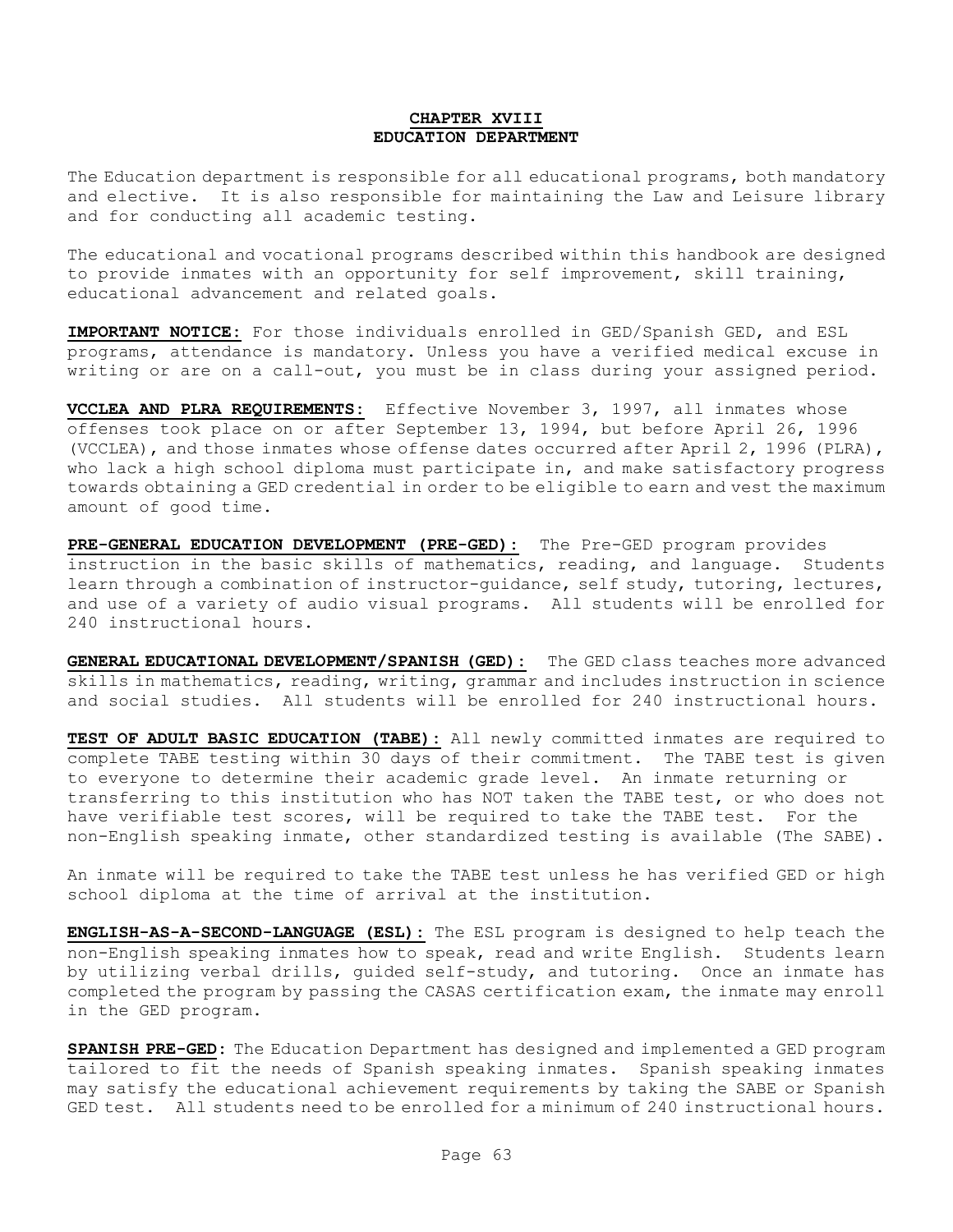POST-SECONDARY EDUCATION: The Education Department currently provides an **Don** site college computer class, in conjunction with Central Texas College, which is accredited by the southern Association of Colleges.

**INCENTIVES:** In order to reward individual academic achievement, the education department has established an Incentive Awards Program. Inmates who successfully complete the GED and ESL programs, and who pass the GED and CASAS Certification exams respectively, are awarded a financial incentive award (usually \$25.00).

Other incentive awards are utilized to provide ongoing rewards for students who make excellent progress. Those awards, which include small monetary incentives as well as dictionaries and other educational aides, are offered for **Istudent** of the Month and ESL A, B and C level completions.

**CORRESPONDENCE COURSES:** If you are interested in taking correspondence courses, you must go through the College Coordinator who will assist you with information on approved courses and location of alternative schools. All classes must be approved by the College coordinator and all books and material must be received through the Education department. College costs, including books and tuition, are the responsibility of the student. Tuition and books may be paid for with the Inmate Request for Funds Form (form 24).

**VOCATIONAL TRAINING AND COLLEGE ELIGIBILITY:** To be eligible for any VT or college courses, an inmate must have a high school diploma or GED.

The purpose of the Vocational Training Programs is to prepare inmates for entry level employment in various vocational fields upon release. They include the following programs: Heating, Ventilation and Air Conditioning (HVAC) Facility Maintenance Class Computer Technology

**LAW LIBRARY:** The Law library is located in the Education Department with a satellite unit in the Special Housing Unit. Case law books from the federal districts, circuits, and state supreme courts are available for reference during the library hours of operation. Bureau of Prisons Program Statements and institutional supplements regarding FCI Phoenix are available for inmate reference. Law library books, typewriters, and writing materials area available for inmate use. Typewriters are available on a first come-first served basis. You must have a ribbon which you can purchase at the commissary. If you are indigent, you can borrow a ribbon from the Education department for up to two hours in exchange for your commissary card.

**LEISURE LIBRARY:** The institution maintains a leisure library with a great variety of books including reference and general interest.

A maximum of three requests may be submitted by an inmate at one time. The inmate will be held responsible for the books issued to him and will be required to pay for their replacement in the case of loss or damage. Failure to do so will result in the loss of library privileges.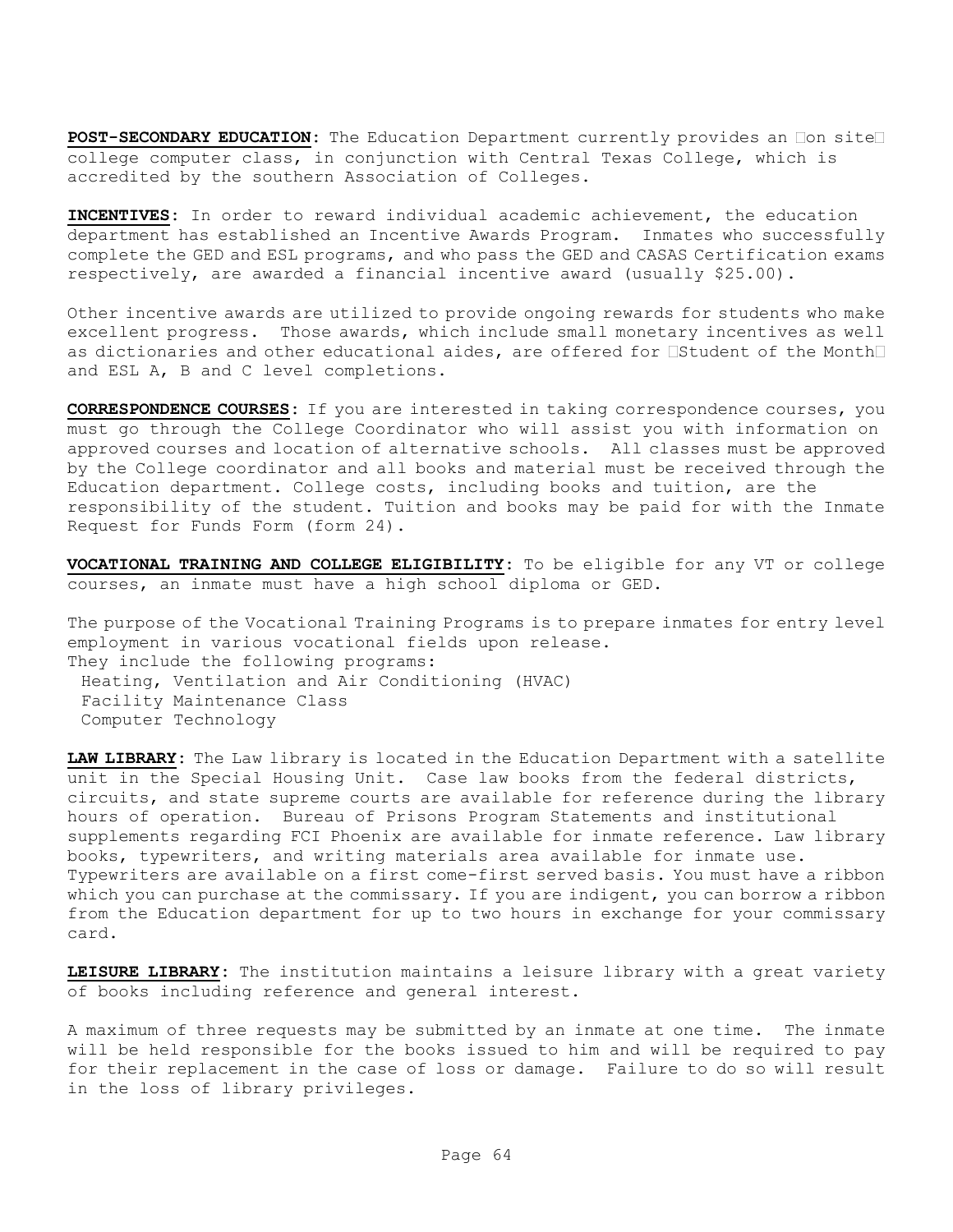#### **LAW LIBRARY AND LEISURE LIBRARY HOURS:**

| Monday - Thursday: |        | $8:30$ a.m. - $11:00$ a.m. or lunch mainline |
|--------------------|--------|----------------------------------------------|
|                    |        | 12 noon $-3:15$ p.m. or recall               |
|                    |        | $5:00 \text{ p.m.} - 8:00 \text{ p.m.}$      |
| Friday:            |        | $8:30$ a.m. - 11:00 a.m. or lunch mainline   |
|                    |        | 12 noon $-3:15$ p.m. or recall               |
| Saturday & Sunday: |        | 7:30 a.m. - 3:15 p.m. or recall              |
| Holidays:          | closed |                                              |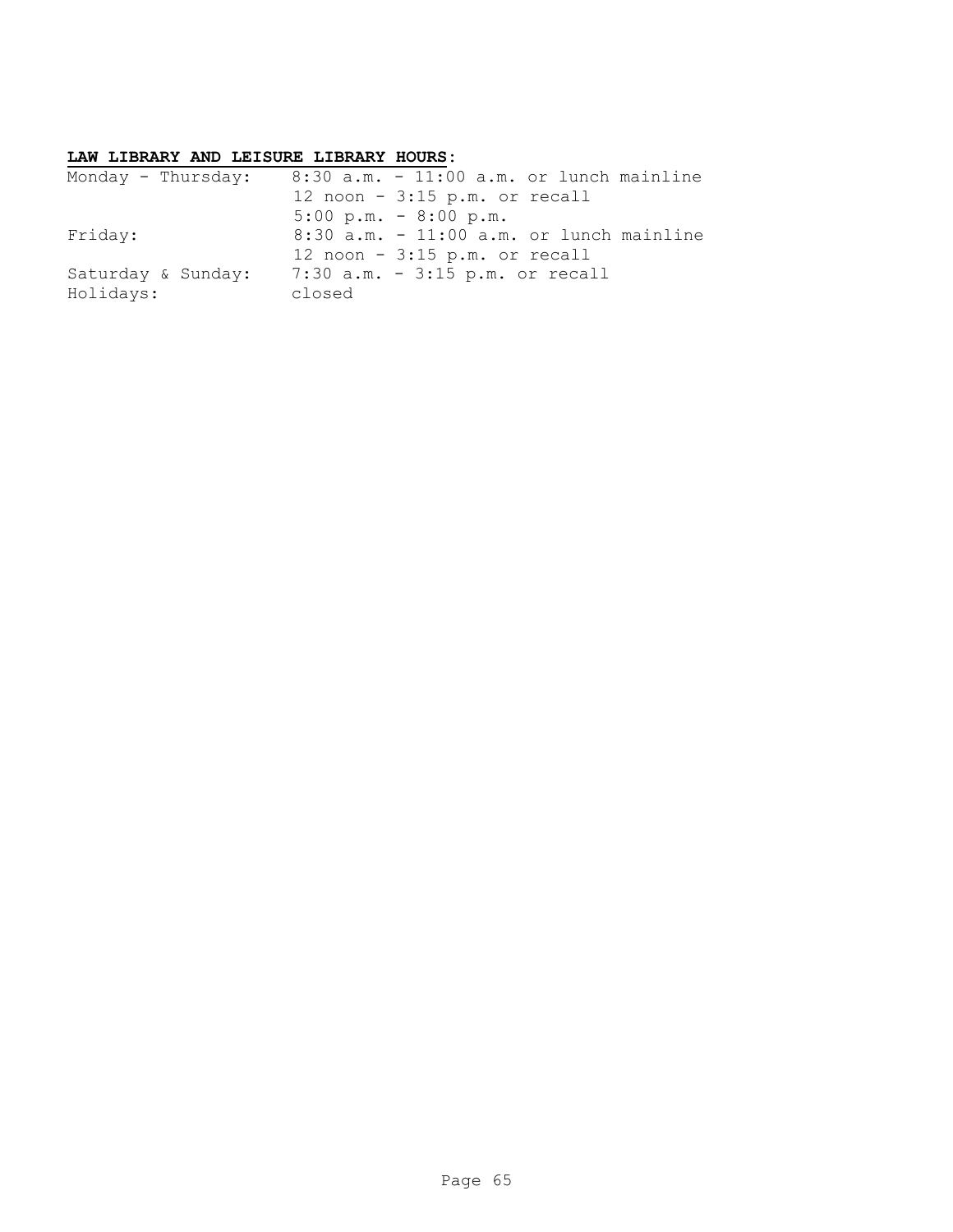#### **CHAPTER XIX RECREATION**

The Recreation staff plans and implements a wide variety of leisure time activities for the inmate population. The sports programs, as well as hobby craft classes, are geared toward motivation and involvement by everyone who shows a genuine interest. Recreation is one of the most acceptable outlets for both emotional and physical stress. Everyone is encouraged to participate in the structured as well as unstructured activities.

The following information about the program is presented to inform you of all the different facilities and activities that are available to you. For detailed information, please refer to the monthly activities schedule or to posted fliers and memos.

**SAFETY PRECAUTIONS:** Safety is a key factor in the success of any athletic event. The application of common sportsmanship will eliminate 90% of all athletic accidents. Some helpful hints to make  $\Box$ playing the game $\Box$  safer include:

- 1. Know the rules and objectives of the sport.
- 2. Wear appropriate clothing, shoes, and protective equipment at all times.
- 3. Warm-up (stretch) properly before doing any strenuous exercise.
- 4. Any unnecessary roughness will result in suspension and/or disciplinary action This applies to ALL SPORTS.
- 5. Use extreme caution around the weight pile. Always use a spotter and use collars when possible. STEEL TOE SHOES ARE RECOMMENDED WHILE WORKING OUT.

#### **RECREATION RULES:**

- 1. No smoking, food or drinks allowed in the music rooms.
- 2. Do not attempt to communicate (yelling, waving, hand/body signals, note tossing)with anyone outside the institution fence.
- 3. Respect COUT OF BOUNDS signs on the Recreation Yard.

**SPORTS:** A comprehensive program of sports activities including varsity and intramural teams are available for inmate participation. Where possible, consideration is given for differences in age and athletic ability.

**SPORTS LEAGUES:** Currently, there are leagues for basketball, soccer and softball which incorporate varsity, intramural and over-35 teams to provide for the greatest number of inmate participants as possible.

**SPORTS TOURNAMENTS:** Tournaments are held on a regular basis in addition to the normal end-of-season tournaments for league play-offs and championships. This provides fun competition for a wide variety of recreational fitness levels, with prizes going to first and second place finishers. Normally, all major holidays will have tournament activities planned. Schedules outlining these activities are posted in each housing unit.

**INMATE WELLNESS:** Wellness consists of any activities that are beneficial to an individual  $\Box$ s health, whether physical or emotional. Therefore, the Recreation Department has a well rounded program that is designed to assist inmates who wish to participate. Additionally, there is a wellness resource library for inmates to check out material during regular Recreation department hours.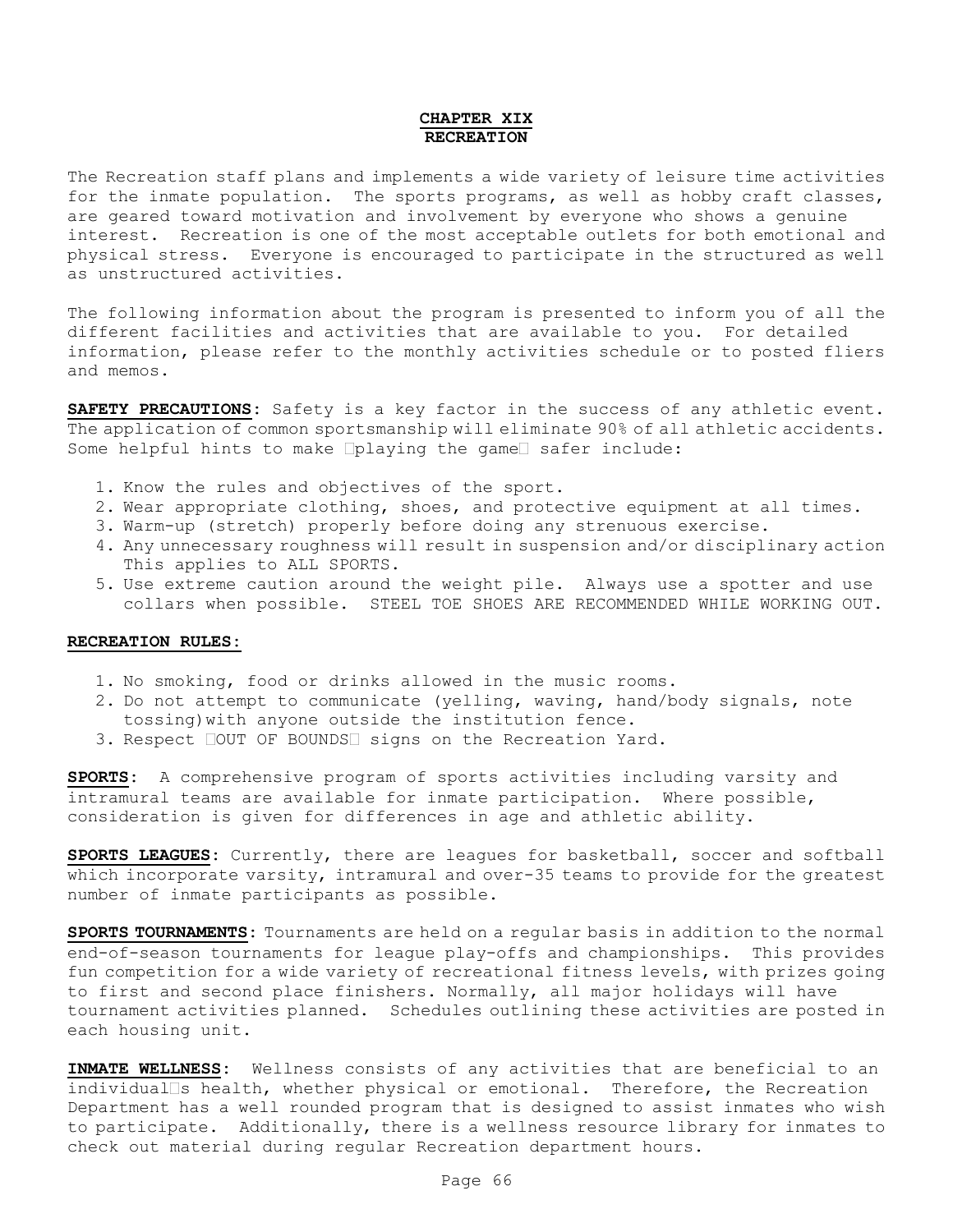**WEIGHTLIFTING:** Participation in weightlifting is one of the most popular activities at the institution. The weightlifting area is located in Outdoor Recreation.

**WALKING/RUNNING:** There is a quarter mile track located on the main recreation yard. This area is the only one that can be used for distance running. **CARDIOVASCULAR:** There are many ways to stimulate increased heart rate. The recreation department offers stationary bicycles. These machines are located in indoor recreation.

**HOURS OF OPERATION:** The main recreation yard is open at approximately 5:45 a.m. The closing of the main recreation yard will also be announced over the loudspeaker. The weightlifting area is open during all open compound times. It closes at 8:15 p.m. for clean-up.

**INDOOR RECREATION:** The Recreation Department offers a variety of table games. Games and cards may be checked out, as well as ping-pong and billiards equipment.

**HOBBY CRAFTS:** Supplies and material for hobbycraft projects may be ordered by Special Purchase Orders (SPO). SPO's are submitted once a month and are due to the hobby shop on the  $5<sup>th</sup>$  of each month. Catalogs and order forms are available in the indoor recreation office. There is a \$300.00 spending limit per quarter.

Hours of operation for the Indoor Recreation/hobby craft areas are:

Monday thru Friday: 12:30 p.m. - 8:15 p.m. Saturday, Sunday and Holidays: 7:30 a.m. - 8:15 p.m.

All hobby craft items must be mailed out immediately after completion.

**MUSIC ROOM AND EQUIPMENT:** The recreation department provides musical equipment to inmates involved in or wishing to participate in existing musical bands. Equipment on hand includes drums, congas, acoustic guitars, amplifiers, microphones and speakers.

#### **RECREATION HOLIDAYS AND SPECIAL ACTIVITIES:**

Thanksgiving, Christmas, New Years November 25 - January 1<br>Martin Luther King Jr. (3rd veek) Martin Luther King Jr. Black History Month Tebruary February President S Day February (3<sup>rd</sup> week) Memorial Day  $M$ ay (4<sup>th</sup> week) Independence Day **July 4** Labor Day  $S$  September (1st Monday) Hispanic Heritage Month September  $\text{Columbus Day}$   $\qquad \qquad \text{October} \quad (2^{\text{nd}} \text{ week})$  $V$ eteran  $\Box$ s Day  $V$ eteran  $\Box$ s Day  $N$ ovember (2<sup>nd</sup> week)

For each major holiday an activity is published and passed out to the inmate population. This schedule consists of a variety of tournaments in both table games and individual and team sports. Generally, additional videos are shown to the normal weekend movie schedule.

#### **CHAPTER XX PSYCHOLOGY SERVICES**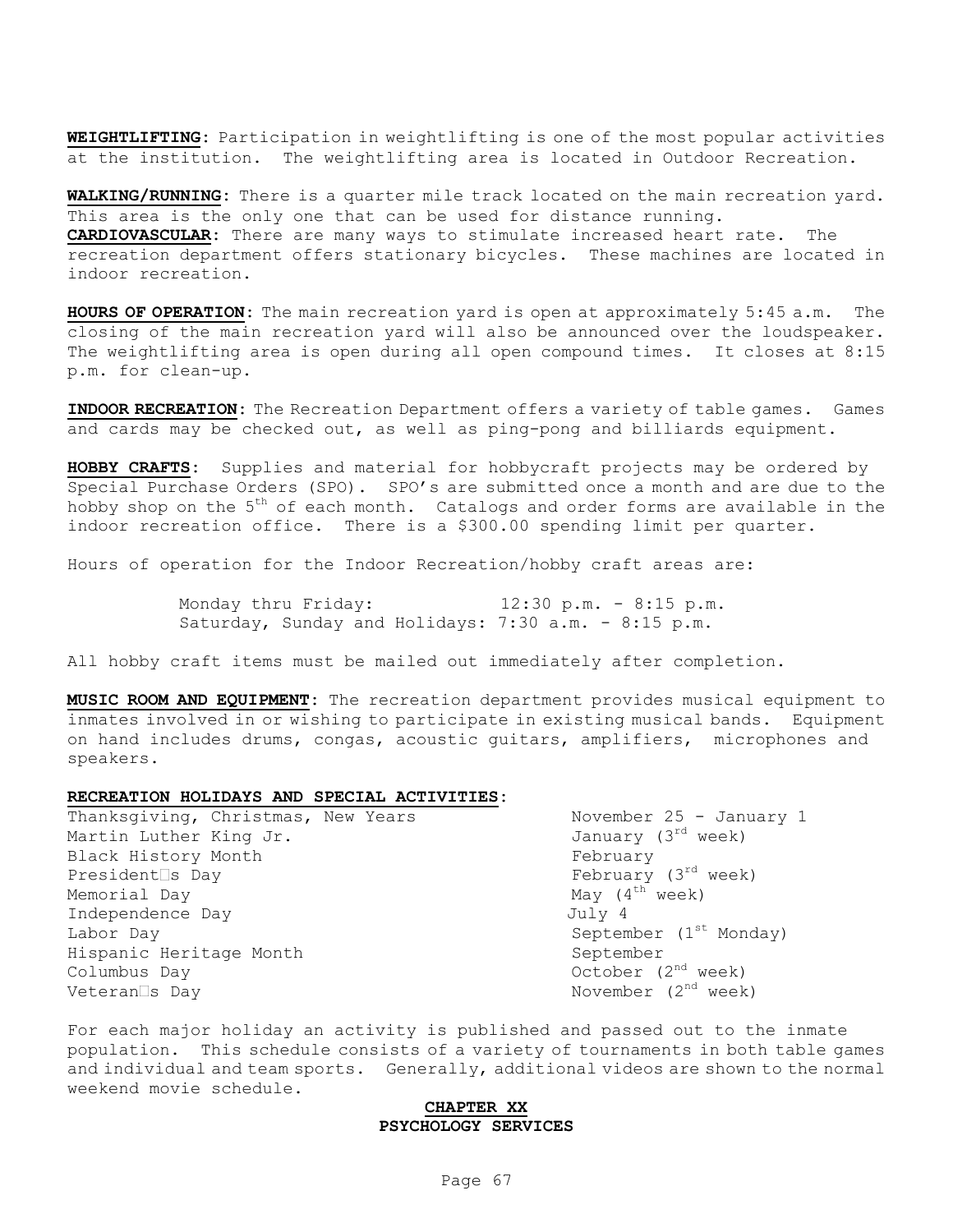**INTAKE SCREENING:** Your first contact with a Psychologist will come during the Admission and Orientation Program. You will be asked to complete a Psychology Service Questionnaire (PSIQ)and participate in a brief interview. The information from the interview, PSIQ, and PSI will be used to complete a short intake screening report that will be included in your Central File and used in planning your program at FCI Phoenix.

**UNIT TEAM MEETINGS:** A Psychologist will attend classification team meetings and 90 day reviews as needed.

**INDIVIDUAL PSYCHOTHERAPY:** Psychologists will be available for individual psychotherapy on an as needed basis. Inmates may request an appointment by submitting a Cop-Out to the Psychology Department. An appointment will be scheduled on the call-out sheet.

**GROUP PSYCHOTHERAPY AND PERSONAL DEVELOPMENT GROUPS:** Psychologists will be conducting various groups and workshops for the inmates in the facility. When offered, the group will be posted on the bulletin boards in the units, Education, and the Psychology Department.

**CRISIS INTERVENTION:** The Psychologists are available for discussion of any personal problems. If you have a serious problem of an emergency nature that limits your ability to cope with day-to-day activities, a Psychologist will see you as soon as possible, usually the same day. Please ask your detail supervisor or unit staff member to notify the Psychology Department as soon as possible. Non-emergencies will be scheduled on the call-out sheet on a timely basis.

**DRUG ABUSE PROGRAM/SUBSTANCE ABUSE PROGRAMMING:** Inmates with histories of drug and/or alcohol abuse should discuss their interest in and need for drug abuse/substance abuse programming with their Unit Team and Psychologist during the intake screening. Individualized programs will be designed to meet each inmate $\square$ s needs and may consist of one or more of the following: group therapy or counseling, personal development groups, individual therapy or counseling, correctional counseling, crisis intervention, pre-release counseling, and voluntary groups.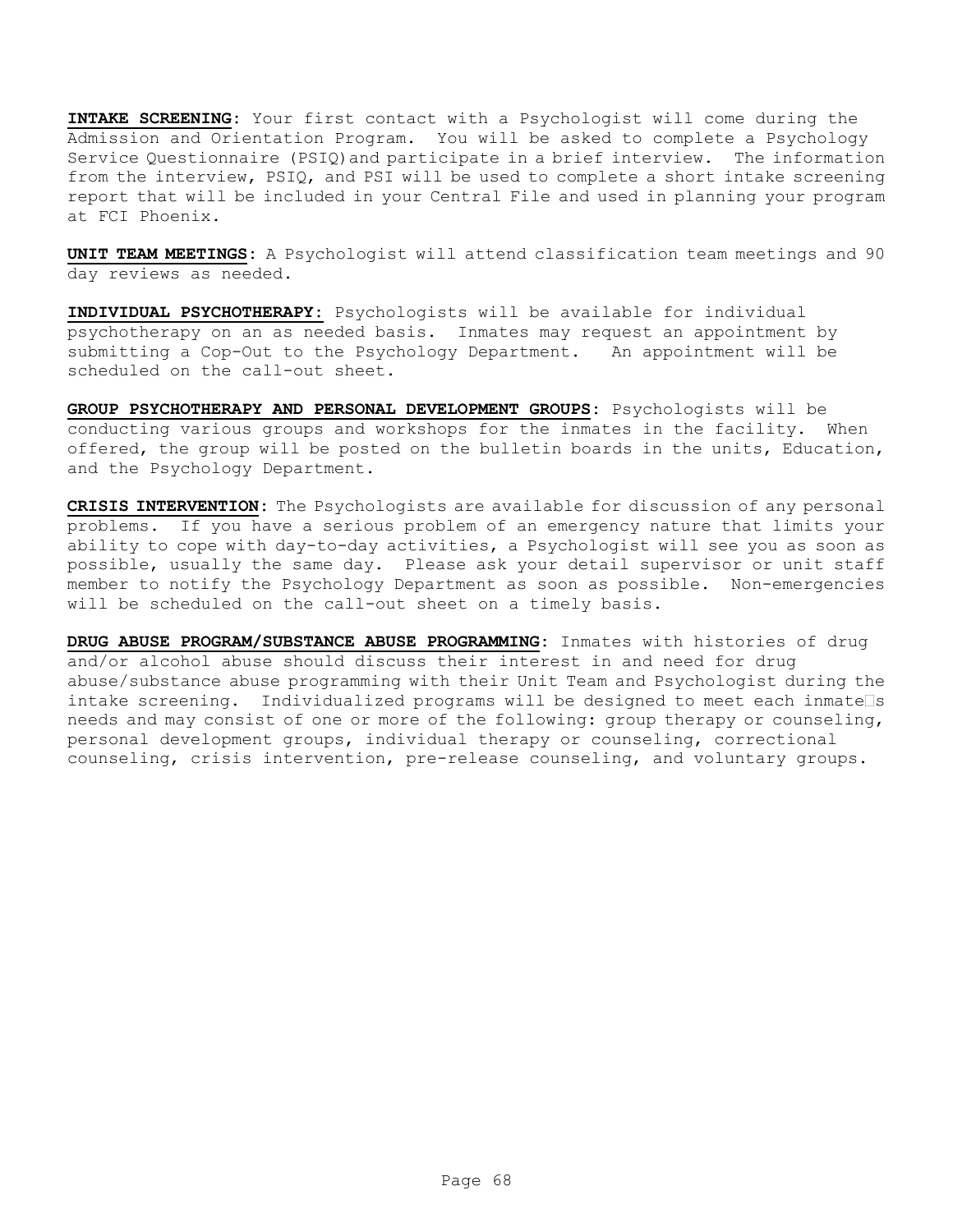#### **CHAPTER XXI FREEDOM OF INFORMATION**

**PRIVACY ACT OF 1974:** The Privacy Act of 1974 forbids the release of information from agency records without a written request by, or without prior written consent of, the individual to whom the record pertains, except in specific instances.

**FREEDOM OF INFORMATION ACT REQUEST:** The Privacy Act of 1974 provides only for an individual $\Box$ s access to his own records. All formal requests by people for access to record about another person or agency record other than those pertaining to themselves (including Program Statements and Operation Memoranda) shall be processed through the Freedom of Information Act, 5 USC 552.

**INMATE ACCESS TO CENTRAL FILES:** An inmate may at any time request to review all disclosable portions of his central file by submitting a request to his Unit Team. Staff will acknowledge the request and schedule the inmate, as promptly as possible, for a review of his file.

Inmates requesting to review his central file to prepare for parole hearings will be permitted to do so after the inmate has been placed on the docket for a parole hearing.

Staff will tell the inmate if there are documents withheld from disclosure and if the inmate expresses an interest in these documents placed in the Privacy File, the inmate shall be told of his right to make a formal request for the document under paragraph 8 of the Program Statement 1351.05.

An inmate may request personal copies of central file documents. Institution staff will arrange for copies of disclosable materials and summaries.

For safety and security reasons, inmates are prohibited from obtaining or possessing photocopies of their Federal Presentence Investigation Reports (PSI), Statements of Reasons (SOR) from Judgments in Criminal Cases, or other equivalent non-U.S. Code sentencing documents (e.g., D.C., state, foreign, military, etc.). Inmates violating this provision are subject to disciplinary action.

Inmates needing a copy of their PSIs or SORs for filing as an attachment in a court case may obtain, complete, and submit to the court an Inmate Request For Certification or Judicial Notice of Pre-sentence Report and/or Statement of Reasons form (BP-S757.013). The form, which includes instructions for completion, is available in the Law Library.

**INMATE ACCESS TO MEDICAL RECORDS:** An inmate may review the following records from his medical file (including dental records) by submitting a request to the Health Services Administrator:

- 1. Report of medical history (Form 89/93)
- 2. Laboratory reports containing only scientific testing results
- $3.$  Doctor s orders (Form 508)
- 4. Medication sheets (Form BP-Med-22)

An inmate can get personal copies of these documents through the Health Services Department.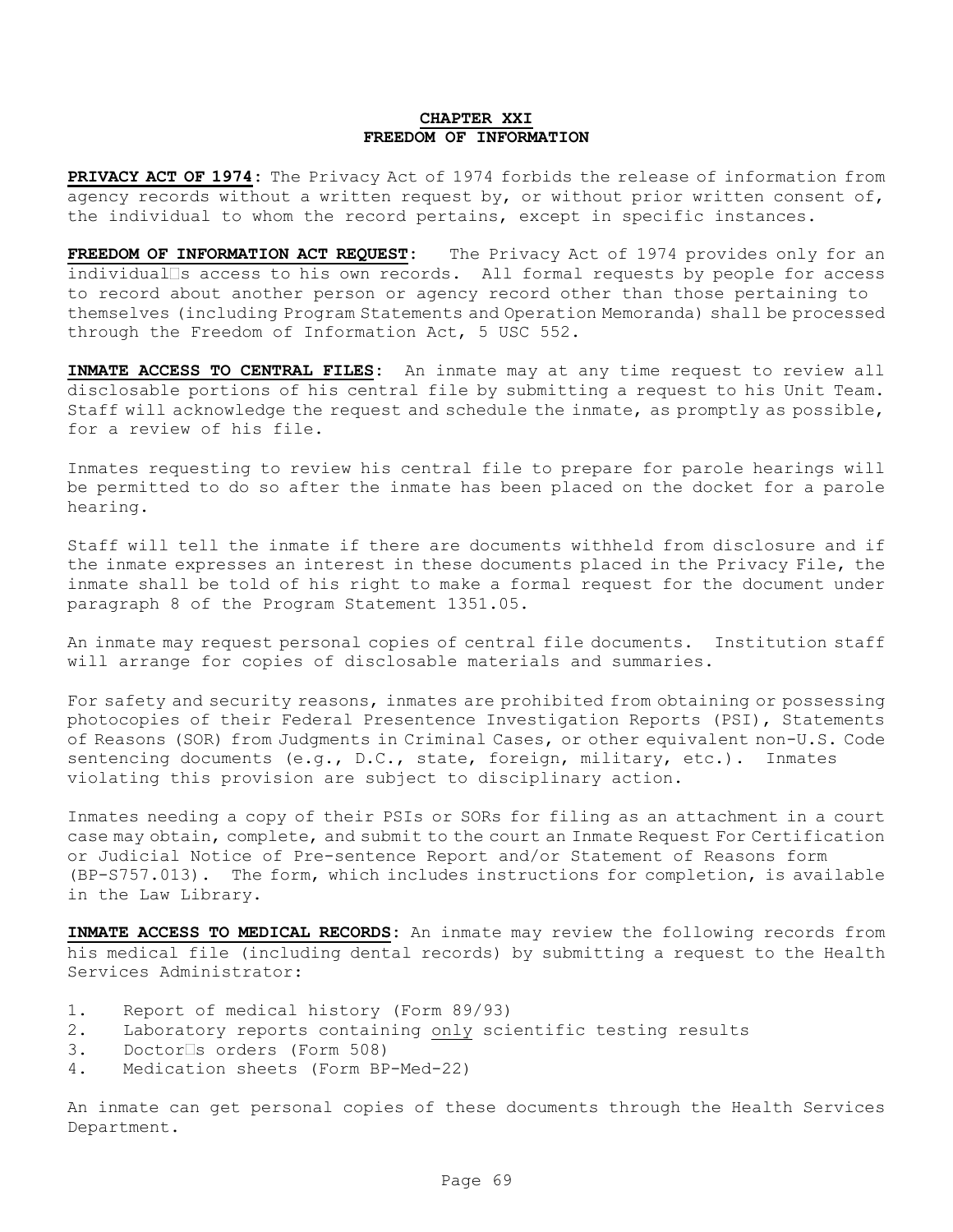**INMATE ACCESS TO OTHER DOCUMENTS:** An inmate can request access to the  $\Box$ non-disclosable documents $\Box$  in his central file and medical file, or other documents concerning himself that are not in his central or medical file by submitting a  $\Box$  Freedom of Information Act Request $\Box$  to:

> Director, Bureau of Prisons 320 First Street, N.W. Washington, DC 20534

You must briefly describe the nature of records wanted and approximate dates covered by the record. You must also provide your institution number and date of birth for identification procedures.